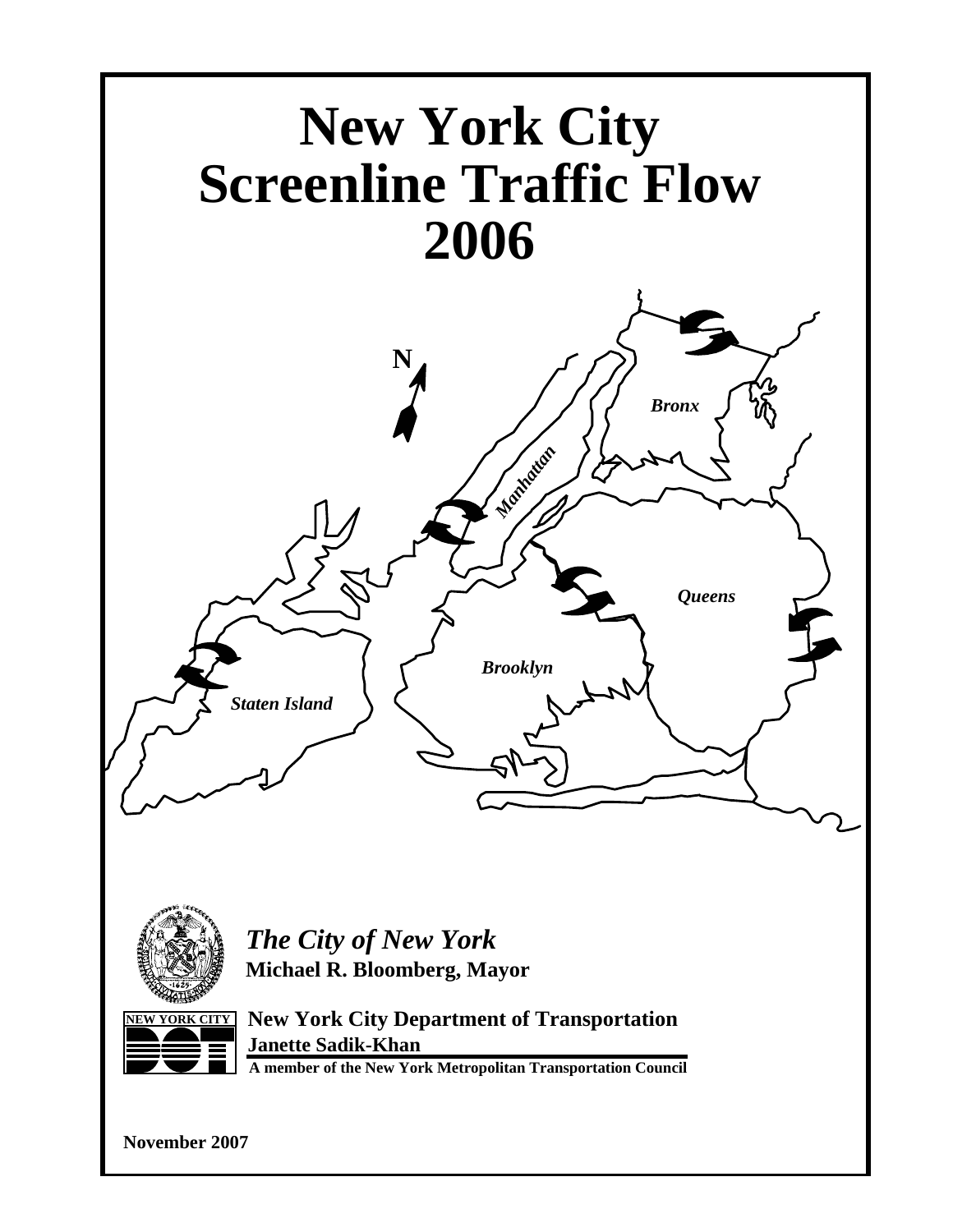### **New York City Screenline Traffic Flow 2006**

#### **Contract D000642**

#### **2006-2007: PTDT06P00.01 & PTDT06P00.02**

#### **2007-2008: PTDT07P00.01 & PTDT07P00.02**

The preparation of this report was financed in part with funds from the U.S. Department of Transportation, Federal Highway Administration, under the Federal Highway Act of 1956, as amended, and the Urban Mass Transportation Act of 1964, as amended. This document is disseminated by the New York City Department of Transportation in the interest of information exchange. It reflects the views of the New York City Department of Transportation (NYCDOT), which is responsible for the facts and the accuracy of the data presented herein. The report does not necessarily reflect any official views or policies of the Federal Transit Administration, the Federal Highway Administration, or the State of New York. The report does not constitute a standard, specification, or regulation. NYCDOT is grateful to the Port Authority of New York and New Jersey (PANYNJ) for providing data used to develop this report.

Prepared by: New York City Department of Transportation

Janette Sadik–Khan Commissioner

Lori A. Ardito First Deputy Commissioner

David Woloch Deputy Commissioner/Senior Policy Advisor

Michael Primeggia Deputy Commissioner

Naim Rasheed Director, Traffic Planning

Ann Marie Sledge–Doherty Deputy Director, Traffic Planning

Richard P. Roan Traffic Planning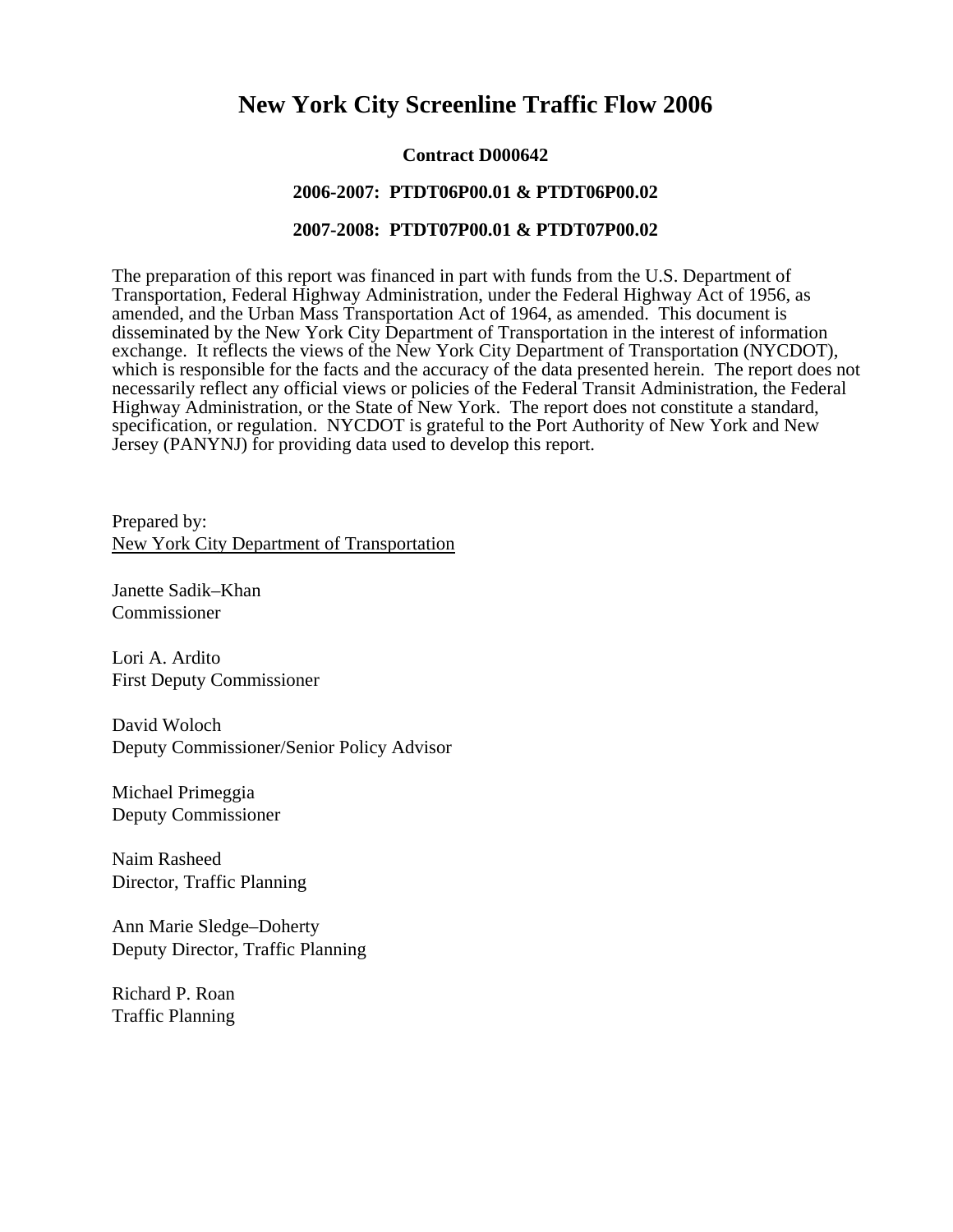### **TABLE OF CONTENTS**

#### PAGE

| 6              |
|----------------|
| 6              |
| 6              |
| 6              |
| $\overline{7}$ |
| 9              |
| 10             |
|                |
|                |
|                |
| 16             |
| 16             |
|                |
|                |
| 19             |
| 20             |
|                |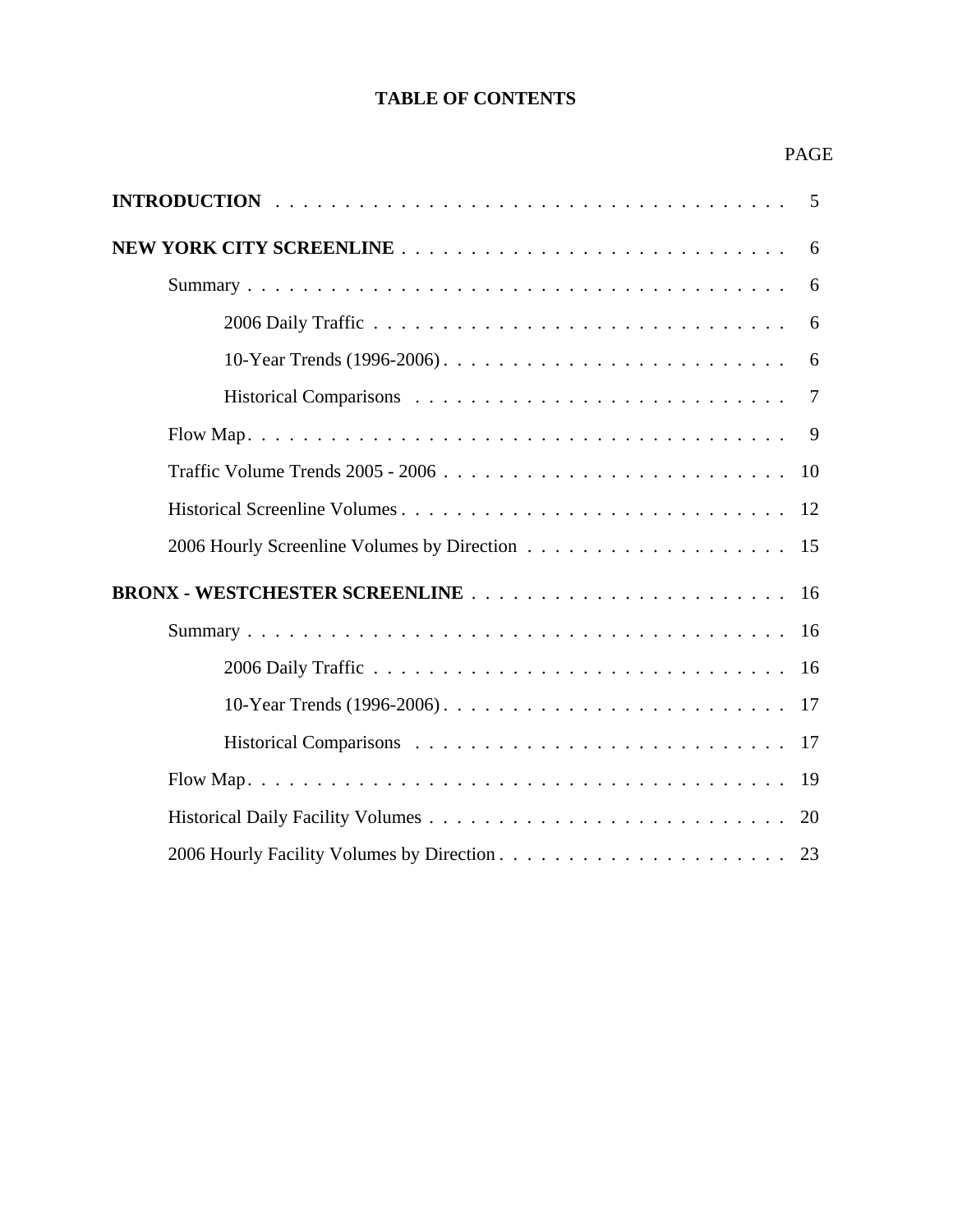| 25 |
|----|
| 25 |
| 26 |
| 26 |
| 28 |
| 29 |
|    |
| 35 |
|    |
|    |
| 36 |
| 36 |
| 38 |
| 39 |
| 42 |
|    |
| 44 |
| 44 |
| 45 |
| 45 |
| 47 |
| 48 |
| 51 |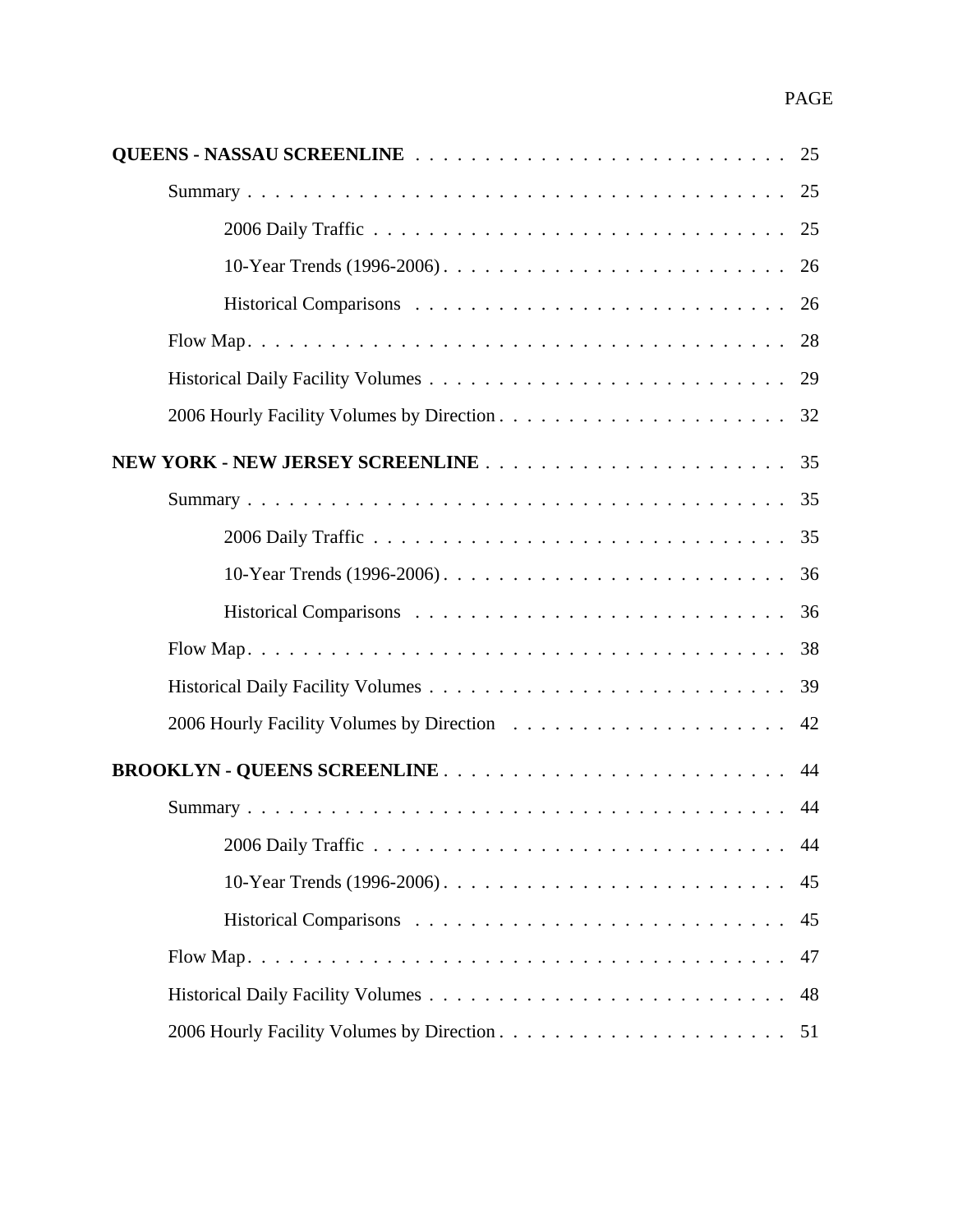## **INTRODUCTION**

The 2006 *New York City Screenline Traffic Flow* report is an annual publication prepared by the New York City Department of Transportation (NYCDOT), and funded by the Unified Planning Work Program (UPWP), and the Safe, Accountable, Flexible, Efficient Transportation Equity Act: A Legacy for Users (SAFETEA-LU). The report presents vehicular volumes and historical comparisons across the Bronx–Westchester, Queens–Nassau, Manhattan–New Jersey, Staten Island–New Jersey, and Brooklyn–Queens screenlines.

The average hourly volumes by direction for 2006 are presented in tabular form and in histograms for each monitored roadway facility. Historical comparisons are based on screenline data collected in 1963, 1973, 1982, 1986, and 1993-2005. The statistical analysis presented in the report was performed by staff of NYCDOT during the 2006–2007 and 2007–2008 program years.

The 47 screenline monitoring locations in New York City are designated by a roadway functional classification. Functional classification is the method by which streets and highways are grouped into classes, or systems, according to the character of service provided by each roadway.

The five functional systems are defined as:

- 1. Interstate connects population centers across state lines.
- 2. Principal Arterial serves major centers of activity of an urban area and carries a high proportion of the total urban area travel on a minimum of mileage.
- 3. Minor Arterial interconnects with and augments urban principal arterials; provides service for trips of moderate length at a somewhat lower level of travel mobility than principal arterials; distributes travel to geographic areas smaller than those identified with the higher system.
- 4. Collector Street provides both land access service and traffic circulation within residential neighborhoods, and commercial and industrial areas. Differs from the arterial systems in that facilities on the collector system may penetrate residential neighborhoods, distributing trips from arterials to the ultimate destination. Conversely, collector streets also collect traffic from local streets in residential neighborhoods and channel it into the arterial system.
- 5. Local Street comprises all facilities not on one of the higher systems. Serves primarily to provide direct access to abutting land and access to the higher order systems. Offers the lowest level of mobility and usually contains no bus or truck route.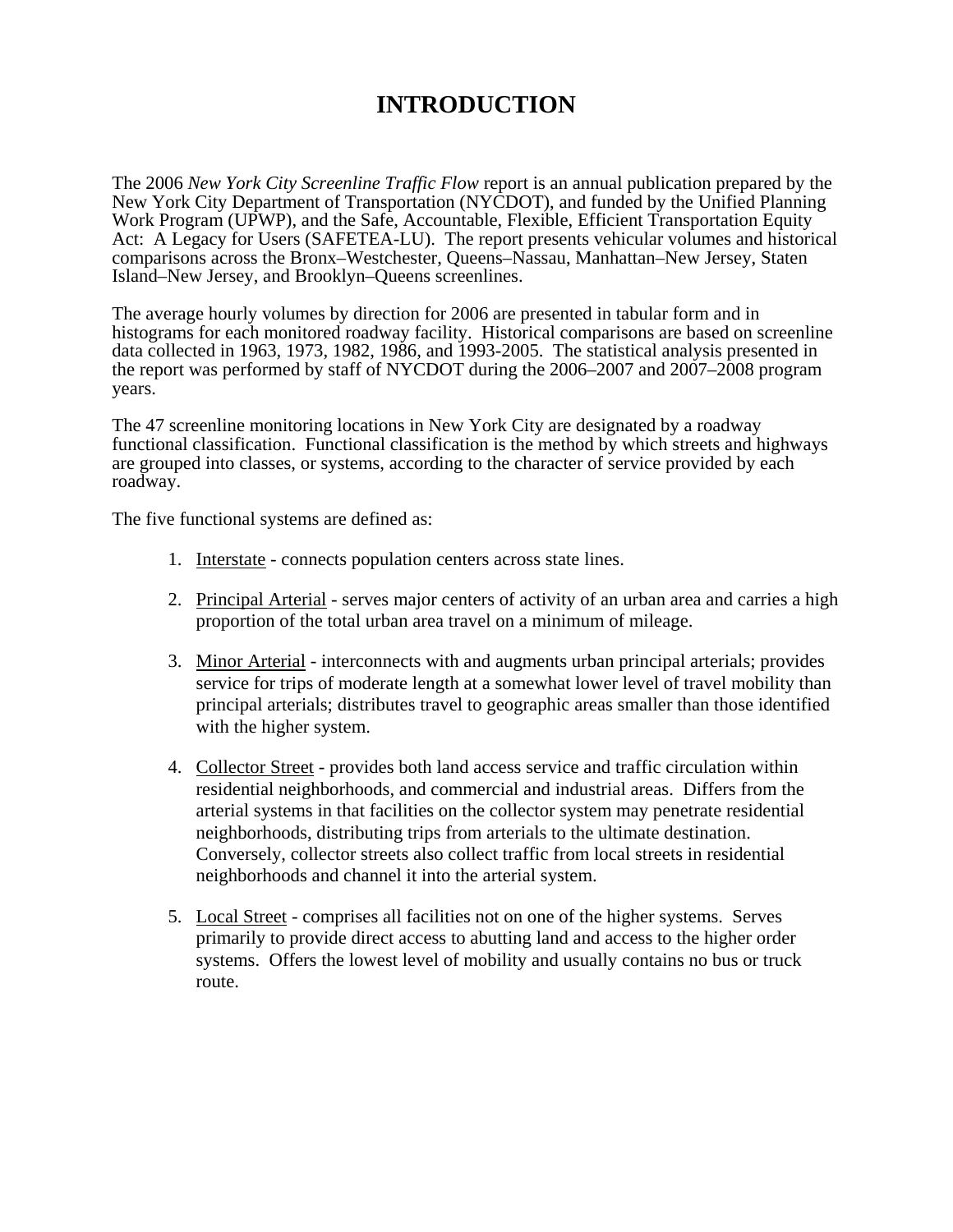# **NEW YORK CITY SCREENLINE**

### **SUMMARY**

#### **2006 Daily Traffic**

- Nearly 2,273,000 daily motor vehicles crossed the 32 New York City border screenline monitoring locations in 2006, 0.8% fewer than the 2005 daily volume of 2,292,000.
- Since the first survey in 1963, the highest volumes have been at the Queens–Nassau border. In 2006, 934,500 daily vehicles were counted at the fifteen Queens–Nassau monitoring locations, 41.1% of the total traffic recorded at the City boundaries. The eleven Bronx–Westchester locations yielded 27.5% of the total (624,600), the three Manhattan–New Jersey river crossings 23.7% (537,700), and the three Staten Island– New Jersey bridges 7.7% (175,900). The six New York–New Jersey facilities are operated by the Port Authority of New York and New Jersey (PANYNJ).
- Morning hourly inbound volume peaked between 7-8 am, when 77,000 vehicles were recorded entering the City limits. Between 6-10 am, a total of 279,800 vehicles entered the City from Nassau and Westchester Counties, and New Jersey.
- During the 4-5 pm evening peak hour, 77,900 vehicles were recorded leaving the City. Between 3-7 pm, 304,900 vehicles exited the City.
- Traffic crossing the City boundaries was heavy throughout the day. The combined total of entries and departures exceeded 100,000 vehicles per hour continuously from 6 am until 9 pm.

#### **10-Year Trends (1996-2006)**

- Total monitored daily traffic volume at the City boundaries increased 9.1% during this ten-year period, to 2,272,800 in 2006 from 2,083,900 in 1996. This represents an average annual growth rate of 0.9%.
- The largest increase occurred at the eleven Bronx–Westchester border monitoring sites, where traffic volume was 14.0% higher in 2006 than in 1996: 624,600 daily vehicles vs. 548,000, an average annual growth rate of 1.3%.
- Volume at the fifteen monitored Queens–Nassau locations rose 4.3%, to 934,500 daily vehicles in 2006 from 896,100 in 1996, an average annual growth rate of 0.4%.
- On the three Hudson River crossings between Manhattan and New Jersey, daily traffic increased 9.0%, to 537,700 in 2006 from 493,200 in 1996, an average annual growth rate of 0.9%.
- On the three bridges between Staten Island and New Jersey, daily traffic increased 20.0%, to 175,900 in 2006 from 146,600 in 1996, an average annual growth rate of 1.8%.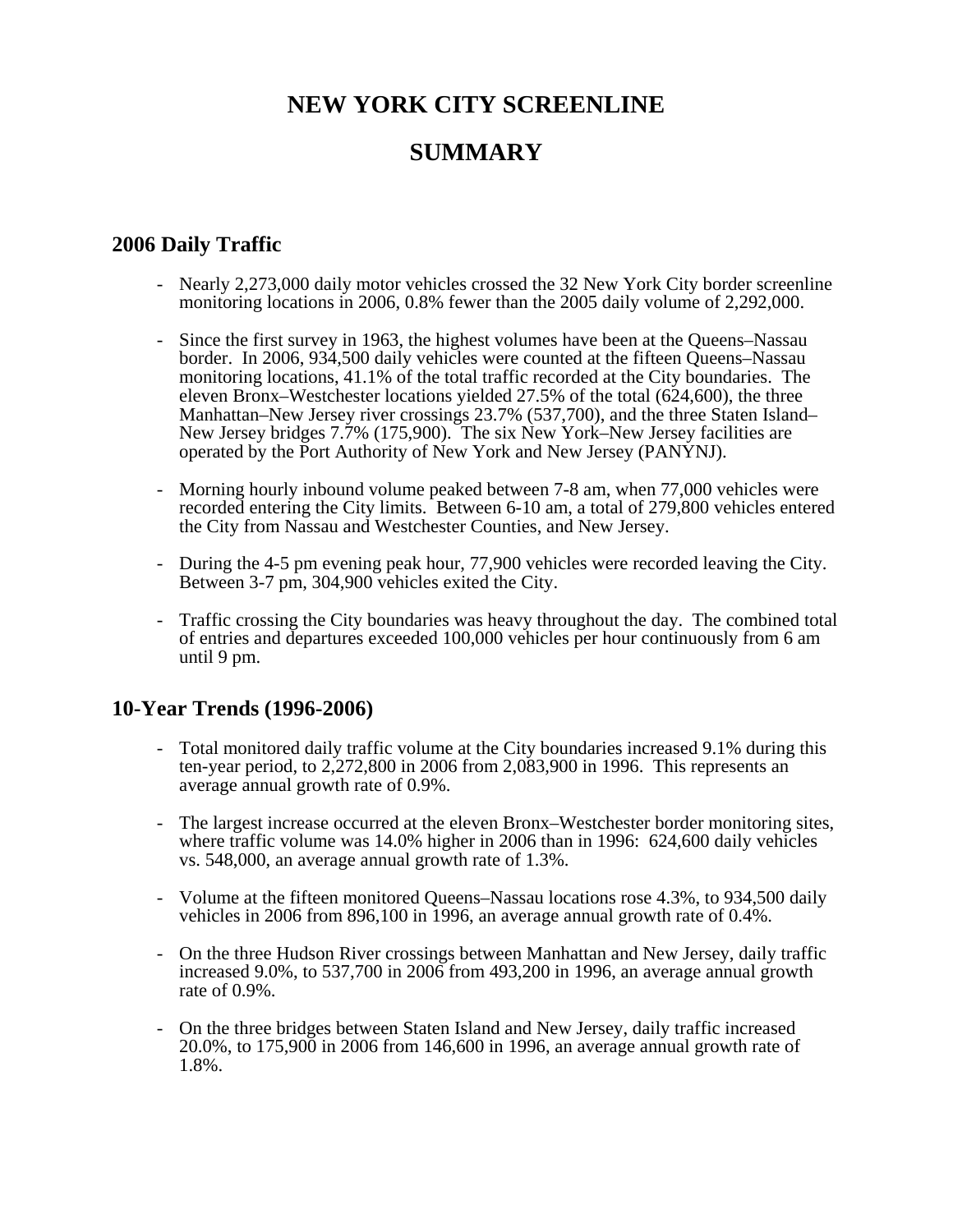### **Historical Comparisons**

- In 1963, when the first comprehensive New York City border screenline data were collected, average daily two-way volume at the 29 locations studied was 1,109,200 (volumes on Van Cortlandt Park East in The Bronx, and Central Avenue and Seagirt Boulevard in Queens were not collected prior to 1986). The 546,600 daily vehicles recorded at the Queens–Nassau border accounted for 49.3% of the total.
- During the ten years between 1963 and 1973, volume recorded at the City borders rose 36.2% to an average of 1,510,700 vehicles per day (401,500 additional vehicles), with increases exceeding 20% at all border screenlines. Daily volume on the three Staten Island–New Jersey bridges nearly tripled to 81,000 from 27,400. The largest numerical increase was at the Manhattan–New Jersey screenline, where daily volume rose to 397,200 vehicles from 265,600, an increase of 49.5%. Bronx–Westchester traffic rose 34.1% to 361,700 from 269,700, while traffic between Queens and Nassau was up 22.7% to 670,700 from 546,600.
- Growth subsided between 1973 and 1982, with volume recorded at the City borders rising 10.4% during the nine-year period, to 1,667,300 daily vehicles. Traffic continued to increase at all City boundaries: Staten Island–New Jersey up 31.6% to 106,700, Bronx–Westchester up 14.4% to 413,800, Manhattan–New Jersey up 9.2% to 433,700, and Queens-Nassau up 6.3% to 713,100.
- Between 1982 and 1986, there was increased growth, as monitored traffic at the City borders increased 14.8% during the four-year period, to 1,914,800 daily vehicles (excluding Van Cortlandt Park East in The Bronx, and Central Avenue and Seagirt Boulevard in Queens where traffic was not counted in 1982). Daily volume was up 29.8% to 138,400 on the Staten Island–New Jersey bridges, up 14.6% to 474,000 at the Bronx–Westchester border, up 14.5% to 816,600 between Queens and Nassau, and up 12.0% to 485,800 crossing the Hudson River between Manhattan and New Jersey.
- From 1986 to 1996, monitored traffic at the New York City boundaries increased modestly, rising by just 6.8% during that ten-year period, to 2,083,900 in 1996 from 1,951,000 in 1986. The largest volume increase was at the Queens–Nassau screenline, where daily volume was up 6.2%, to 896,100 in 1996 from 843,500 in 1986 (+52,600 daily vehicles). The largest percentage increase was at the Bronx–Westchester screenline, where daily traffic increased 13.4%, to 548,000 from 483,300. Staten Island–New Jersey daily volume rose 5.9%, to 146,600 from 138,400. Traffic between Manhattan and New Jersey increased 1.5%, to 493,200 from 485,800.
- From 1963 to 2006, daily two–way traffic at the 29 City border locations monitored throughout the period doubled, to 2,224,000 in 2006 from 1,109,200 in 1963.
- Staten Island–New Jersey traffic expanded by 542%, to 175,900 daily vehicles in 2006 from 27,400 in 1963, largely as a result of the opening of the Verrazano–Narrows Bridge in 1964.
- Manhattan–New Jersey volume doubled, to 537,700 in 2006 from 265,600 in 1963, fostered in part by the opening of the George Washington Bridge's lower level in 1962 and the Alexander Hamilton Bridge/Trans-Manhattan Expressway route in 1963 which facilitated travel between Bronx/Queens/Long Island/New England and New Jersey via upper Manhattan. From 1962 to 1966, George Washington Bridge traffic increased 50.6% to 167,300 daily vehicles from 111,100.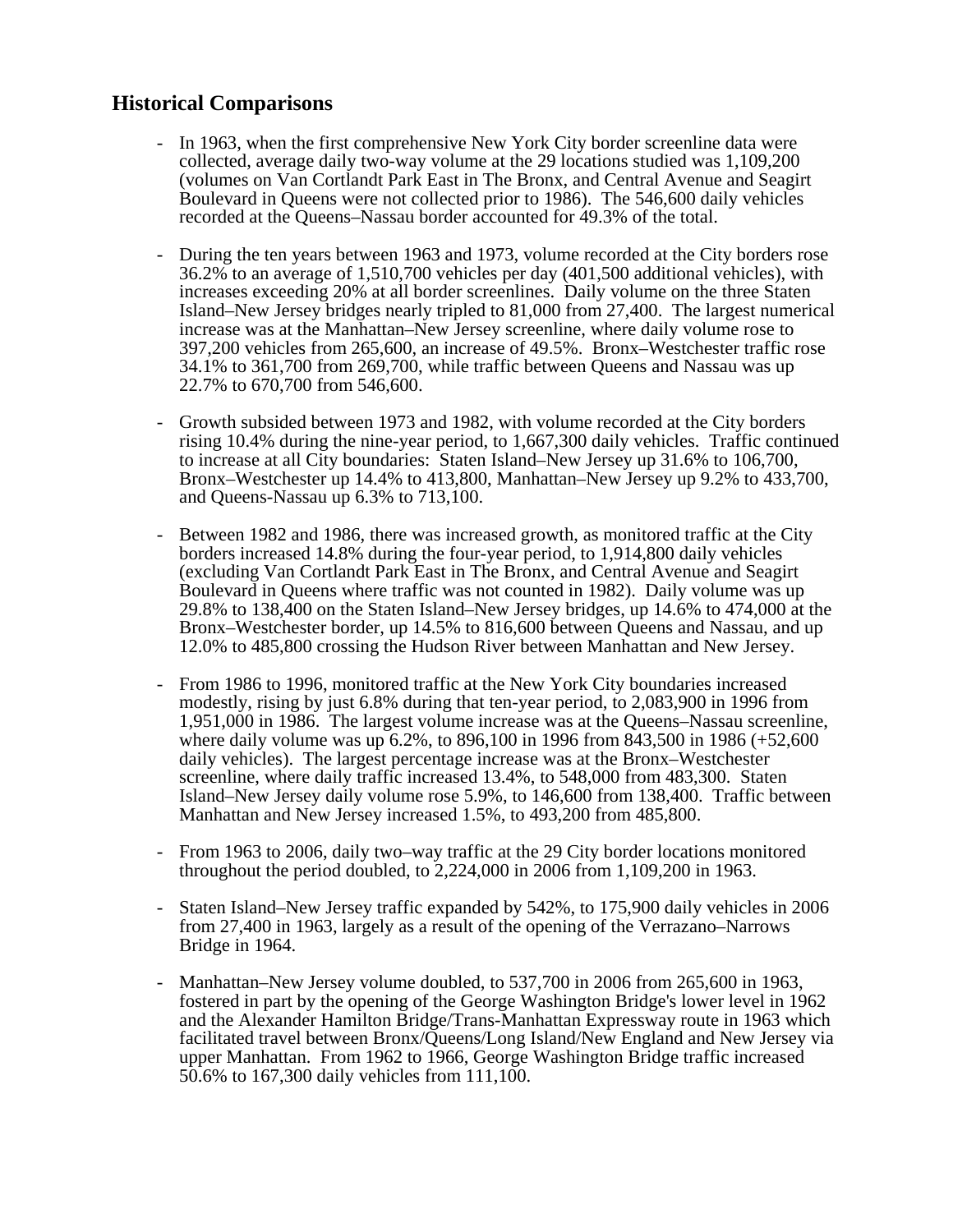- During the 43-year period from 1963 to 2006, continuously monitored daily traffic increased 128% between The Bronx and Westchester (to 613,900 from 269,700), and 64% between Queens and Nassau (to 896,400 from 546,600).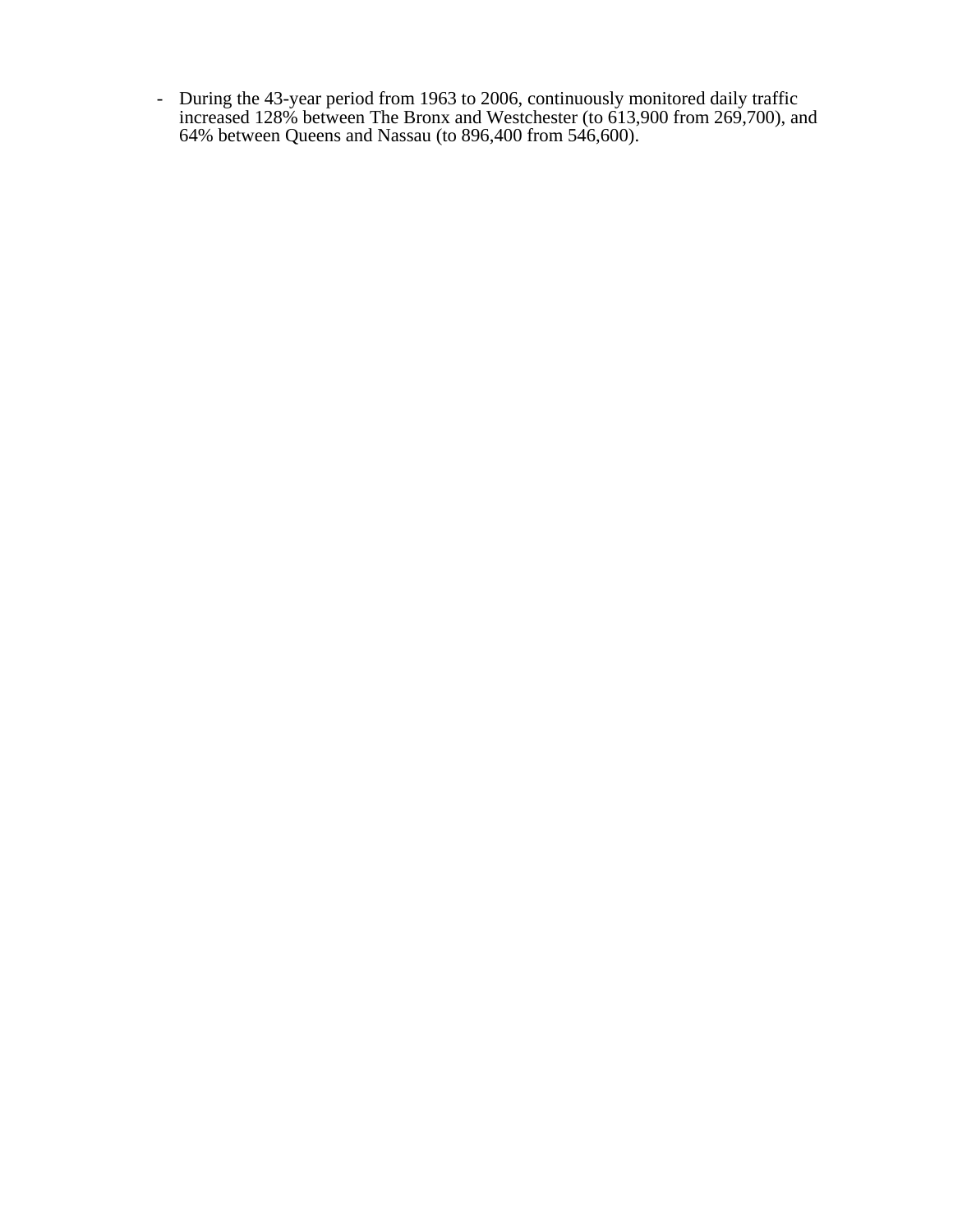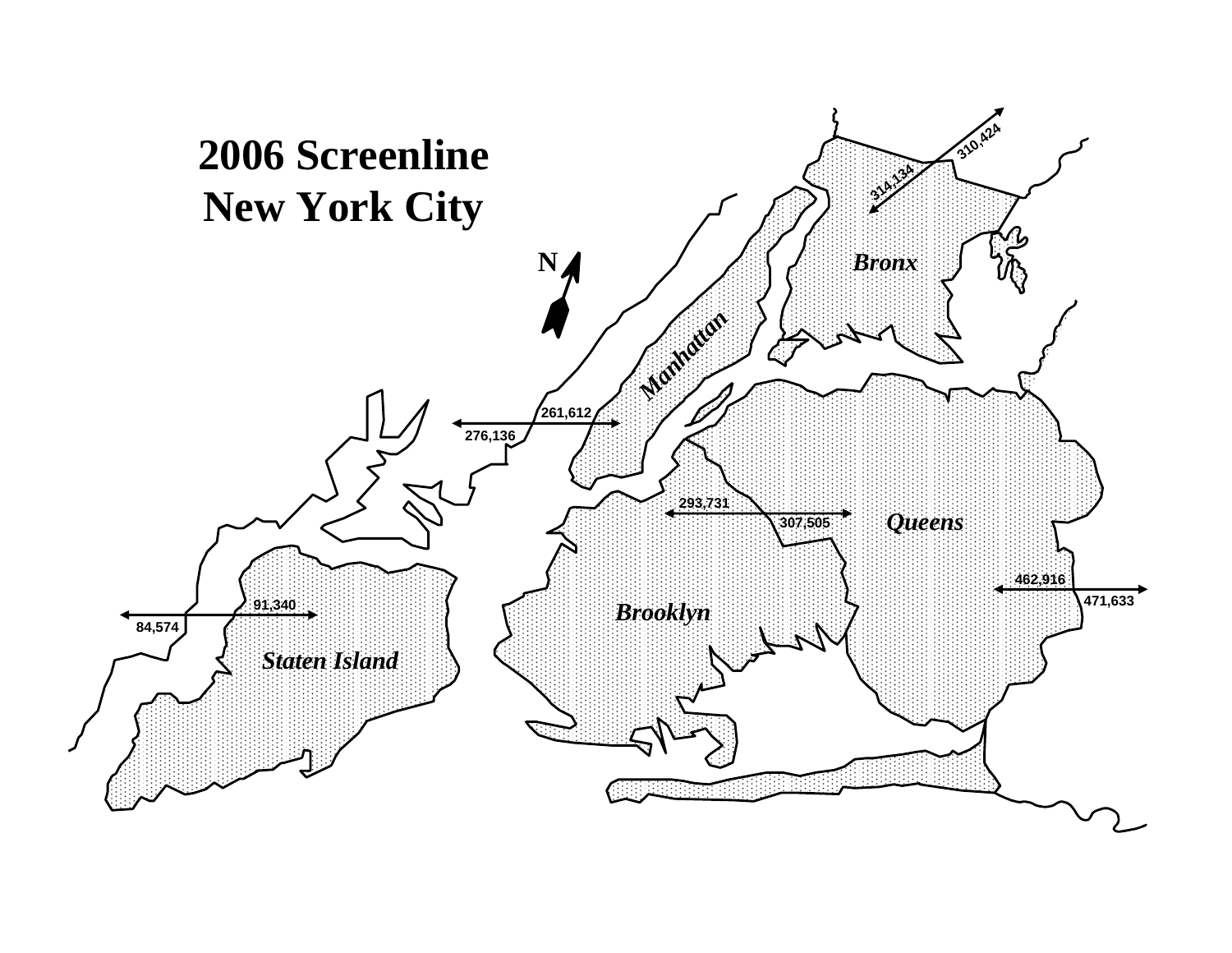# **2005 vs. 2006 Screenline Traffic Volume Trends Both Directions**

**Page 1 of 2**

|                                           | <b>Highway Functional</b> |         |         | <b>Percent</b> |
|-------------------------------------------|---------------------------|---------|---------|----------------|
| <b>BRONX-WESTCHESTER</b>                  | <b>Classification</b>     | 2005    | 2006    | Change         |
| <b>Boston Road</b>                        | <b>Principal Arterial</b> | 24,469  | 24,403  | $-0.3%$        |
| <b>Broadway</b>                           | <b>Principal Arterial</b> | 16,452  | 15,938  | $-3.1%$        |
| <b>Bronx River Parkway</b>                | <b>Principal Arterial</b> | 94,470  | 92,123  | $-2.5%$        |
| Henry Hudson Parkway                      | <b>Principal Arterial</b> | 101,107 | 99,344  | $-1.7\%$       |
| <b>Hutchinson River Parkway</b>           | <b>Principal Arterial</b> | 92,255  | 88,445  | $-4.1%$        |
| Major Deegan Expressway                   | Interstate                | 110,871 | 113,213 | 2.1%           |
| Major Deegan Svce Roads                   | <b>Principal Arterial</b> | 10,686  | 10,963  | $2.6\%$        |
| New England Thruway                       | Interstate                | 136,208 | 135,159 | $-0.8%$        |
| Riverdale Avenue                          | <b>Principal Arterial</b> | 11,803  | 11,470  | $-2.8\%$       |
| Van Cortlandt Park East                   | <b>Minor Arterial</b>     | 10,731  | 10,675  | $-0.5\%$       |
| Webster Avenue                            | Local                     | 11,324  | 10,535  | $-7.0%$        |
| White Plains Road                         | <b>Principal Arterial</b> | 12,974  | 12,290  | $-5.3%$        |
| <b>Total Bronx-Westchester Screenline</b> |                           | 633,350 | 624,558 | $-1.4%$        |

#### *QUEENS-NASSAU*

| <b>Beach Channel Drive</b>             | Minor Arterial            | 23,649  | 25,801  | 9.1%     |
|----------------------------------------|---------------------------|---------|---------|----------|
| <b>Central Avenue</b>                  | <b>Minor Arterial</b>     | 14,671  | 15,570  | 6.1%     |
| <b>Grand Central Parkway</b>           | <b>Principal Arterial</b> | 175,240 | 156,163 | $-10.9%$ |
| <b>Grand Central Parkway Svce Road</b> | Minor Arterial            | 11,152  | 9,631   | $-13.6%$ |
| <b>Hempstead Avenue</b>                | <b>Principal Arterial</b> | 44,027  | 40,965  | $-7.0%$  |
| Hillside Avenue                        | <b>Principal Arterial</b> | 26,527  | 23,123  | $-12.8%$ |
| Jamaica Avenue                         | <b>Principal Arterial</b> | 31,620  | 29,614  | $-6.3%$  |
| Laurelton Parkway                      | <b>Principal Arterial</b> | 169,154 | 168,859 | $-0.2\%$ |
| Linden Boulevard                       | <b>Principal Arterial</b> | 29,644  | 28,298  | $-4.5%$  |
| Long Island Expressway                 | Interstate                | 156,765 | 182,847 | 16.6 %   |
| Long Island Exp Svce Roads             | <b>Principal Arterial</b> | 28,059  | 9,053   | -67.7 %  |
| <b>Merrick Boulevard</b>               | <b>Minor Arterial</b>     | 19,535  | 19,033  | $-2.6%$  |
| Northern Boulevard                     | <b>Principal Arterial</b> | 41,874  | 41,360  | $-1.2%$  |
| Rockaway Boulevard                     | <b>Principal Arterial</b> | 73,344  | 73,767  | 0.6%     |
| Seagirt Boulevard                      | <b>Principal Arterial</b> | 19,851  | 22,557  | 13.6%    |
| Sunrise Highway                        | <b>Principal Arterial</b> | 71,008  | 66,819  | $-5.9%$  |
| <b>Union Turnpike</b>                  | <b>Principal Arterial</b> | 22,969  | 21,089  | $-8.2%$  |
| <b>Total Queens-Nassau Screenline</b>  |                           | 959,089 | 934,549 | $-2.6%$  |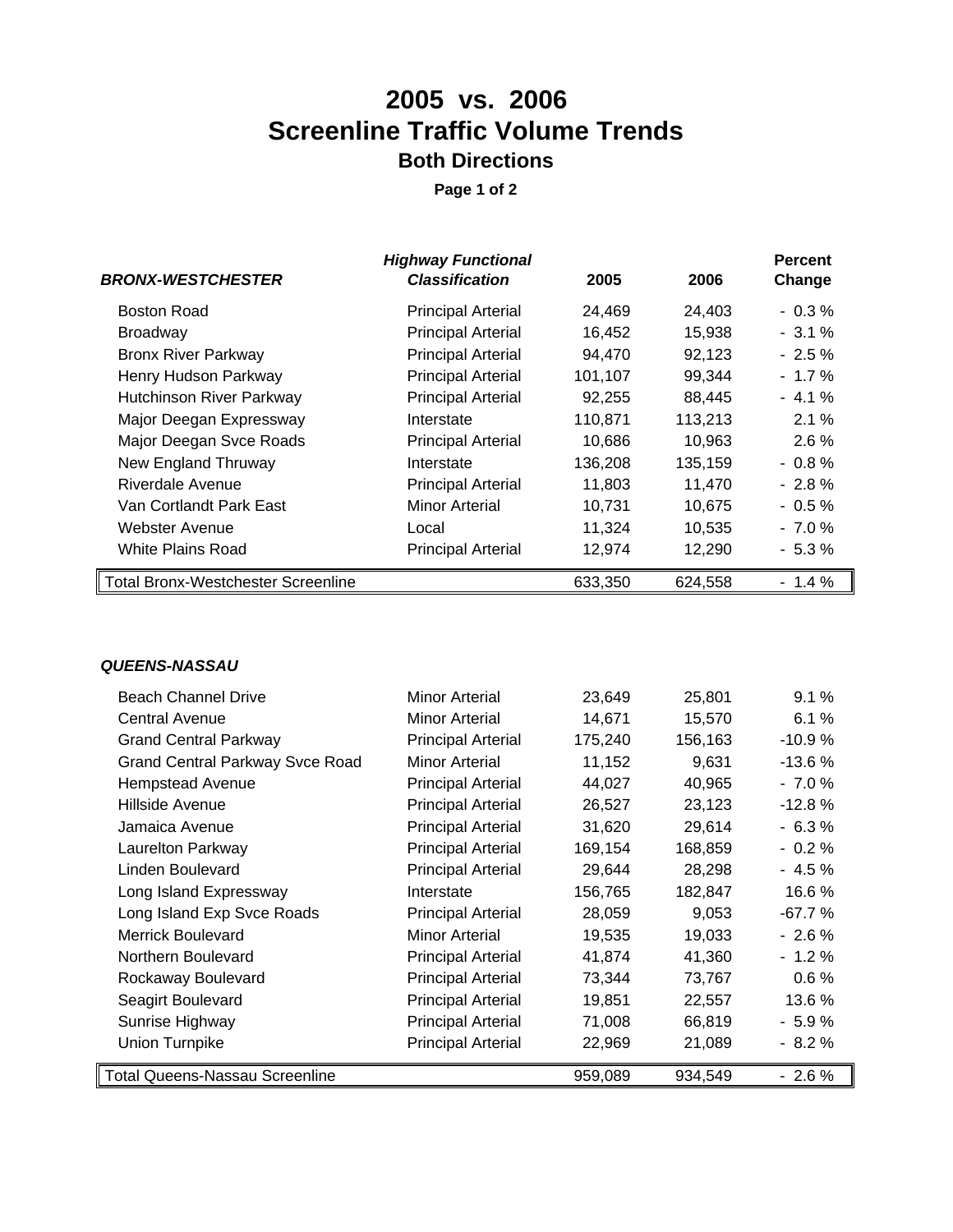# **2005 vs. 2006 Screenline Traffic Volume Trends Both Directions**

**Page 2 of 2**

|                                               | <b>Highway Functional</b> |         |         | <b>Percent</b> |
|-----------------------------------------------|---------------------------|---------|---------|----------------|
| <b>NEW YORK - NEW JERSEY</b>                  | <b>Classification</b>     | 2005    | 2006    | Change         |
| George Washington Bridge                      | Interstate                | 304,302 | 312,078 | $2.6\%$        |
| <b>Holland Tunnel</b>                         | Interstate                | 96,960  | 98,425  | 1.5%           |
| Lincoln Tunnel                                | <b>Principal Arterial</b> | 126,455 | 127,245 | 0.6%           |
| Bayonne Bridge                                | <b>Principal Arterial</b> | 21,755  | 24,230  | 11.4 %         |
| Goethals Bridge                               | Interstate                | 68,790  | 65,378  | $-5.0%$        |
| <b>Outerbridge Crossing</b>                   | <b>Principal Arterial</b> | 81,108  | 86,306  | 6.4%           |
| <b>Total New York - New Jersey Screenline</b> |                           | 699,370 | 713.662 | 2.0%           |

#### *BROOKLYN - QUEENS*

| Newtown Creek Bridges              |                           |         |         |          |
|------------------------------------|---------------------------|---------|---------|----------|
| <b>Grand Street Bridge</b>         | <b>Principal Arterial</b> | 13,016  | 12,893  | $-0.9%$  |
| <b>Greenpoint Avenue Bridge</b>    | <b>Principal Arterial</b> | 29,449  | 29,840  | 1.3%     |
| Kosciuszko Bridge                  | Interstate                | 198,813 | 184,341 | $-7.3%$  |
| Pulaski Bridge                     | <b>Principal Arterial</b> | 38,911  | 38,224  | $-1.8%$  |
| Subtotal, Newtown Creek Bridges    |                           | 280,189 | 265,298 | $-5.3%$  |
| <b>Other Facilities</b>            |                           |         |         |          |
| Atlantic Avenue                    | <b>Principal Arterial</b> | 25,960  | 24,056  | $-7.3\%$ |
| <b>Cooper Street</b>               | Minor Arterial            | 9,782   | 9,293   | $-5.0%$  |
| Cornelia Street                    | Local                     | 1,787   | 1,660   | $-7.1%$  |
| <b>Decatur Street</b>              | Collector                 | 2,003   | 2,247   | 12.2 %   |
| DeKalb Avenue                      | <b>Minor Arterial</b>     | 6,209   | 5,306   | $-14.5%$ |
| Greene Avenue                      | <b>Minor Arterial</b>     | 1,551   | 1,854   | 19.5 %   |
| Jackie Robinson Parkway            | <b>Principal Arterial</b> | 73,527  | 70,833  | $-3.7%$  |
| Linden Boulevard                   | <b>Principal Arterial</b> | 49,887  | 52,069  | 4.4 %    |
| Linden Street                      | Collector                 | 2,123   | 2,192   | 3.3%     |
| Shore Parkway                      | <b>Principal Arterial</b> | 152,126 | 157,809 | 3.7%     |
| <b>Sutter Avenue</b>               | <b>Minor Arterial</b>     | 9,748   | 8,619   | $-11.6%$ |
| Subtotal, Other Facilities         |                           | 334,703 | 335,938 | 0.4%     |
| Total Brooklyn - Queens Screenline |                           | 614,892 | 601,236 | $-2.2%$  |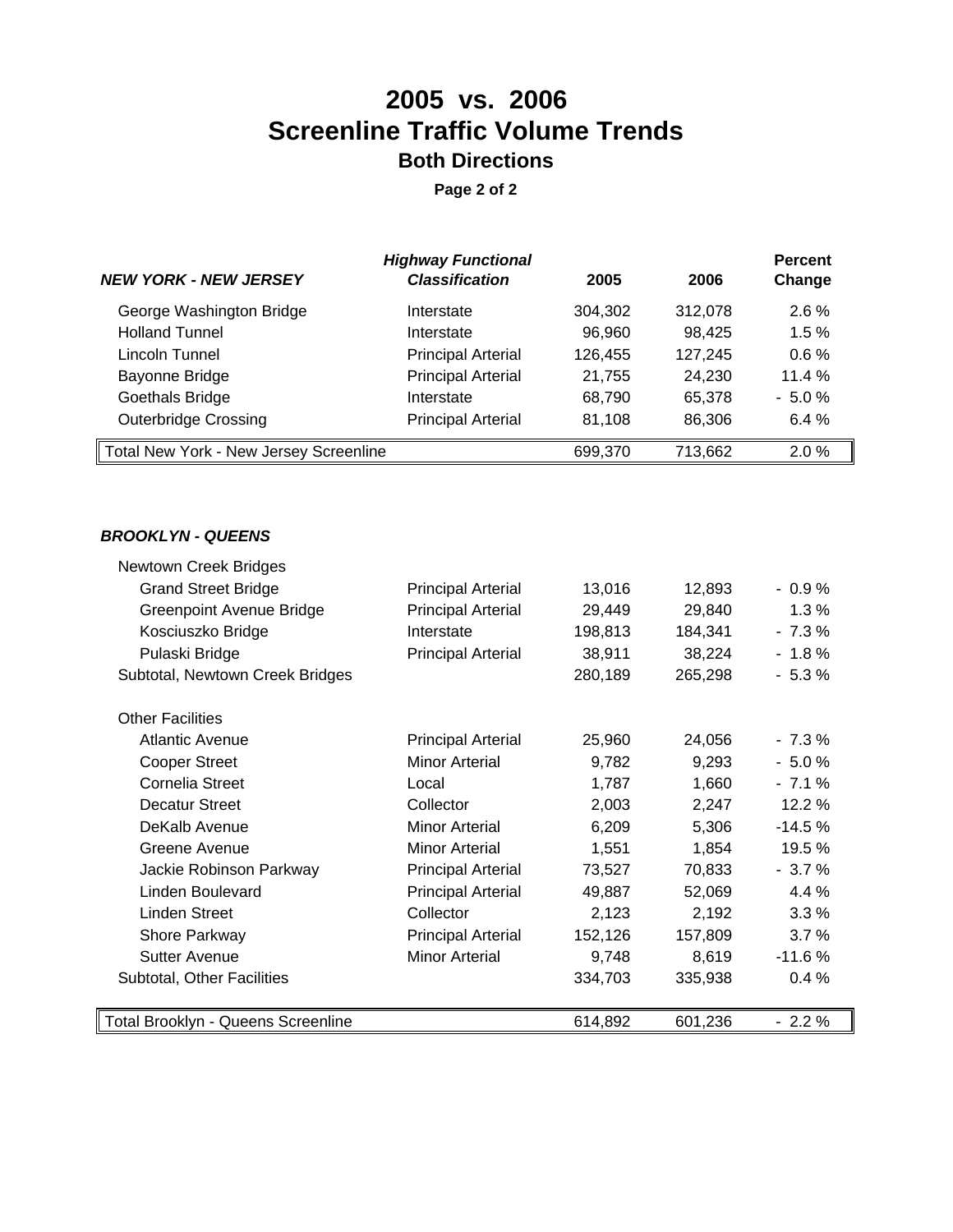### **New York City Screenline Historical Comparisons Average Daily Traffic Volumes**

### **Entering New York City**

|                       | 1963    | 1973    | 1982    | 1986    | 1993     | 1994      | 1995      | 1996      | 1997     | 1998      | 1999      | 2000       |
|-----------------------|---------|---------|---------|---------|----------|-----------|-----------|-----------|----------|-----------|-----------|------------|
| Bronx - Westchester   | 131.910 | 179.678 | 206.402 | 244.083 | 258.711  | 262.045   | 269.207   | 276.672   | 285.235  | 287.874   | 297.196   | 298.464    |
| Queens - Nassau       | 272.360 | 334.940 | 373.479 | 417.005 | 448.046  | 450.332   | 448.742   | 445.915   | 452.167  | 457.372   | 473.858   | 472.861    |
| N.J.<br>. - Manhattan | N/A     | 196.532 | 215.979 | 240.921 | 234.479  | 235.840   | 239.529   | 246.107   | 250.864  | 257.725   | 263.502   | 265,463    |
| N.J. - Staten Island  | N/A     | 40.517  | 53.336  | 69.218  | 75.601   | 77.266    | 77.173    | 78.703    | 81.449   | 83.209    | 86.553    | 87,705     |
| <b>Totals</b>         | N/A     | 751.667 | 849.196 | 971.227 | .016.837 | 1.025.483 | 034,651.ا | 1,047,397 | .069.715 | 1.086.180 | 1,121,109 | ا 124.493. |

### **Entering New York City**

|                      | 2001    | 2002                | 2003                | 2004    | 2005      | 2006      |
|----------------------|---------|---------------------|---------------------|---------|-----------|-----------|
| Bronx - Westchester  | 308.307 | 314.460             | 315,038             | 320,086 | 323,025   | 314.134   |
| Queens - Nassau      | 473,363 | 468.813             | 485.332             | 480.260 | 473.349   | 462.916   |
| N.J. - Manhattan     | 222.389 | 254.895             | 260,117             | 262,050 | 256,289   | 261.612   |
| N.J. - Staten Island | 94.413  | 90.510              | 92.108              | 90.852  | 89.928    | 91.340    |
| <b>Totals</b>        |         | 1,098,472 1,128,678 | 1,152,595 1,153,248 |         | 1,142,591 | 1.130.002 |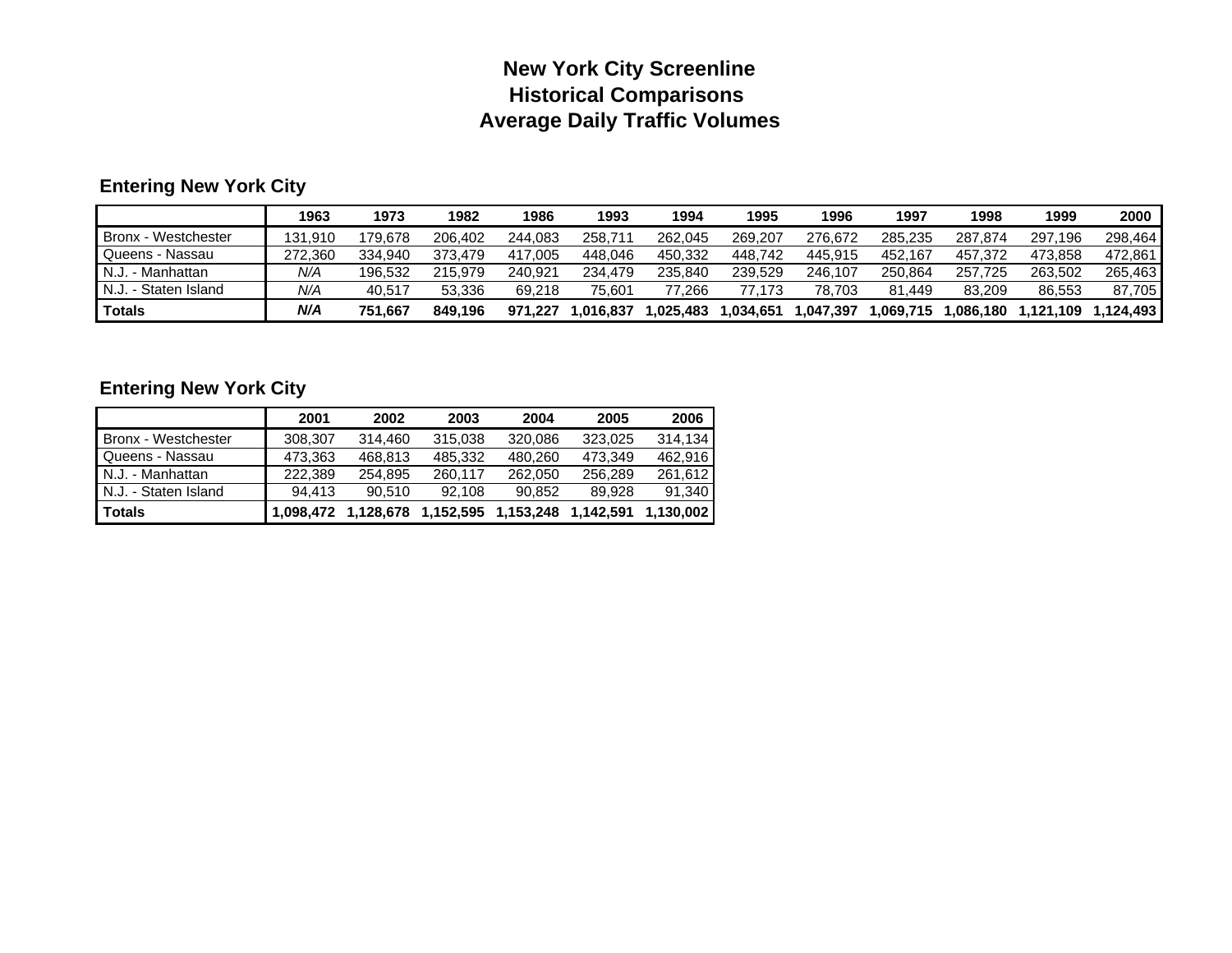### **New York City Screenline Historical Comparisons Average Daily Traffic Volumes (continued)**

#### **Leaving New York City**

|                        | 1963    | 1973    | 1982         | 1986    | 1993    | 1994     | 1995      | 1996        | 1997     | 1998      | 1999     | 2000      |
|------------------------|---------|---------|--------------|---------|---------|----------|-----------|-------------|----------|-----------|----------|-----------|
| Bronx - Westchester    | 137.740 | 182.036 | 207.348      | 239.169 | 247.480 | 253.808  | 262.734   | 271<br>.300 | 269.448  | 277.872   | 286.819  | 292.558   |
| Queens - Nassau        | 274.190 | 335.762 | 339.667      | 426.533 | 444.272 | 446.843  | 444.001   | 450.229     | 454.964  | 462.031   | 473.185  | 467.286   |
| N.J. - Manhattan       | N/A     | 200.671 | 217.<br>.765 | 244.830 | 238.590 | 237.959  | 242.569   | 247.087     | 253.924  | 264.787   | 285.850  | 283.002   |
| N.J. - Staten Island * | N/A     | 40.517  | 53.336       | 69.218  | 65.174  | 66.609   | 66.484    | 67.862      | 70.129   | 73.577    | 80.337   | 76,963    |
| <b>Totals</b>          | N/A     | 758.986 | 818.116      | 979.750 | 995.516 | .005.219 | 1.015.788 | .036,478    | .048.465 | 1.078.267 | .126.191 | 1.119.809 |

#### **Leaving New York City**

|                      | 2001      | 2002      | 2003      | 2004      | 2005      | 2006      |
|----------------------|-----------|-----------|-----------|-----------|-----------|-----------|
| Bronx - Westchester  | 298.359   | 305,478   | 304.411   | 307.208   | 310,325   | 310.424   |
| Queens - Nassau      | 473.364   | 475,193   | 483,362   | 485.345   | 485.740   | 471,633   |
| N.J. - Manhattan     | 236.555   | 277.944   | 287,332   | 274.346   | 271.428   | 276.136   |
| N.J. - Staten Island | 82.838    | 88.630    | 82.474    | 83.416    | 81.725    | 84.574    |
| <b>Totals</b>        | 1.091.116 | 1,147,245 | 1,157,579 | 1,150,315 | 1,149,218 | 1.142.767 |

\* Actual 24-hour westbound volumes from Staten Island to New Jersey not available for 1973, 1982, and 1986; estimated to be the same as eastbound volumes to Staten Island from toll records.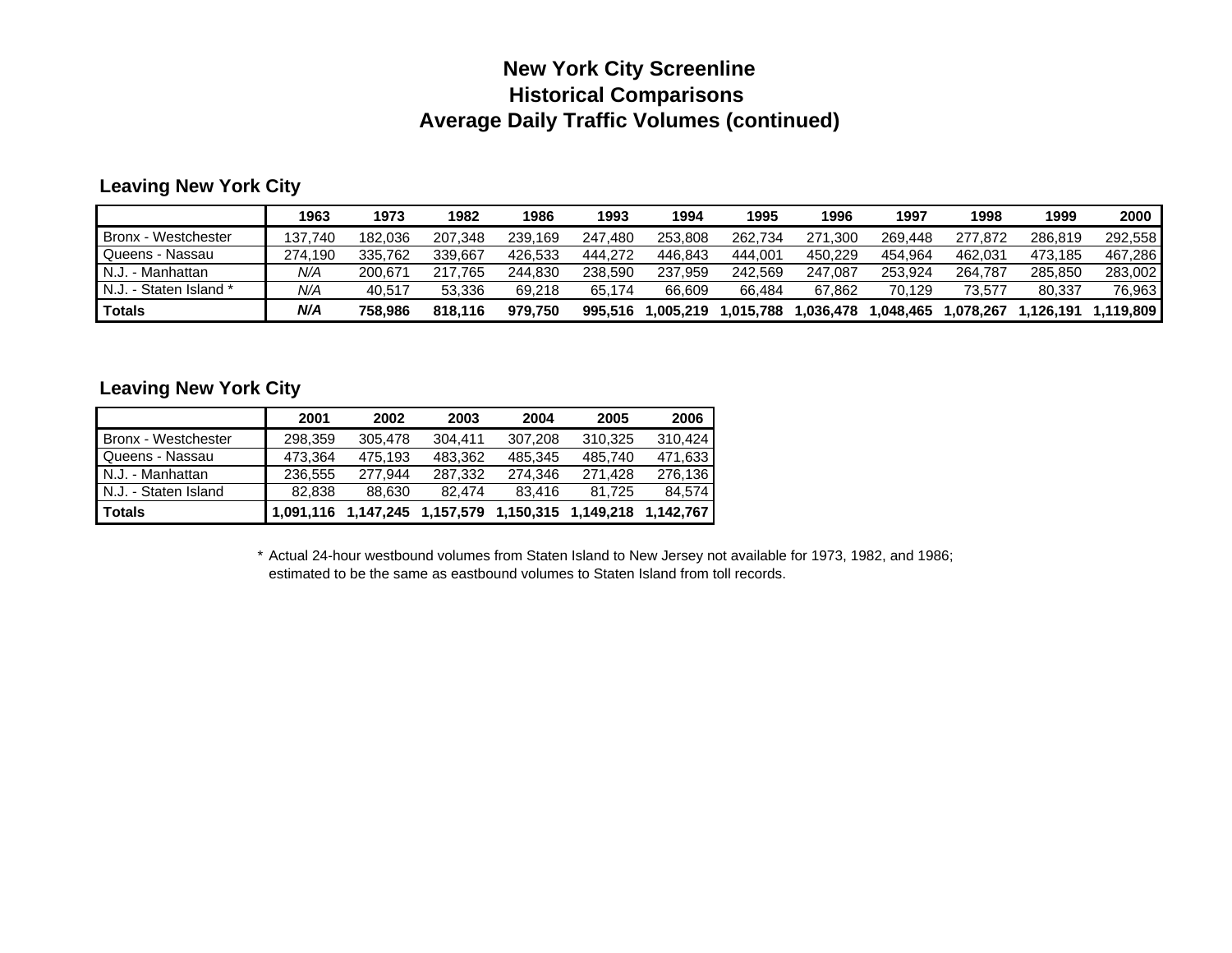### **New York City Screenline Historical Comparisons Average Daily Traffic Volumes (continued)**

#### **Both Directions**

|                        | 1963     | 1973     | 1982        | 1986     | 1993      | 1994      | 1995      | 1996      | 1997                | 1998    | 1999      | 2000      |
|------------------------|----------|----------|-------------|----------|-----------|-----------|-----------|-----------|---------------------|---------|-----------|-----------|
| Bronx - Westchester    | 269,650  | 361.714  | 413.750     | 483.252  | 506.191   | 515.853   | 531.941   | 547.972   | 554.683             | 565.746 | 584.015   | 591.022   |
| Queens - Nassau        | 546.550  | 670.702  | 713<br>146. | 843.538  | 892.318   | 897.175   | 892.743   | 896.144   | 907.131             | 919.403 | 947.043   | 940.147   |
| N.J. - Manhattan       | 265,603  | 397.203  | 433.744     | 485.751  | 473.069   | 473.799   | 482.098   | 493.194   | 504.788             | 522.512 | 549.352   | 548.465   |
| N.J. - Staten Island * | 27.398   | 81.034   | 106.672     | 138.436  | 140.775   | 143.875   | 143.657   | 146,565   | 151.578             | 156.786 | 166.890   | 164.668   |
| Totals                 | .109.201 | .510.653 | .667.312    | .950.977 | 2,012,353 | 2.030.702 | 2,050,439 | 2,083,875 | 2,118,180 2,164,447 |         | 2.247.300 | 2.244.302 |

#### **Both Directions**

|                      | 2001      | 2002    | 2003                          | 2004    | 2005      | 2006      |
|----------------------|-----------|---------|-------------------------------|---------|-----------|-----------|
| Bronx - Westchester  | 606,666   | 619.938 | 619.449                       | 627.294 | 633,350   | 624.558   |
| Queens - Nassau      | 946.727   | 944.006 | 968.694                       | 965,605 | 959,089   | 934.549   |
| N.J. - Manhattan     | 458.944   | 532,839 | 547.449                       | 536.396 | 527.717   | 537.748   |
| N.J. - Staten Island | 177.251   | 179.140 | 174.582                       | 174.268 | 171.653   | 175.914   |
| <b>Totals</b>        | 2.189.588 |         | 2,275,923 2,310,174 2,303,563 |         | 2,291,809 | 2.272.769 |

\* Actual 24-hour westbound volumes from Staten Island to New Jersey not available for 1973, 1982, and 1986; estimated to be the same as eastbound volumes to Staten Island from toll records.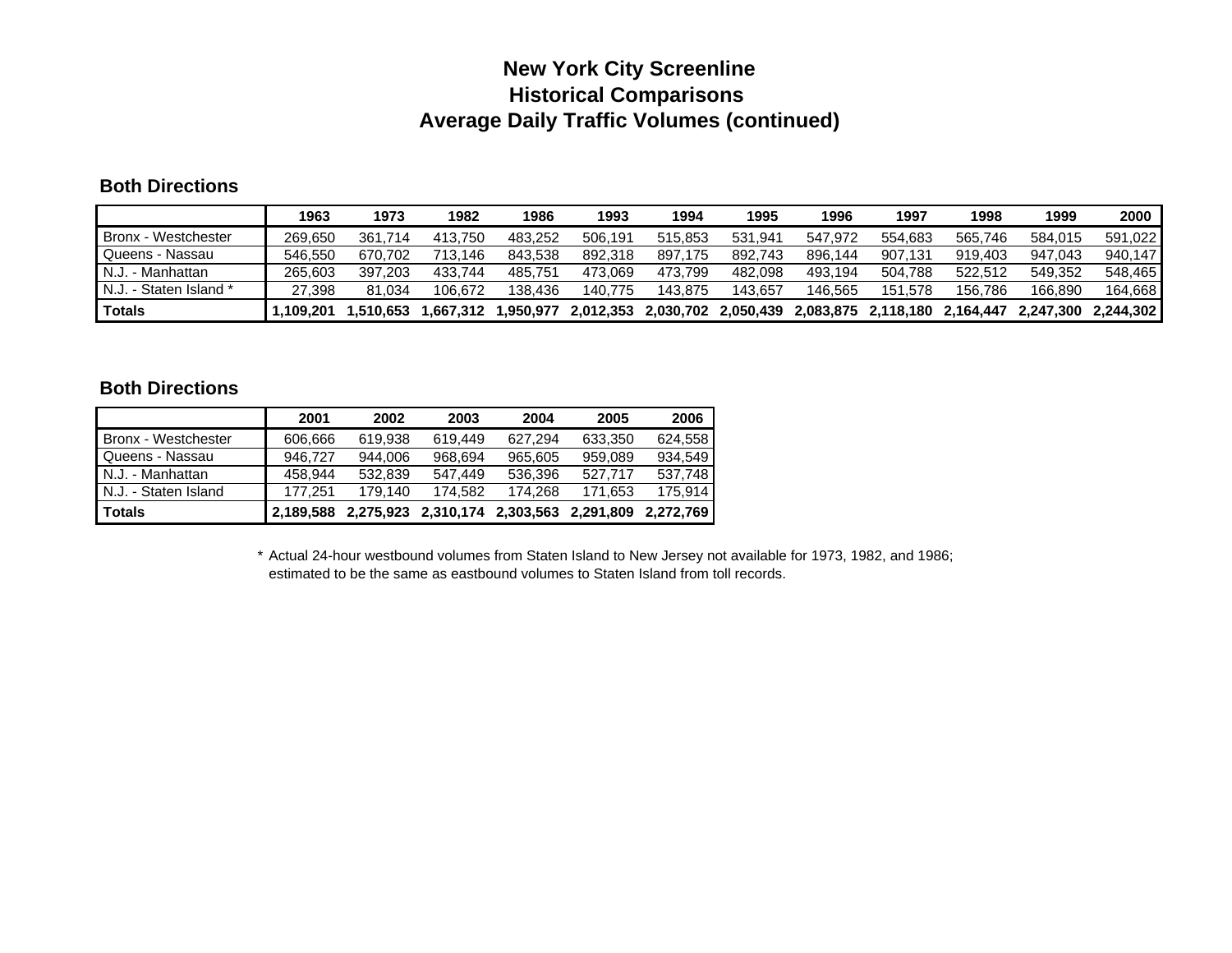# **2006 Screenline Volumes New York City**

| <b>New York-New Jersey</b> |  |  |  |  |  |  |
|----------------------------|--|--|--|--|--|--|
|                            |  |  |  |  |  |  |
| To N.Y.C. From N.Y.C.      |  |  |  |  |  |  |
| 18,996                     |  |  |  |  |  |  |
| 12,075                     |  |  |  |  |  |  |
| 8,584                      |  |  |  |  |  |  |
| 7,815                      |  |  |  |  |  |  |
| 10,802                     |  |  |  |  |  |  |
| 21,674                     |  |  |  |  |  |  |
| 46,227                     |  |  |  |  |  |  |
| 67,197                     |  |  |  |  |  |  |
| 70,576                     |  |  |  |  |  |  |
| 57,801                     |  |  |  |  |  |  |
| 51,439                     |  |  |  |  |  |  |
| 51,677                     |  |  |  |  |  |  |
| 53,622                     |  |  |  |  |  |  |
| 57,647                     |  |  |  |  |  |  |
| 66,087                     |  |  |  |  |  |  |
| 75,868                     |  |  |  |  |  |  |
| 77,921                     |  |  |  |  |  |  |
| 77,515                     |  |  |  |  |  |  |
| 73,569                     |  |  |  |  |  |  |
| 65,176                     |  |  |  |  |  |  |
| 54,211                     |  |  |  |  |  |  |
| 45,396                     |  |  |  |  |  |  |
| 40,004                     |  |  |  |  |  |  |
| 30,888                     |  |  |  |  |  |  |
| 1,142,767                  |  |  |  |  |  |  |
| 241,801                    |  |  |  |  |  |  |
| 156,738                    |  |  |  |  |  |  |
| 123,734                    |  |  |  |  |  |  |
| 304,873                    |  |  |  |  |  |  |
| 827,146                    |  |  |  |  |  |  |
|                            |  |  |  |  |  |  |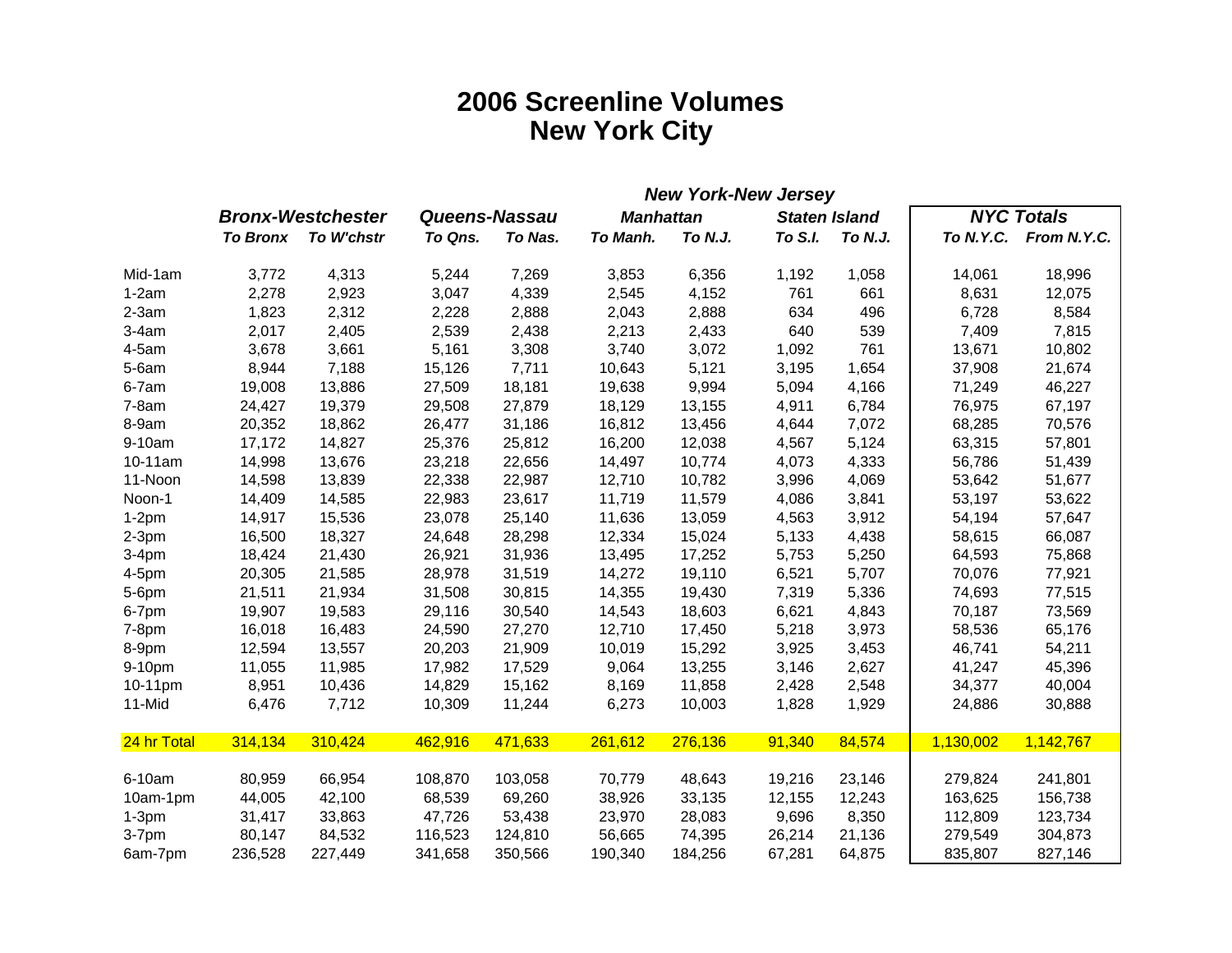### **BRONX - WESTCHESTER SCREENLINE**

### **SUMMARY**

### **2006 Daily Traffic**

- On a typical 2006 weekday, 624,600 vehicles crossed the eleven Bronx-Westchester screenline monitoring locations, 1.4% fewer than the 633,400 daily vehicles recorded in 2005.
- Some 86.3% of the recorded vehicles (539,200 per day) were on the five limited access highways (interstate and principal arterials) that cross the screenline.
- The New England Thruway, with a total two-way volume of 135,200 daily vehicles, is the most-traveled Bronx-Westchester highway, carrying 21.6% of the total traffic on the monitored thoroughfares. The Major Deegan Expressway (including service roads) is second with 124,200 daily vehicles, 19.9% of the total. The Henry Hudson Parkway serves 99,300 daily vehicles (15.9%), the Bronx River Parkway 92,100 (14.8%), and the Hutchinson River Parkway 88,400 (14.2%).
- Boston Road is the busiest surface arterial monitored, averaging 24,400 vehicles per day, 3.9% of the total.
- The morning inbound (southbound) peak hour occurred during 7-8am, when 24,400 vehicles were recorded entering The Bronx from Westchester. The Henry Hudson Parkway carried 5,100 of those peak hour inbound vehicles, with another 4,900 on the Major Deegan Expressway and its service road, and 4,600 on the Bronx River Parkway.
- During the 6-10 am inbound rush period, 81,000 vehicles were recorded entering The Bronx. Some 16,700 of those vehicles were the Major Deegan Expressway and its service road, with another 16,300 accommodated by the Henry Hudson Parkway, and 14,200 on the Bronx River Parkway.
- A total of 21,900 vehicles were counted crossing the screenline from The Bronx into Westchester during the 5-6 pm evening peak hour. Nearly 4,300 of those vehicles used the Major Deegan Expressway and its service road.
- During the 3-7 pm evening rush period, 84,500 vehicles were recorded leaving The Bronx. The Major Deegan Expressway and its service road accommodated 17,300 of those northbound vehicles.
- Reverse traffic was heavy during the 3-7 pm evening period, with an inbound volume of 80,100, compared to the outbound total of 84,500. During this period, the New England Thruway actually carried more inbound than outbound traffic  $(16,300)$  inbound vs. 14,300 outbound), consistent with recent screenline counts.
- Reverse traffic was less intense during the 6-10 am morning period: 81,000 inbound vs. 67,000 outbound. New England Thruway traffic was heavier in the reverse direction: 17,000 outbound vs. 12,100 inbound.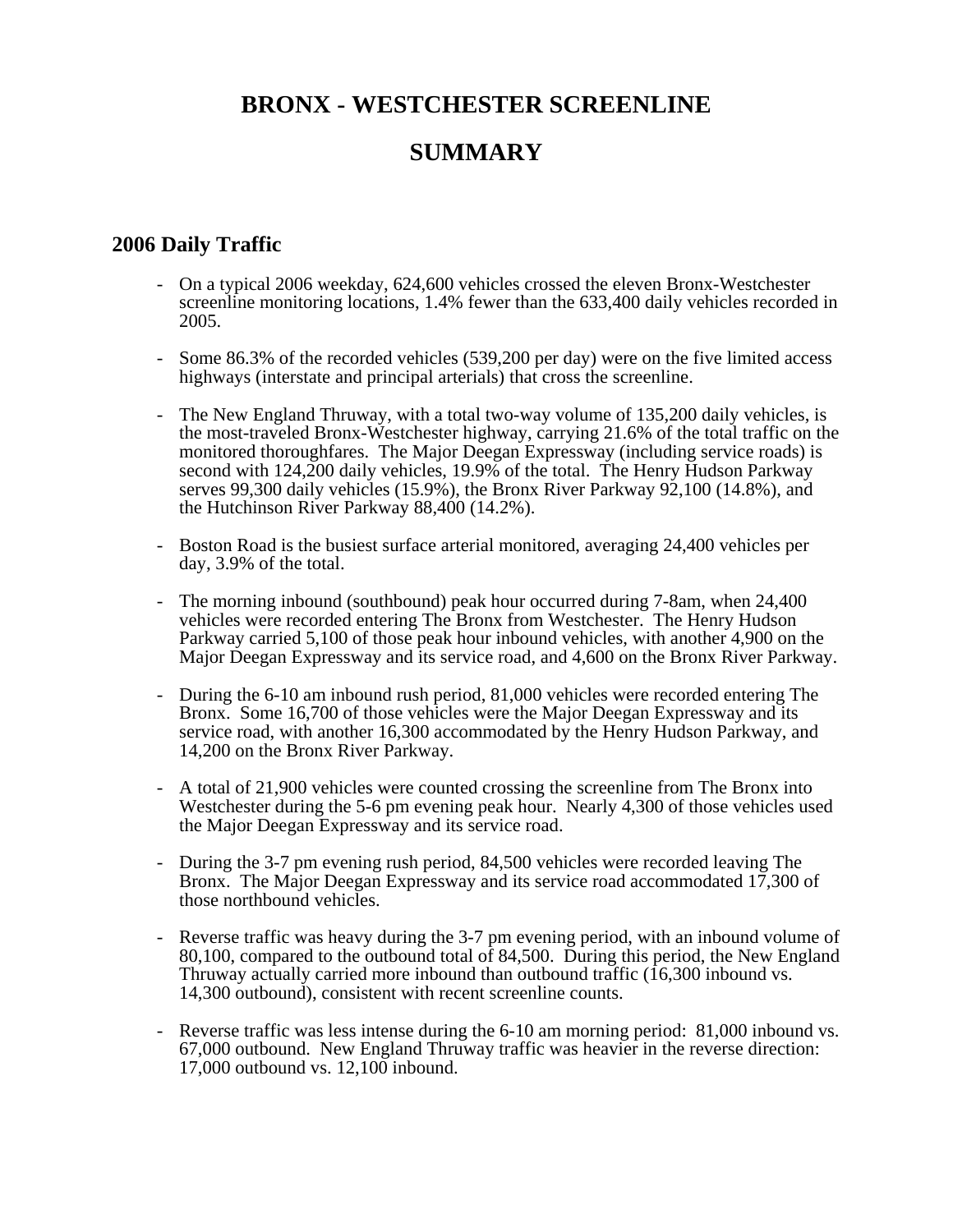### **10-Year Trends (1996-2006)**

- Bronx-Westchester screenline traffic increased 14.0% during this ten-year period, to 624,600 daily vehicles in 2006, from 548,000 in 1996. This represents an average annual growth rate of 1.3%.
- The largest increases since 1996 occurred on the Henry Hudson Parkway and the New England Thruway, with average annual growth rates of 2.3% and 2.1%, respectively. Volume on the Henry Hudson Parkway was 26.0% higher in 2006 than in 1996 (99,300 daily vehicles vs. 78,900). Daily volume on the New England Thruway was up 23.2%, to 135,200 in 2006 from 109,700 in 1996.
- The biggest decline occurred on Broadway, where volume was down 3.5%, to 15,900 daily vehicles in 2006 from 16,500 in 1996.

### **Historical Comparisons**

- In 1963, the first year that Bronx-Westchester screenline data were analyzed, average daily two-way volume on the ten roadways studied was 269,700 (volumes on Van Cortlandt Park East were not collected prior to 1986). The Major Deegan Expressway and the New England Thruway were the most-traveled facilities, serving 68,300 and 56,100 vehicles per day, respectively.
- By 1973, daily volume had risen 34.1% to 361,700, some 92,000 more than in 1963. The Major Deegan Expressway remained the highest volume facility, carrying 90,900 daily vehicles, 33.2% more than in 1963, followed by 82,600 on the New England Thruway, 47.4% above the 1963 count. Daily traffic on the Hutchinson River Parkway jumped 80.1% to 29,100 from 16,200. Traffic on Boston Road doubled, to 22,800 daily vehicles from 11,000.
- Between 1973 and 1982, growth moderated, with average daily traffic rising 14.4% to 413,800 daily vehicles. The largest increase occurred on the Hutchinson River Parkway, where daily traffic rose 65.9% to 48,300 from 29,100.
- Growth accelerated between 1982 and 1986, boosting Bronx-Westchester traffic to 474,000 daily vehicles, an increase of 14.6% over the four-year period (excluding 9,200 on Van Cortlandt Park East where traffic was not counted in 1982). Large increases in daily volumes were recorded on the Henry Hudson Parkway (up 27.5% to 53,300 from 41,800), the Major Deegan Expressway (up 27.0% to 124,900 from 98,300), and the Bronx River Parkway (up 20.3% to 79,200 from 65,800).
- From 1986 to 1996, Bronx-Westchester screenline traffic volume increased 13.4%, to 548,000 from 483,300 (including Van Cortlandt Park East, where traffic was counted for the first time in 1986). The largest increases occurred on the Hutchinson River Parkway (up 52.3%, to 82,700 daily vehicles from 54,300), and on the Henry Hudson Parkway (up 48.1%, to 78,900 from 53,300). The only significant decline was on the Major Deegan Expressway, where daily volume decreased 11.2%, to 110,900 in 1996 from 124,900 in 1986.
- During the 43 years from 1963 to 2006, total daily traffic on the ten facilities monitored throughout the period more than doubled, to 613,900 from 269,700.
- Most of the growth in Bronx-Westchester traffic since 1963 has occurred on the five limited access highways crossing the screenline. Of the 344,200 additional daily vehicles on the ten continuously-monitored facilities, 325,600 (95% of the total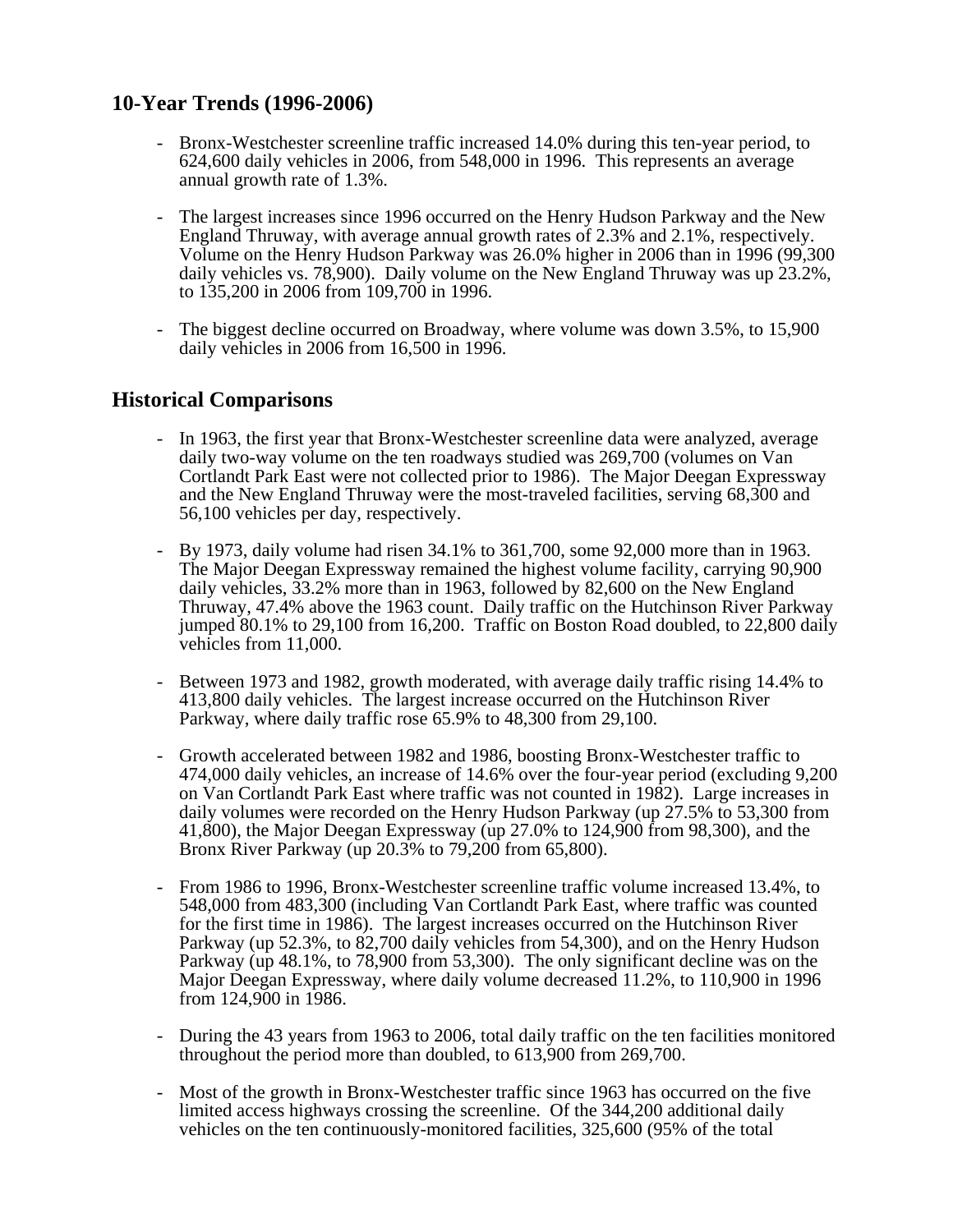increase) are on the limited access highways. The fastest growth occurred on the Hutchinson River Parkway, where daily volume soared 448%, to 88,400 daily vehicles from 16,200. Henry Hudson Parkway volume more than tripled, to 99,300 from 29,000. New England Thruway volume climbed 141%, to 135,200 from 56,100. Bronx River Parkway volume doubled (to 92,100 from 44,100), while volume on the Major Deegan Expressway and its service roads was up 82% (to 124,200 from 68,300).

- Boston Road exhibited the largest change of any arterial facility since 1963, with daily volume rising 122%, to 24,400 from 11,000. Volume on White Plains Road increased 33% to 12,300 daily vehicles from 9,200.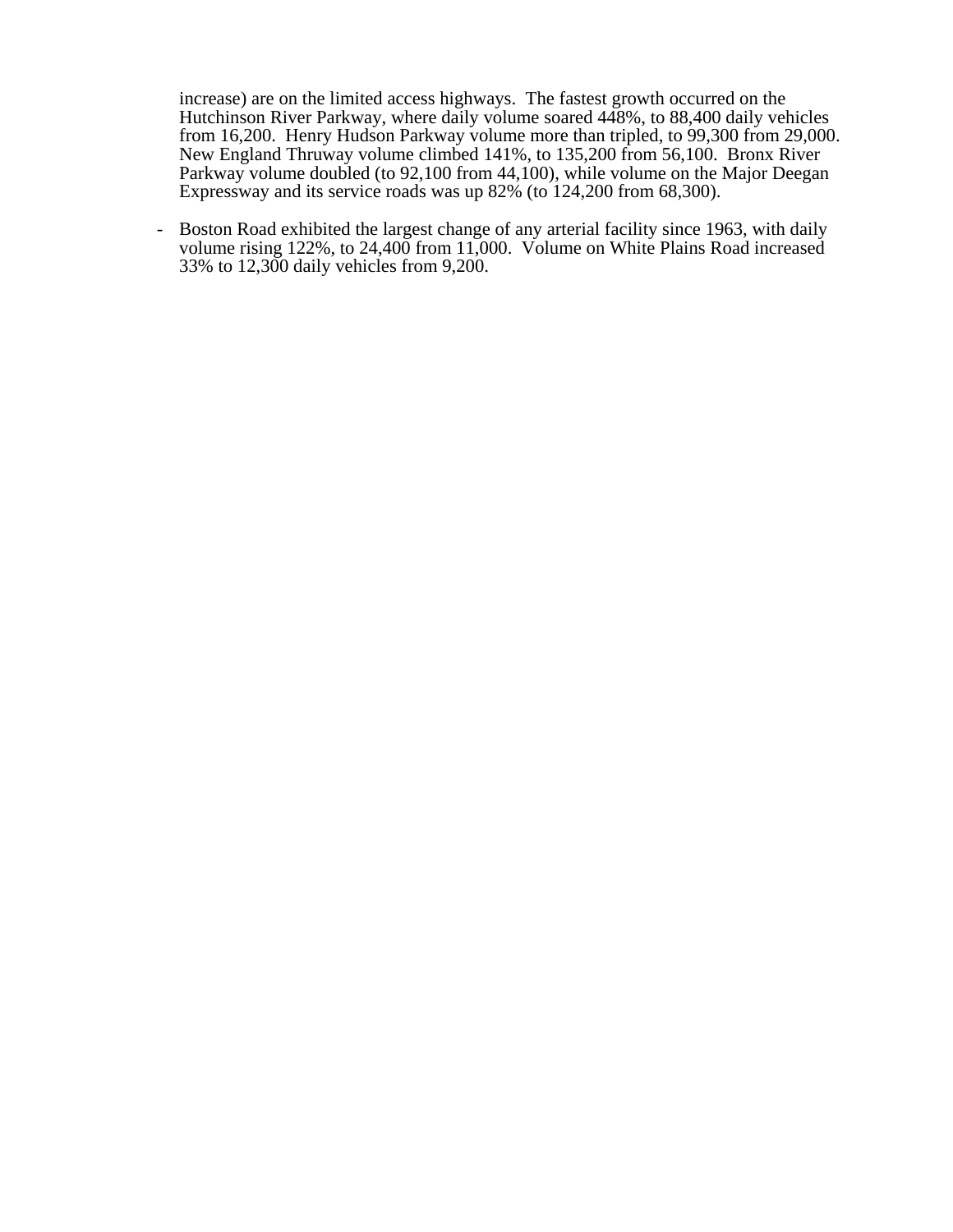# **2006 Screenline Daily Volumes Bronx-Westchester**

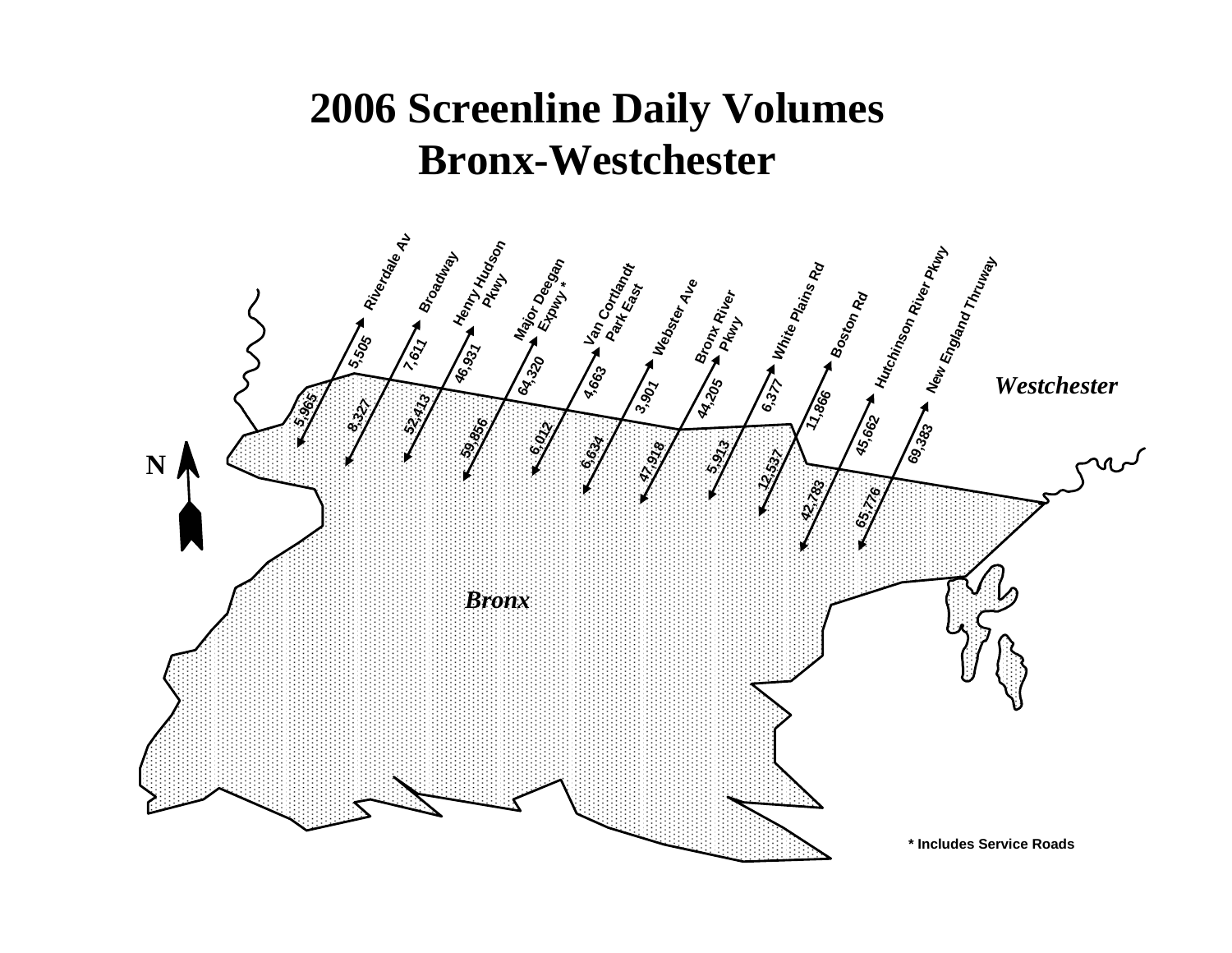### **Bronx-Westchester Screenline Historical Comparisons Average Daily Traffic Volumes**

#### **To Bronx**

|                        | 1963    | 1973    | 1982    | 1986    | 1993    | 1994    | 1995    | 1996    | 1997    | 1998    | 1999    | 2000    |
|------------------------|---------|---------|---------|---------|---------|---------|---------|---------|---------|---------|---------|---------|
| Boston Rd              | 5,080   | 11,026  | 9,737   | 10,514  | 12.140  | 11,609  | 11,068  | 11,429  | 12,868  | 12,443  | 13,258  | 11,514  |
| Broadway               | 6.570   | 7.169   | 4.465   | 7.679   | 8,017   | 8.074   | 8,114   | 8,113   | 8,020   | 8.331   | 8,096   | 8,292   |
| <b>Bronx River Pky</b> | 23,060  | 28,100  | 34,908  | 40,561  | 39,855  | 40,684  | 41,902  | 43,106  | 42,330  | 41,526  | 44,719  | 45,296  |
| Henry Hudson Pky       | 16,170  | 18,300  | 19,728  | 29,720  | 34,445  | 36,721  | 39.857  | 41,537  | 44,136  | 40.811  | 46,359  | 47,922  |
| Hutchinson River Pky   | 7.110   | 13.690  | 23,515  | 26.737  | 32.980  | 34.226  | 35.461  | 40.124  | 40.584  | 40.878  | 41.242  | 41,359  |
| Major Deegan Exp *     | 28,780  | 45.520  | 46,396  | 59,902  | 59,934  | 55,397  | 54.819  | 52,995  | 54,548  | 55.106  | 54,438  | 53,403  |
| New England Thruway    | 29,460  | 40,770  | 51,683  | 47,288  | 50,172  | 53,462  | 55.084  | 56,690  | 59,817  | 65,314  | 65,302  | 67,655  |
| <b>Riverdale Ave</b>   | 5.130   | 5,523   | 4,789   | 5,878   | 6.044   | 5,615   | 5.794   | 5,961   | 6,191   | 5.994   | 5,904   | 5,539   |
| Van Cortlandt Pk E     | N/A     | N/A     | N/A     | 4.806   | 4.721   | 4,554   | 4,770   | 4.569   | 4,686   | 4,974   | 5,623   | 5,015   |
| <b>Webster Ave</b>     | 5,950   | 3,650   | 5,119   | 5,447   | 6,393   | 5,943   | 6,300   | 6,289   | 6,343   | 6,318   | 6,093   | 6,378   |
| White Plains Rd        | 4.600   | 5,930   | 6,062   | 5,551   | 4,010   | 5,760   | 6,038   | 5,859   | 5,712   | 6,179   | 6,162   | 6,091   |
| <b>Totals</b>          | 131,910 | 179,678 | 206.402 | 244.083 | 258,711 | 262.045 | 269,207 | 276.672 | 285.235 | 287,874 | 297,196 | 298,464 |

### **To Bronx**

|                             | 2001    | 2002    | 2003    | 2004    | 2005    | 2006    |
|-----------------------------|---------|---------|---------|---------|---------|---------|
| <b>Boston Rd</b>            | 13,262  | 12,997  | 13,839  | 13,016  | 12,370  | 12,537  |
| Broadway                    | 8.143   | 7.989   | 8.117   | 8.125   | 8.196   | 8,327   |
| <b>Bronx River Pky</b>      | 46,681  | 49,382  | 47,061  | 47,666  | 48,587  | 47,918  |
| Henry Hudson Pky            | 51,091  | 52,378  | 51,151  | 51,983  | 54,310  | 52,413  |
| <b>Hutchinson River Pky</b> | 44.624  | 46.446  | 44.690  | 48,534  | 46,537  | 42,783  |
| Major Deegan Exp *          | 54.052  | 56,811  | 59.430  | 58.735  | 58.734  | 59,856  |
| New England Thruway         | 66,091  | 64,042  | 66,454  | 66,869  | 68,815  | 65,776  |
| Riverdale Ave               | 5,816   | 5,643   | 5,490   | 6,098   | 6.167   | 5,965   |
| Van Cortlandt Pk E          | 5,399   | 5.816   | 5.874   | 6.193   | 5,952   | 6,012   |
| Webster Ave                 | 6,605   | 6,736   | 6,804   | 6,885   | 7,003   | 6,634   |
| White Plains Rd             | 6.543   | 6,220   | 6,128   | 5,982   | 6.354   | 5,913   |
| <b>Totals</b>               | 308,307 | 314,460 | 315,038 | 320,086 | 323,025 | 314,134 |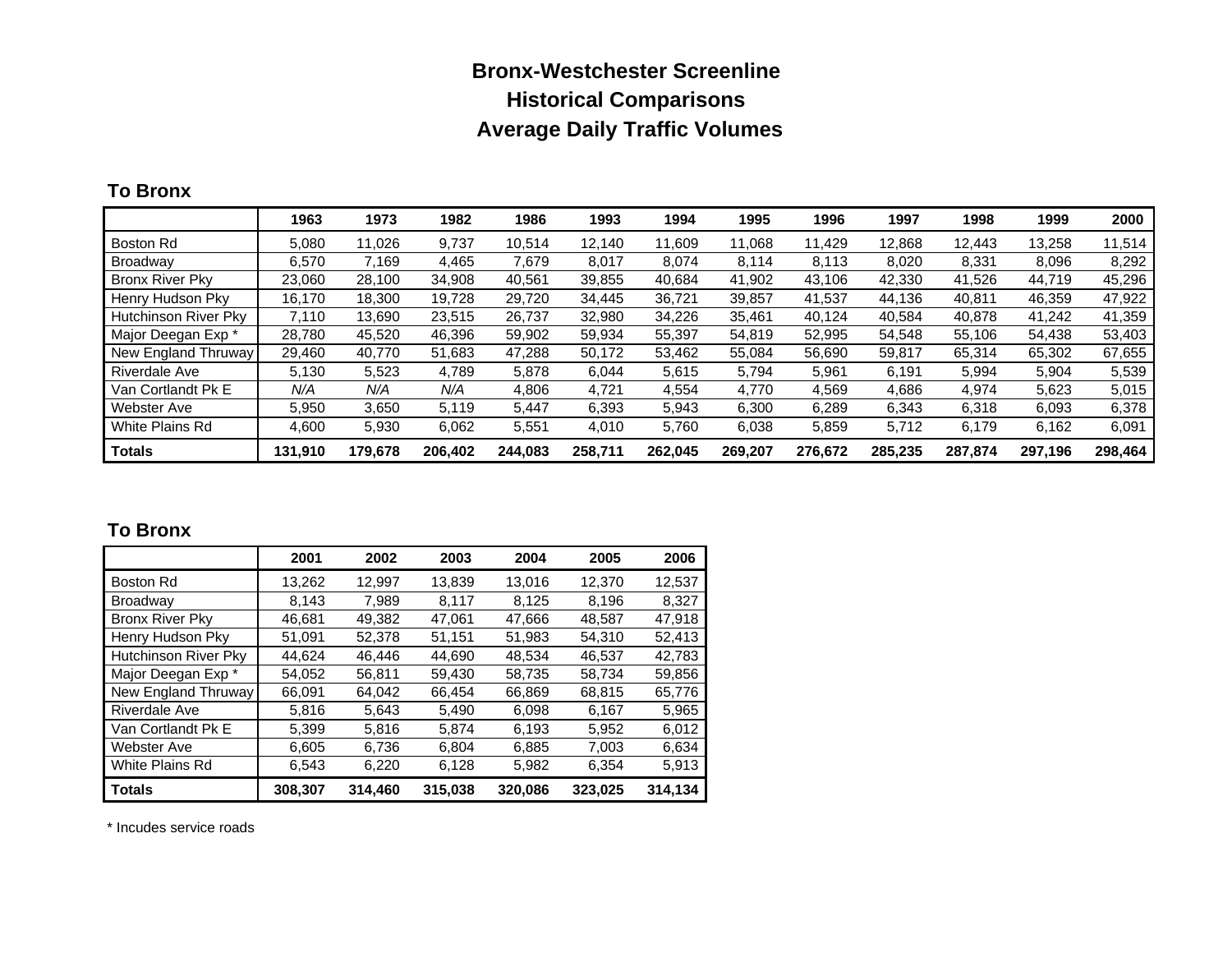# **Bronx-Westchester Screenline Historical Comparisons Average Daily Traffic Volumes (continued)**

#### **To Westchester**

|                        | 1963    | 1973    | 1982    | 1986    | 1993    | 1994    | 1995    | 1996    | 1997    | 1998    | 1999    | 2000    |
|------------------------|---------|---------|---------|---------|---------|---------|---------|---------|---------|---------|---------|---------|
| Boston Rd              | 5,900   | 11.787  | 13.073  | 10.057  | 10.424  | 10.366  | 10.299  | 12.030  | 12,227  | 11.913  | 11.386  | 11,627  |
| Broadway               | 9.130   | 8.562   | 7,845   | 7.905   | 8,578   | 8.739   | 8.122   | 8.409   | 8,227   | 8.182   | 8,297   | 8,045   |
| <b>Bronx River Pky</b> | 21,060  | 26,111  | 30,935  | 38,633  | 35,678  | 36,559  | 37,672  | 38.773  | 37,772  | 38,693  | 40,645  | 41.174  |
| Henry Hudson Pky       | 12,840  | 17,090  | 22,048  | 23,543  | 28,644  | 30,548  | 37.396  | 37,332  | 38,360  | 37,743  | 40,962  | 42,520  |
| Hutchinson River Pky   | 9,040   | 15.400  | 24.748  | 27.550  | 33.450  | 35,807  | 38.148  | 42,564  | 42.444  | 41.910  | 43,371  | 44,356  |
| Major Deegan Exp *     | 39,500  | 45.400  | 51,892  | 64,970  | 65,325  | 63,181  | 59,176  | 57,953  | 54,584  | 59,612  | 58,887  | 60,781  |
| New England Thruway    | 26,610  | 41,850  | 46,771  | 45,574  | 44.789  | 47,810  | 50.441  | 53,059  | 55,179  | 58,906  | 62,468  | 63,289  |
| <b>Riverdale Ave</b>   | 4,850   | 5,198   | 5,032   | 5,893   | 5,877   | 5,636   | 5.751   | 5,851   | 5,731   | 5,656   | 5,014   | 5,235   |
| Van Cortlandt Pk E     | N/A     | N/A     | N/A     | 4,433   | 4,261   | 4,234   | 4,321   | 4,430   | 4,543   | 4,497   | 5,010   | 4,885   |
| <b>Webster Ave</b>     | 4,200   | 4.478   | 2.719   | 4.363   | 4,088   | 4,281   | 4.112   | 4.154   | 3,977   | 4.272   | 4,181   | 3,866   |
| White Plains Rd        | 4.610   | 6.160   | 2,285   | 6,248   | 6,366   | 6.647   | 7,296   | 6,745   | 6,404   | 6.488   | 6,598   | 6.780   |
| <b>Totals</b>          | 137,740 | 182.036 | 207.348 | 239.169 | 247,480 | 253,808 | 262,734 | 271,300 | 269.448 | 277,872 | 286.819 | 292,558 |

#### **To Westchester**

|                        | 2001    | 2002    | 2003    | 2004    | 2005    | 2006    |
|------------------------|---------|---------|---------|---------|---------|---------|
| Boston Rd              | 12.825  | 12.296  | 13.198  | 11,596  | 12,099  | 11,866  |
| <b>Broadway</b>        | 8,152   | 8.005   | 8,353   | 7,778   | 8,256   | 7,611   |
| <b>Bronx River Pky</b> | 42.812  | 45,596  | 43.908  | 46,473  | 45.883  | 44,205  |
| Henry Hudson Pky       | 44.236  | 45.624  | 47,583  | 46,067  | 46,797  | 46,931  |
| Hutchinson River Pky   | 44.027  | 47,490  | 44,858  | 47,731  | 45,718  | 45,662  |
| Major Deegan Exp *     | 62.772  | 62.022  | 64.285  | 63.451  | 62.823  | 64.320  |
| New England Thruway    | 61,554  | 62,469  | 61,103  | 63,168  | 67,393  | 69,383  |
| Riverdale Ave          | 6.143   | 5,187   | 5.464   | 5,261   | 5,636   | 5,505   |
| Van Cortlandt Pk E     | 4.961   | 4.801   | 4.625   | 4.577   | 4.779   | 4,663   |
| Webster Ave            | 4,236   | 4.811   | 4,630   | 4.523   | 4,321   | 3,901   |
| White Plains Rd        | 6.641   | 7.177   | 6.404   | 6,583   | 6,620   | 6.377   |
| <b>Totals</b>          | 298,359 | 305.478 | 304,411 | 307,208 | 310.325 | 310.424 |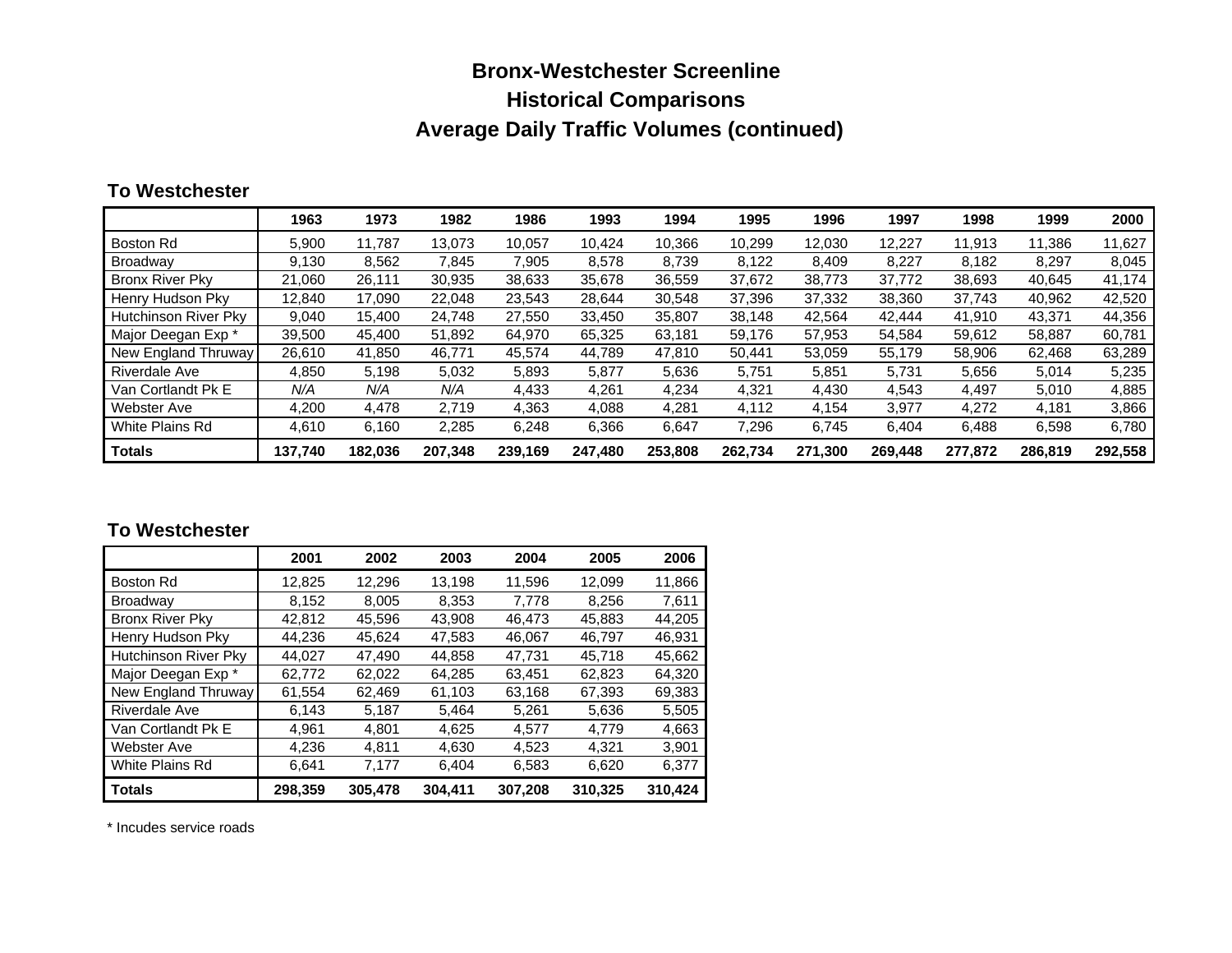# **Bronx-Westchester Screenline Historical Comparisons Average Daily Traffic Volumes (continued)**

#### **Both Directions**

|                        | 1963    | 1973    | 1982    | 1986    | 1993    | 1994    | 1995    | 1996    | 1997    | 1998    | 1999    | 2000    |
|------------------------|---------|---------|---------|---------|---------|---------|---------|---------|---------|---------|---------|---------|
| Boston Rd              | 10,980  | 22.813  | 22,810  | 20.571  | 22.564  | 21,975  | 21.367  | 23,459  | 25,095  | 24,356  | 24,644  | 23,141  |
| Broadway               | 15.700  | 15.731  | 12.310  | 15.584  | 16.595  | 16,813  | 16.236  | 16,522  | 16.247  | 16.513  | 16,393  | 16,337  |
| <b>Bronx River Pky</b> | 44,120  | 54,211  | 65,843  | 79.194  | 75,533  | 77,243  | 79,574  | 81,879  | 80,102  | 80,219  | 85,364  | 86,470  |
| Henry Hudson Pky       | 29,010  | 35,390  | 41,776  | 53,263  | 63,089  | 67,269  | 77,253  | 78,869  | 82,496  | 78,554  | 87,321  | 90,442  |
| Hutchinson River Pky   | 16.150  | 29.090  | 48.263  | 54.287  | 66,430  | 70.033  | 73.609  | 82.688  | 83.028  | 82.788  | 84.613  | 85,715  |
| Major Deegan Exp *     | 68,280  | 90,920  | 98,288  | 124.872 | 125.259 | 118,578 | 113.995 | 110,948 | 109,132 | 114.718 | 113,325 | 114,184 |
| New England Thruway    | 56,070  | 82,620  | 98,454  | 92,862  | 94,961  | 101,272 | 105,525 | 109.749 | 114,996 | 124,220 | 127.770 | 130,944 |
| <b>Riverdale Ave</b>   | 9.980   | 10,721  | 9,821   | 11.771  | 11.921  | 11.251  | 11.545  | 11.812  | 11.922  | 11.650  | 10.918  | 10.774  |
| Van Cortlandt Pk E     | N/A     | N/A     | N/A     | 9,239   | 8,982   | 8,788   | 9,091   | 8,999   | 9,229   | 9,471   | 10,633  | 9,900   |
| <b>Webster Ave</b>     | 10,150  | 8,128   | 7,838   | 9,810   | 10,481  | 10,224  | 10,412  | 10,443  | 10,320  | 10,590  | 10,274  | 10,244  |
| White Plains Rd        | 9,210   | 12,090  | 8,347   | 11.799  | 10,376  | 12,407  | 13,334  | 12,604  | 12,116  | 12,667  | 12,760  | 12,871  |
| <b>Totals</b>          | 269.650 | 361.714 | 413.750 | 483.252 | 506.191 | 515.853 | 531,941 | 547.972 | 554.683 | 565.746 | 584.015 | 591,022 |

### **Both Directions**

|                        | 2001    | 2002    | 2003    | 2004    | 2005    | 2006    |
|------------------------|---------|---------|---------|---------|---------|---------|
| <b>Boston Rd</b>       | 26.087  | 25.293  | 27,037  | 24.612  | 24.469  | 24,403  |
| <b>Broadway</b>        | 16,295  | 15.994  | 16.470  | 15,903  | 16,452  | 15,938  |
| <b>Bronx River Pky</b> | 89,493  | 94.978  | 90.969  | 94,139  | 94.470  | 92,123  |
| Henry Hudson Pky       | 95,327  | 98.002  | 98,734  | 98,050  | 101,107 | 99,344  |
| Hutchinson River Pky   | 88,651  | 93,936  | 89,548  | 96,265  | 92.255  | 88,445  |
| Major Deegan Exp *     | 116,824 | 118.833 | 123.715 | 122.186 | 121.557 | 124.176 |
| New England Thruway    | 127,645 | 126.511 | 127,557 | 130.037 | 136.208 | 135,159 |
| Riverdale Ave          | 11,959  | 10.830  | 10.954  | 11,359  | 11,803  | 11,470  |
| Van Cortlandt Pk E     | 10.360  | 10.617  | 10.499  | 10.770  | 10.731  | 10,675  |
| Webster Ave            | 10,841  | 11.547  | 11.434  | 11,408  | 11,324  | 10,535  |
| White Plains Rd        | 13,184  | 13.397  | 12,532  | 12,565  | 12.974  | 12,290  |
| <b>Totals</b>          | 606,666 | 619,938 | 619,449 | 627,294 | 633.350 | 624,558 |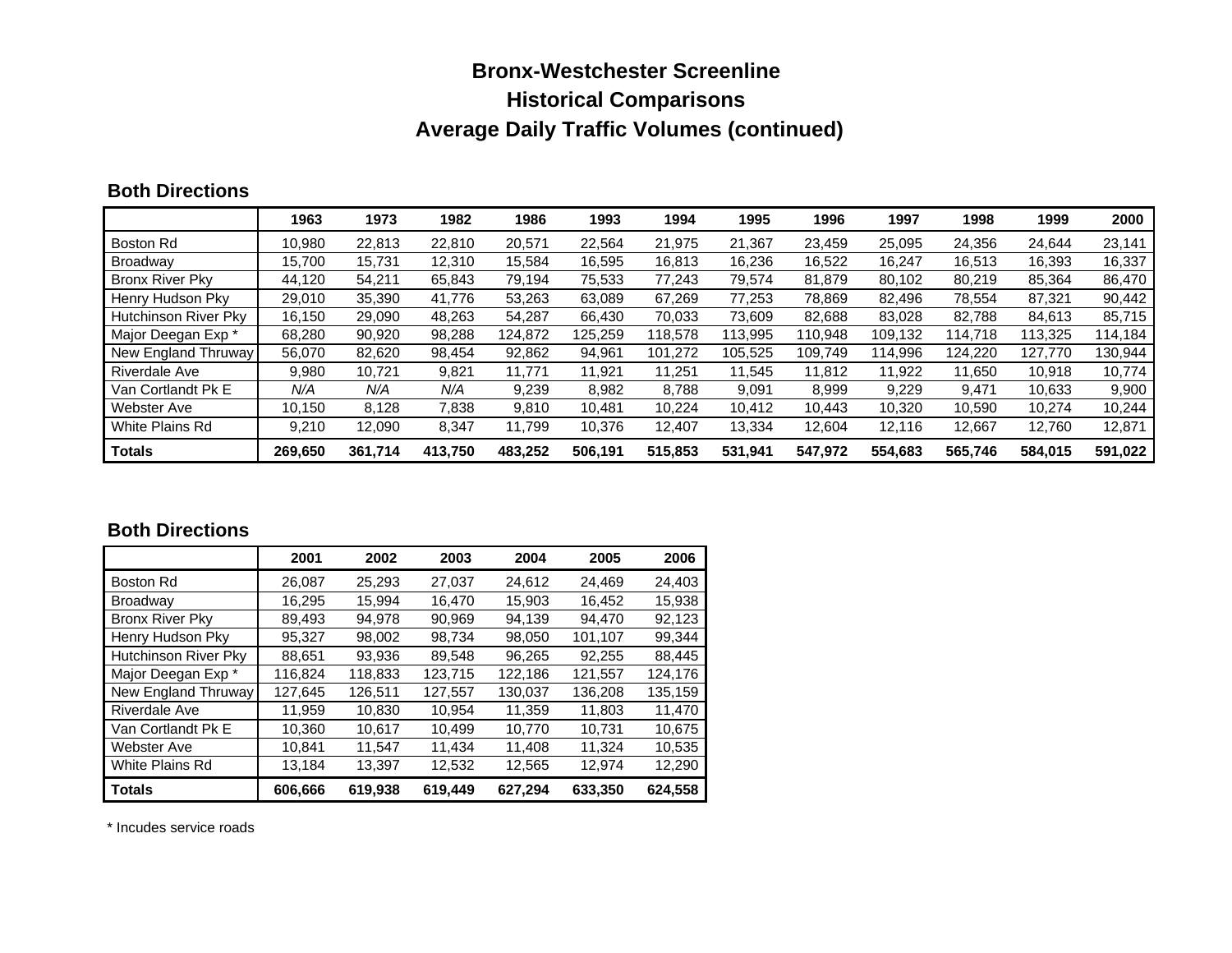### **2006 Screenline Volumes Bronx - Westchester**

|             |         |                  |         |                 |         | <b>Bronx River</b> |         | <b>Henry Hudson</b> |         | <b>Hutchinson River</b> |         | <b>Major Deegan</b> |         | <b>Major Deegan</b> |
|-------------|---------|------------------|---------|-----------------|---------|--------------------|---------|---------------------|---------|-------------------------|---------|---------------------|---------|---------------------|
|             |         | <b>Boston Rd</b> |         | <b>Broadway</b> |         | Parkway            |         | Parkway             |         | Parkway                 |         | <b>Expressway</b>   |         | (Service Rd)        |
|             | $S/B^*$ | N/B              | $S/B^*$ | N/B             | $S/B^*$ | N/B                | $S/B^*$ | N/B                 | $S/B^*$ | N/B                     | $S/B^*$ | N/B                 | $S/B^*$ | N/B                 |
| Mid-1am     | 112     | 101              | 109     | 158             | 473     | 493                | 328     | 698                 | 381     | 567                     | 642     | 552                 | 46      | 128                 |
| $1-2am$     | 62      | 59               | 67      | 82              | 209     | 273                | 191     | 351                 | 186     | 314                     | 374     | 427                 | 34      | 68                  |
| $2-3am$     | 42      | 41               | 48      | 60              | 159     | 196                | 117     | 216                 | 121     | 175                     | 310     | 407                 | 23      | 52                  |
| $3-4am$     | 67      | 48               | 49      | 52              | 182     | 171                | 117     | 131                 | 133     | 148                     | 354     | 557                 | 23      | 36                  |
| $4-5am$     | 120     | 84               | 76      | 55              | 382     | 244                | 300     | 156                 | 363     | 261                     | 750     | 1,218               | 35      | 35                  |
| $5-6am$     | 213     | 177              | 172     | 101             | 1,188   | 672                | 1,153   | 404                 | 1,126   | 875                     | 2,173   | 2,402               | 108     | 63                  |
| $6-7am$     | 452     | 424              | 381     | 229             | 3,468   | 1,860              | 3,691   | 1,372               | 2,260   | 2,335                   | 4,152   | 3,396               | 255     | 201                 |
| $7-8am$     | 816     | 667              | 647     | 341             | 4,627   | 3,152              | 5,122   | 2,580               | 3,239   | 3,165                   | 4,536   | 3,121               | 355     | 306                 |
| 8-9am       | 842     | 762              | 597     | 397             | 3,348   | 3,047              | 4,215   | 2,816               | 2,926   | 2,895                   | 3,742   | 2,615               | 304     | 329                 |
| 9-10am      | 702     | 681              | 454     | 337             | 2,804   | 1,816              | 3,275   | 1,898               | 2,429   | 2,448                   | 3,108   | 2,539               | 257     | 277                 |
| 10-11am     | 670     | 642              | 393     | 353             | 2,138   | 1,572              | 2,645   | 1,636               | 2,017   | 2,117                   | 2,595   | 2,648               | 232     | 287                 |
| 11-Noon     | 688     | 709              | 403     | 339             | 1,959   | 1,686              | 2,311   | 1,778               | 1,890   | 1,888                   | 2,547   | 2,649               | 237     | 336                 |
| Noon-1      | 732     | 780              | 415     | 375             | 1,933   | 1,772              | 2,264   | 1,903               | 1,840   | 2,113                   | 2,569   | 2,812               | 237     | 329                 |
| $1-2pm$     | 771     | 770              | 428     | 383             | 1,990   | 2,016              | 2,254   | 2,169               | 2,194   | 2,274                   | 2,531   | 3,237               | 232     | 311                 |
| $2-3pm$     | 804     | 842              | 465     | 410             | 2,279   | 2,642              | 2,648   | 2,699               | 2,482   | 2,765                   | 2,666   | 3,988               | 240     | 374                 |
| $3-4pm$     | 844     | 932              | 549     | 480             | 2,755   | 3,775              | 3,165   | 3,429               | 2,669   | 3,077                   | 2,896   | 4,156               | 253     | 460                 |
| 4-5pm       | 870     | 864              | 555     | 521             | 3,205   | 3,847              | 3,559   | 3,580               | 2,911   | 3,031                   | 3,123   | 4,163               | 255     | 490                 |
| 5-6pm       | 896     | 891              | 555     | 573             | 3,398   | 3,870              | 3,836   | 4,068               | 2,940   | 2,984                   | 3,475   | 3,750               | 273     | 534                 |
| 6-7pm       | 783     | 698              | 481     | 555             | 3,134   | 3,150              | 3,552   | 3,747               | 2,670   | 2,778                   | 3,192   | 3,263               | 263     | 483                 |
| 7-8pm       | 635     | 518              | 430     | 480             | 2,357   | 2,435              | 2,482   | 3,196               | 2,463   | 2,586                   | 2,537   | 2,624               | 213     | 401                 |
| 8-9pm       | 497     | 427              | 341     | 428             | 1,842   | 1,775              | 1,776   | 2,395               | 1,845   | 2,176                   | 2,267   | 2,463               | 183     | 333                 |
| 9-10pm      | 390     | 327              | 277     | 368             | 1,697   | 1,493              | 1,457   | 2,128               | 1,558   | 1,875                   | 2,116   | 2,204               | 152     | 280                 |
| 10-11pm     | 290     | 259              | 244     | 298             | 1,371   | 1,302              | 1,158   | 2,073               | 1,262   | 1,612                   | 1,658   | 1,570               | 121     | 228                 |
| 11-Mid      | 239     | 163              | 191     | 236             | 1,020   | 946                | 797     | 1,508               | 878     | 1,203                   | 1,125   | 1,014               | 87      | 204                 |
| 24 hr Total | 12,537  | 11,866           | 8,327   | 7,611           | 47,918  | 44,205             | 52,413  | 46,931              | 42,783  | 45,662                  | 55,438  | 57,775              | 4,418   | 6,545               |
| 6-10am      | 2,812   | 2,534            | 2,079   | 1,304           | 14,247  | 9,875              | 16,303  | 8,666               | 10,854  | 10,843                  | 15,538  | 11,671              | 1,171   | 1,113               |
| 10am-1pm    | 2,090   | 2,131            | 1,211   | 1,067           | 6,030   | 5,030              | 7,220   | 5,317               | 5,747   | 6,118                   | 7,711   | 8,109               | 706     | 952                 |
| $1-3pm$     | 1,575   | 1,612            | 893     | 793             | 4,269   | 4,658              | 4,902   | 4,868               | 4,676   | 5,039                   | 5,197   | 7,225               | 472     | 685                 |
|             | 3,393   | 3,385            | 2,140   | 2,129           | 12,492  | 14,642             | 14,112  | 14,824              | 11,190  | 11,870                  | 12,686  | 15,332              | 1,044   | 1,967               |
| 3-7pm       | 9,870   | 9,662            | 6,323   | 5,293           | 37,038  | 34,205             | 42,537  | 33,675              | 32,467  | 33,870                  | 41,132  | 42,337              |         | 4,717               |
| 6am-7pm     |         |                  |         |                 |         |                    |         |                     |         |                         |         |                     | 3,393   |                     |

\* To Bronx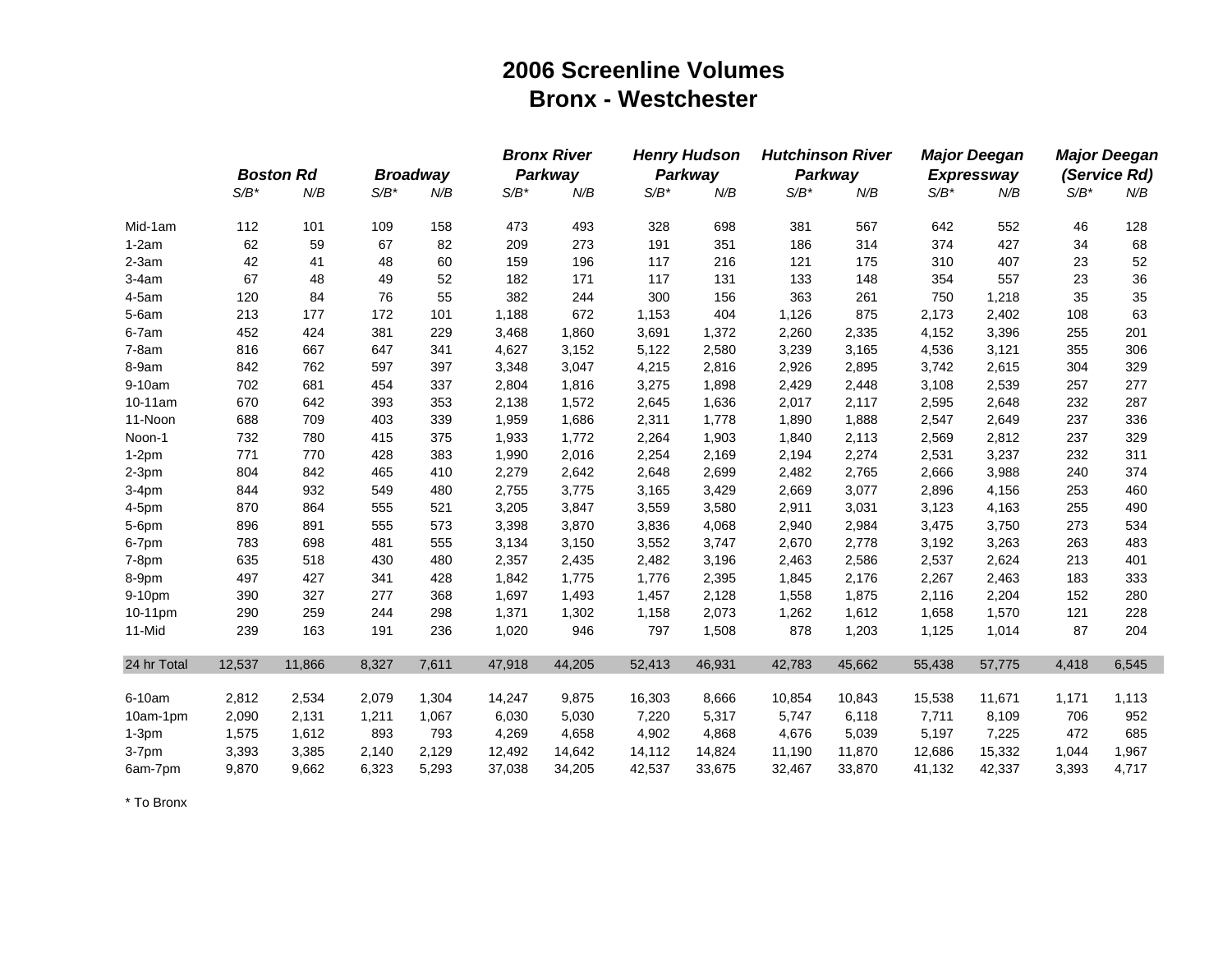### **2006 Screenline Volumes Bronx - Westchester (cont'd)**

|             |         | <b>New England</b> |         |                      |         | <b>Van Cortlandt</b> |         |                    |         |                        |                 |                       |
|-------------|---------|--------------------|---------|----------------------|---------|----------------------|---------|--------------------|---------|------------------------|-----------------|-----------------------|
|             |         | <b>Thruway</b>     |         | <b>Riverdale Ave</b> |         | <b>Park East</b>     |         | <b>Webster Ave</b> |         | <b>White Plains Rd</b> |                 | <b>Totals</b>         |
|             | $S/B^*$ | N/B                | $S/B^*$ | N/B                  | $S/B^*$ | N/B                  | $S/B^*$ | N/B                | $S/B^*$ | N/B                    | <b>To Bronx</b> | <b>To Westchester</b> |
| Mid-1am     | 1,409   | 1,317              | 47      | 70                   | 60      | 54                   | 55      | 47                 | 110     | 128                    | 3,772           | 4,313                 |
| $1-2am$     | 971     | 1,155              | 27      | 33                   | 39      | 43                   | 33      | 20                 | 85      | 98                     | 2,278           | 2,923                 |
| $2-3am$     | 877     | 1,041              | 16      | 18                   | 33      | 27                   | 26      | 15                 | 51      | 64                     | 1,823           | 2,312                 |
| $3-4am$     | 968     | 1,154              | 16      | 16                   | 23      | 25                   | 25      | 12                 | 60      | 55                     | 2,017           | 2,405                 |
| $4-5am$     | 1,468   | 1,480              | 27      | 21                   | 34      | 29                   | 58      | 15                 | 65      | 63                     | 3,678           | 3,661                 |
| $5-6am$     | 2,340   | 2,238              | 103     | 54                   | 94      | 54                   | 173     | 42                 | 101     | 106                    | 8,944           | 7,188                 |
| 6-7am       | 3,232   | 3,454              | 275     | 148                  | 228     | 135                  | 408     | 128                | 206     | 204                    | 19,008          | 13,886                |
| $7-8am$     | 3,246   | 4,913              | 505     | 302                  | 372     | 229                  | 647     | 257                | 315     | 346                    | 24,427          | 19,379                |
| 8-9am       | 2,736   | 4,785              | 466     | 335                  | 377     | 258                  | 519     | 248                | 280     | 375                    | 20,352          | 18,862                |
| 9-10am      | 2,919   | 3,825              | 360     | 302                  | 280     | 220                  | 326     | 179                | 258     | 305                    | 17,172          | 14,827                |
| 10-11am     | 3,171   | 3,492              | 289     | 239                  | 283     | 224                  | 286     | 176                | 279     | 290                    | 14,998          | 13,676                |
| 11-Noon     | 3,402   | 3,448              | 306     | 276                  | 289     | 240                  | 295     | 191                | 271     | 299                    | 14,598          | 13,839                |
| Noon-1      | 3,140   | 3,417              | 325     | 299                  | 327     | 258                  | 320     | 209                | 307     | 318                    | 14,409          | 14,585                |
| $1-2pm$     | 3,220   | 3,228              | 310     | 310                  | 351     | 276                  | 320     | 198                | 316     | 364                    | 14,917          | 15,536                |
| $2-3pm$     | 3,411   | 3,326              | 377     | 353                  | 406     | 304                  | 413     | 240                | 309     | 384                    | 16,500          | 18,327                |
| $3-4pm$     | 3,614   | 3,603              | 445     | 411                  | 432     | 356                  | 416     | 318                | 386     | 433                    | 18,424          | 21,430                |
| 4-5pm       | 4,052   | 3,600              | 440     | 401                  | 450     | 340                  | 459     | 303                | 426     | 445                    | 20,305          | 21,585                |
| 5-6pm       | 4,333   | 3,651              | 421     | 402                  | 476     | 403                  | 459     | 346                | 449     | 462                    | 21,511          | 21,934                |
| 6-7pm       | 4,251   | 3,451              | 366     | 405                  | 418     | 347                  | 389     | 273                | 408     | 433                    | 19,907          | 19,583                |
| $7-8pm$     | 3,651   | 3,132              | 259     | 326                  | 331     | 270                  | 303     | 207                | 357     | 308                    | 16,018          | 16,483                |
| 8-9pm       | 2,845   | 2,627              | 197     | 277                  | 270     | 206                  | 249     | 184                | 282     | 266                    | 12,594          | 13,557                |
| 9-10pm      | 2,592   | 2,577              | 160     | 206                  | 215     | 156                  | 193     | 135                | 248     | 236                    | 11,055          | 11,985                |
| 10-11pm     | 2,239   | 2,525              | 138     | 160                  | 133     | 115                  | 160     | 84                 | 177     | 210                    | 8,951           | 10,436                |
| 11-Mid      | 1,689   | 1,944              | 90      | 141                  | 91      | 94                   | 102     | 74                 | 167     | 185                    | 6,476           | 7,712                 |
| 24 hr Total | 65,776  | 69,383             | 5,965   | 5,505                | 6,012   | 4,663                | 6,634   | 3,901              | 5,913   | 6,377                  | 314,134         | 310,424               |
| 6-10am      | 12,133  | 16,977             | 1,606   | 1,087                | 1,257   | 842                  | 1,900   | 812                | 1,059   | 1,230                  | 80,959          | 66,954                |
| 10am-1pm    | 9,713   | 10,357             | 920     | 814                  | 899     | 722                  | 901     | 576                | 857     | 907                    | 44,005          | 42,100                |
| $1-3pm$     | 6,631   | 6,554              | 687     | 663                  | 757     | 580                  | 733     | 438                | 625     | 748                    | 31,417          | 33,863                |
| 3-7pm       | 16,250  | 14,305             | 1,672   | 1,619                | 1,776   | 1,446                | 1,723   | 1,240              | 1,669   | 1,773                  | 80,147          | 84,532                |
| 6am-7pm     | 44,727  | 48,193             | 4,885   | 4,183                | 4,689   | 3,590                | 5,257   | 3,066              | 4,210   | 4,658                  | 236,528         | 227,449               |

\* To Bronx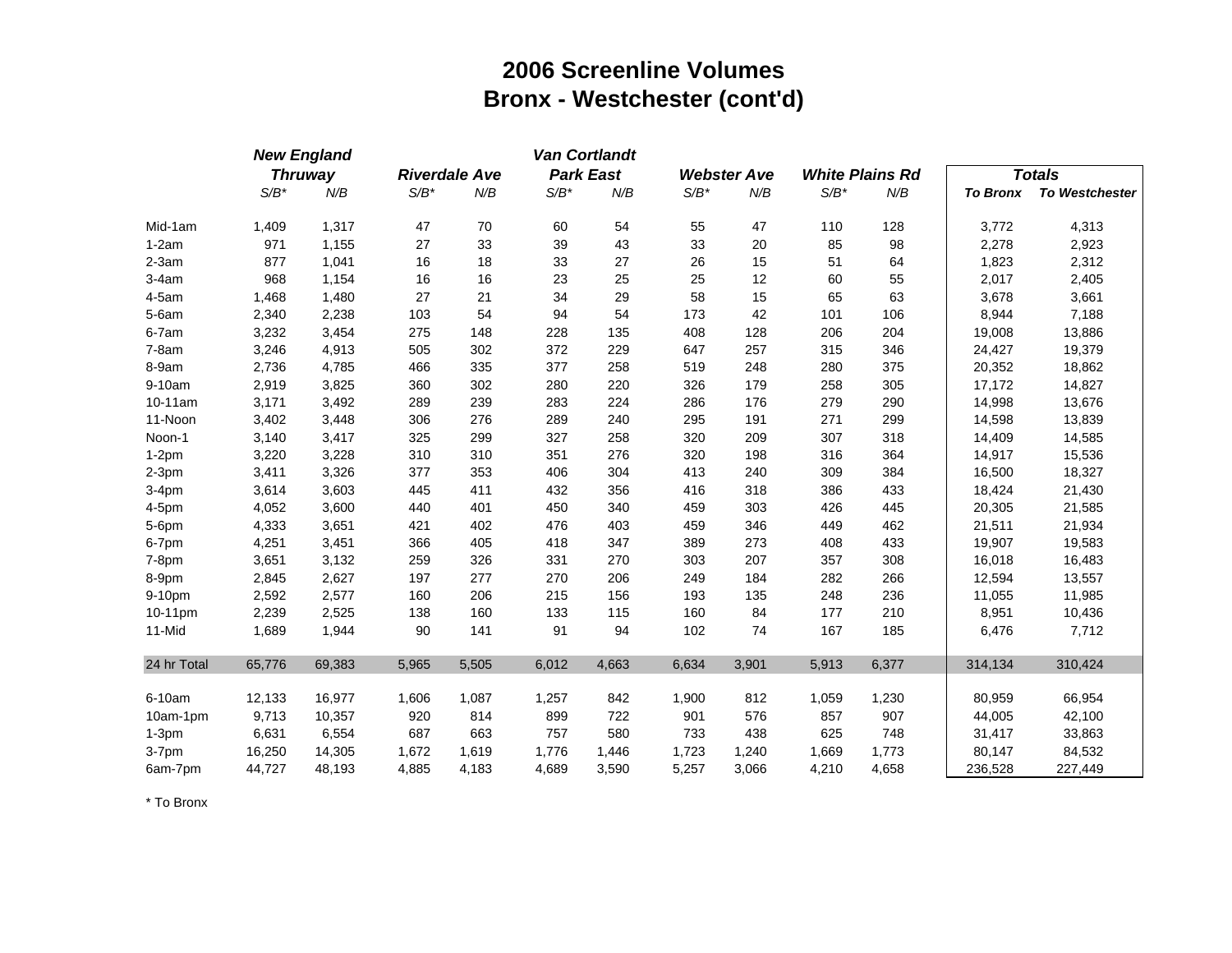# **QUEENS - NASSAU SCREENLINE SUMMARY**

### **2006 Daily Traffic**

- A total of 934,500 motor vehicles crossed the fifteen Queens-Nassau screenline monitoring locations on a typical 2006 weekday, 2.6% fewer than the 959,100 daily vehicles recorded in 2005.
- The three limited access highways that cross the screenline accommodated more than half (56.3%) of the recorded vehicles (526,500 per day).
- The Long Island Expressway (including service roads) was the highest volume Queens-Nassau facility in 2006, with a total two-way volume of 191,100 daily vehicles, 20.5% of the total daily traffic on the monitored thoroughfares. The Laurelton Parkway was second with 168,900 daily vehicles (18.1% of the total), followed by 165,800 on the Grand Central Parkway and its service road (17.7%).
- Rockaway Boulevard and Sunrise Highway are the busiest surface arterials, with average daily volumes of 73,800 and 66,900 vehicles, respectively.
- Other high volume principal arterials are Northern Boulevard and Hempstead Avenue, serving 41,400 and 41,000 daily vehicles, respectively.
- The morning inbound peak hour occurred during 7-8am, when 29,500 vehicles were recorded entering Queens from Nassau. The Long Island Expressway (including service road) was the route for 5,800 of those morning inbound peak hour vehicles, with the Laurelton Parkway accommodating an additional 5,200, and the Grand Central Parkway (including service road) serving another 5,000.
- The morning outbound peak hour occurred during 8-9am, when 31,200 vehicles were recorded entering Nassau from Queens. The Grand Central Parkway (including service road) was the route for 6,700 of those morning outbound peak hour vehicles. The Long Island Expressway (including service road) accommodated 5,800. Another 5,000 used the Laurelton Parkway.
- During the 6-10 am rush period, traffic was almost equally heavy in both directions (108,900 vehicles entering Queens, 103,100 entering Nassau). The Long Island Expressway and its service roads carried a total of 42,400 vehicles, 21,800 to Queens and 20,600 to Nassau. The Laurelton Parkway was used by 20,300 Queens-bound vehicles, and 18,100 entering Nassau. On the Grand Central Parkway and its service road, the heavier volume was in the eastbound direction (leaving New York City), with 20,100 entering Queens and 22,000 entering Nassau.
- The evening outbound peak hour occurred during 3-4pm, when 31,900 vehicles were recorded departing Queens for Nassau. The Laurelton Parkway was used by 5,900 of those evening outbound peak hour vehicles. Another 5,800 used the Grand Central Parkway and its service road. The Long Island Expressway and its service road accommodated an additional 5,500.
- The evening inbound peak hour occurred during 5-6pm, when 31,500 vehicles were recorded departing Nassau for Queens. The Long Island Expressway (including service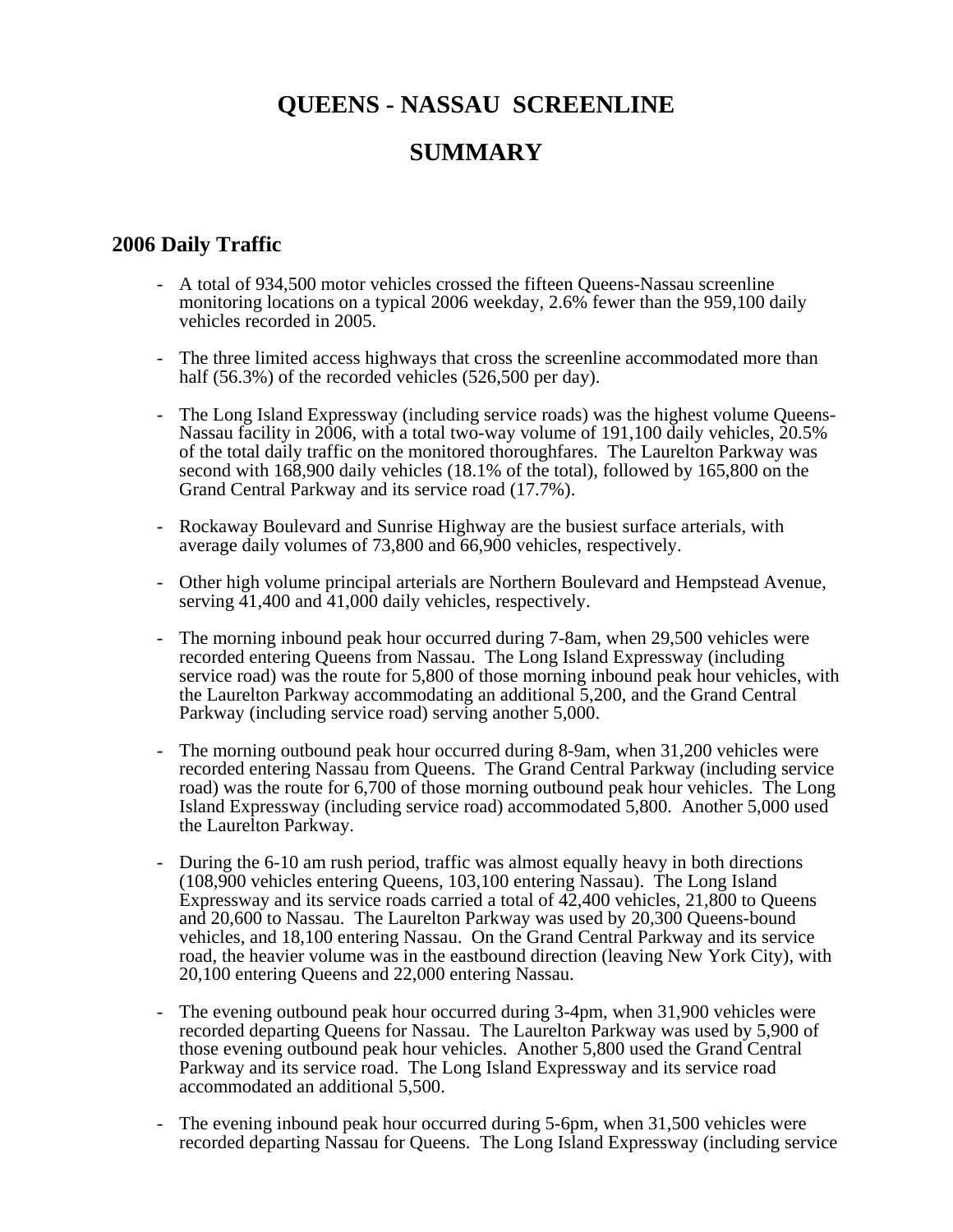road) was used by 6,400 of those inbound evening peak hour vehicles. Another 5,700 used the Grand Central Parkway and its service road, with the Laurelton Parkway accommodating an additional 4,800.

- Throughout the 3-7 pm evening rush period, traffic was heavy in both directions, with 124,800 vehicles entering Nassau, and 116,500 entering Queens. The Laurelton Parkway served 23,600 vehicles entering Nassau and 17,900 entering Queens. On both the Grand Central Parkway and the Long Island Expressway facilities, the heavier volumes were in the westbound direction (entering New York City). The Long Island Expressway and its service roads accommodated 21,200 vehicles entering Nassau and 23,200 entering Queens. The Grand Central Parkway and its service road were used by 20,900 vehicles entering Nassau and 21,600 entering Queens.
- Volumes were heavy crossing the Queens-Nassau screenline throughout the day, with two-way traffic exceeding 40,000 vehicles per hour continuously between 6 am and 9 pm.

### **10-Year Trends (1996-2006)**

- Traffic growth between Queens and Nassau has been moderate since 1996. Monitored daily volume rose 4.3% to 934,500 in 2006 from 896,100 in 1996. This represents an average annual growth rate of 0.4%.
- The largest volume increase since 1996 occurred on the Laurelton Parkway (growth of 25,100 daily vehicles, or 1.6% annually, to 168,900 from 143,700). This was followed by Rockaway Boulevard (growth of 7,600 daily vehicles, or 1.1% annually, to 73,800 from 66,200), and the Grand Central Parkway and its service road (growth of 7,100 daily vehicles, or 0.4% annually, to 165,800 from 158,700).
- The largest percentage increases occurred on Seagirt Boulevard (up 35.2%, or 3.1%) annually, to 22,600 daily vehicles from 16,700), the Laurelton Parkway (17.5%, or 1.6% annually, to 168,900 from 143,700), and Central Avenue (up 12.2%, or 1.2% annually, to 15,600 from 13,900).
- The most significant declines since 1996 occurred on the Long Island Expressway and its service roads (decrease of 4.5%, or 0.5% annually, to 191,100 daily vehicles from 201,000), Hillside Avenue (decrease of 10.5%, or 1.1% annually, to 23,100 from 25,800), and Union Turnpike (decrease of 8.7%, or 0.9% annually, to 21,100 from 23,100).

### **Historical Comparisons**

- In 1963, the first year that Queens-Nassau screenline data were analyzed, average daily two-way total volume on the thirteen roadways studied was 546,600 (volumes on Central Avenue and Seagirt Boulevard were not collected prior to 1986). The highest volume facilities were the Long Island Expressway and its service roads (143,800 daily vehicles), Laurelton Parkway (85,400), Sunrise Highway (59,500), and the Grand Central Parkway and its service road (51,700).
- By 1973, daily volume had increased 22.7% to 670,700, approximately 124,100 more than in 1963. The Long Island Expressway remained the highest volume facility, carrying 172,200 daily vehicles, 19.8% more than in 1963. Daily volume on the Grand Central Parkway facility doubled, to 104,800 from 51,700, making it the second busiest. Laurelton Parkway volume rose 15.6% to 98,800. Sunrise Highway remained the busiest surface arterial, carrying 62,700 daily vehicles, 5.4% more than in 1963.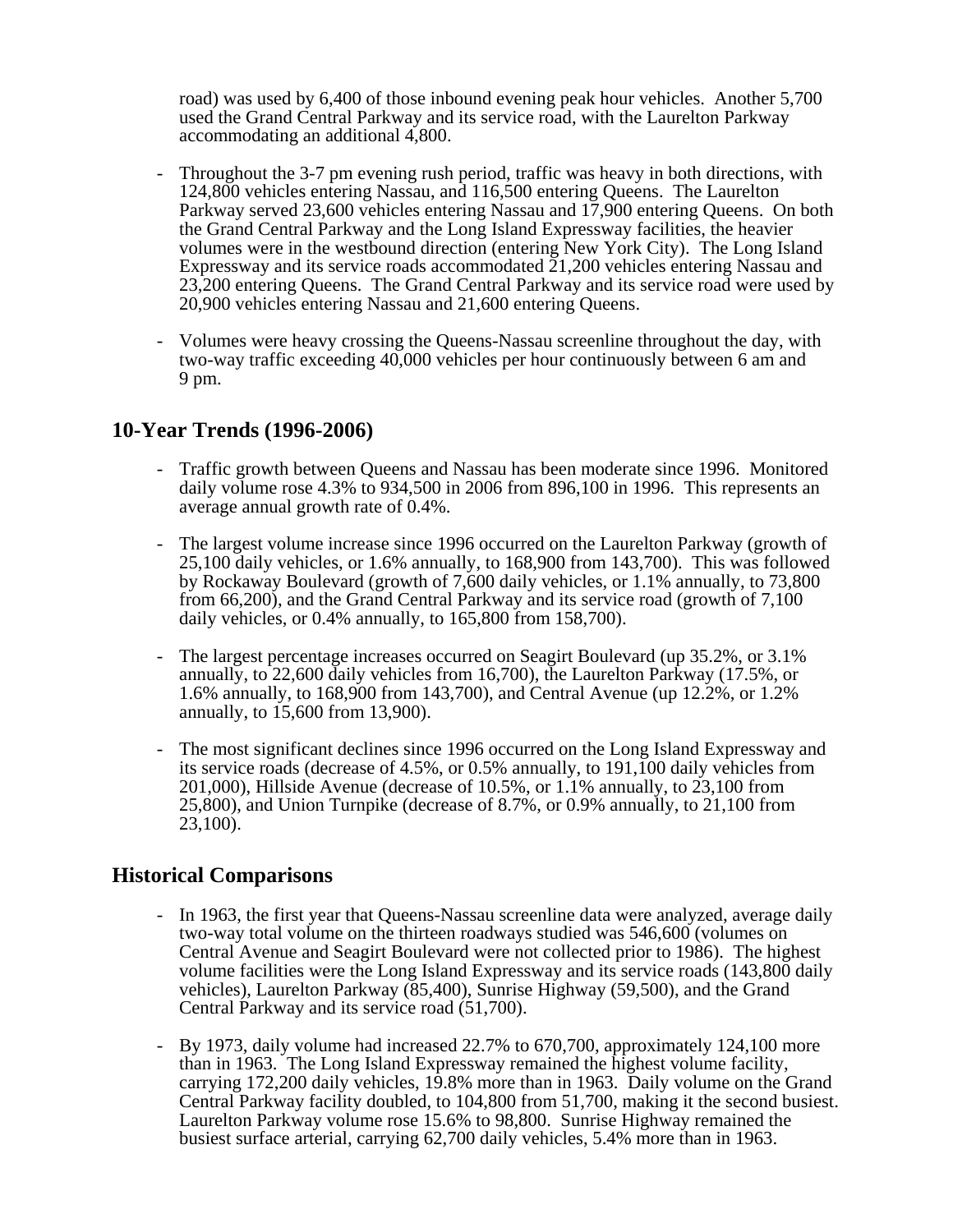- Between 1973 and 1982, growth slowed, as volume increased just 6.3% to 713,100 daily vehicles. The largest numerical increase occurred on Laurelton Parkway, where daily traffic rose 23.2%, to 121,700 from 98,800. The largest percentage increase occurred on Northern Boulevard where daily traffic increased 26.4%, to 42,000 daily vehicles from 33,200.
- Growth intensified between 1982 and 1986, raising daily volume to 816,600, an increase of 14.5% over the four-year period (excluding 14,500 on Central Avenue and 12,400 on Seagirt Boulevard where volumes were not counted in 1982). Large increases in daily volume were recorded on the Grand Central Parkway (up 30.8% to 144,000 from 110,000), Laurelton Parkway (up 22.0% to 148,400 from 121,700), the Long Island Expressway (up 12.8% to 189,000 from 167,600), and Rockaway Boulevard (up 22.0% to 56,700 from 46,500).
- From 1986 to 1996, growth was moderate, as Queens-Nassau screenline volume increased 6.2% during that ten-year period, to 896,100 daily vehicles from 843,500. The largest volume increase occurred on the Grand Central Parkway and its service road (increase of 14,700 daily vehicles, or 10.2%, to 158,700 from 144,000). On the Long Island Expressway and its service roads, daily volume increased by 12,000, or 6.3%, to 201,000 from 189,000). The largest percentage increases occurred on Seagirt Boulevard (up 34.7%, to 16,700 daily vehicles from 12,400), and Linden Boulevard (up 21.1%, to 27,900 from 23,100). The biggest decline in daily volume was on the Laurelton Parkway (decrease of 4,700 daily vehicles, or 3.1%, to 143,700 from 148,400).
- During the 43 years from 1963 to 2006, daily traffic on the thirteen Queens-Nassau facilities monitored throughout the period increased 64.0%, to 896,400 from 546,600.
- The bulk of growth in Queens-Nassau traffic since 1963 has occurred on the three limited access facilities crossing the screenline. Of the 349,900 additional daily vehicles on the thirteen continuously-monitored facilities, 245,600 (70.2% of the total increase) are on the three limited access routes. The Grand Central Parkway alone absorbed over one-third the total screenline traffic increase, its daily volume more than tripling, to 165,800 in 2006 from 51,700 in 1963. On the Laurelton Parkway, volume nearly doubled (to 168,900 daily vehicles from 85,400). Daily traffic on the Long Island Expressway rose 33.5% (to 191,900 from 143,800).
- Surface arterials undergoing the most significant volume changes since 1963 are Rockaway Boulevard, where volume doubled, to 73,800 daily vehicles from 36,500, Northern Boulevard (up 42.0% to 41,400 from 29,100), Jamaica Avenue (up 93.6% to 29,600 from 15,300), and Linden Boulevard (up 97.5% to 28,300 from 14,300).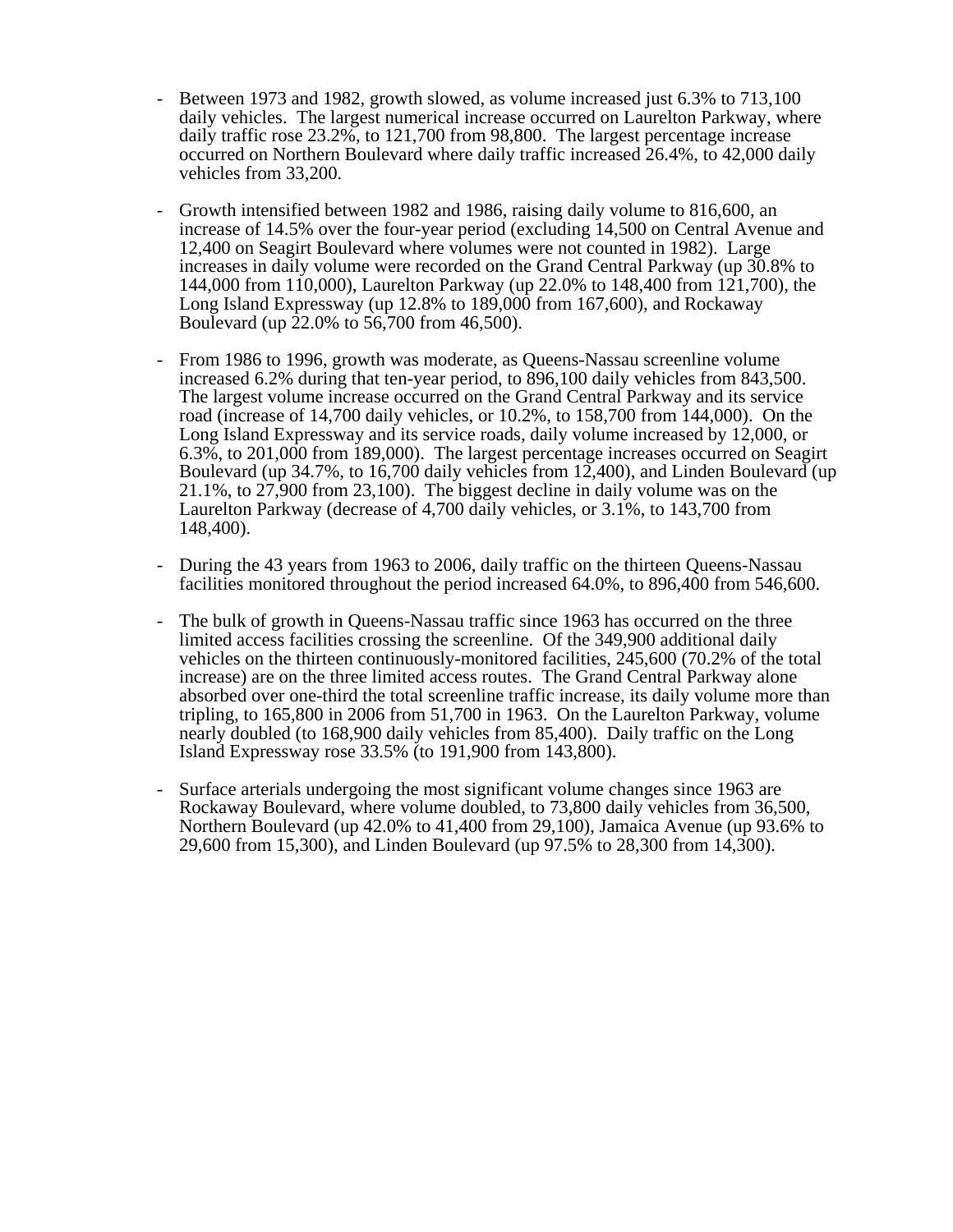# **2006 Screenline Daily Volumes Queens-Nassau**

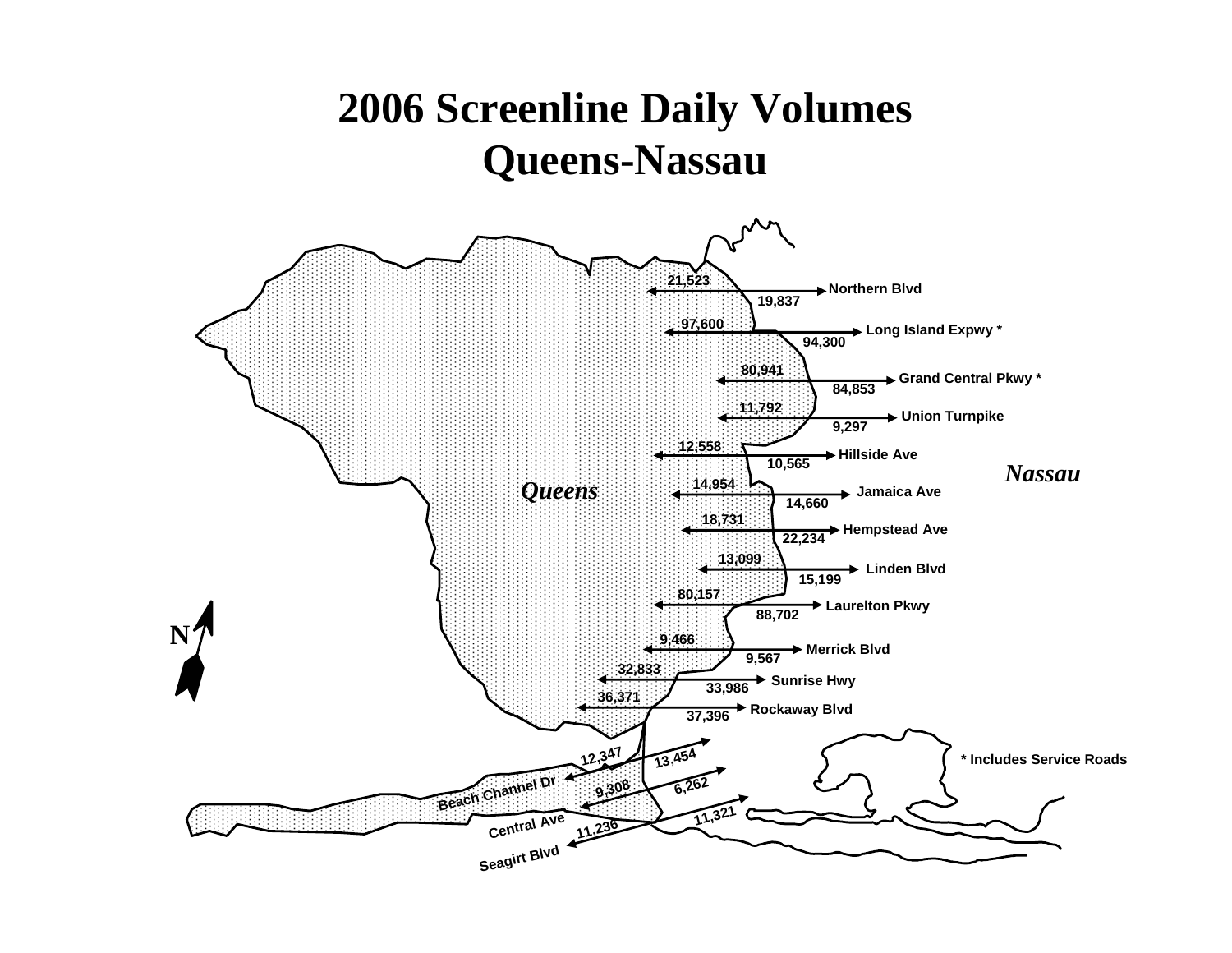### **Queens-Nassau Screenline Historical Comparisons Average Daily Traffic Volumes**

#### **To Queens**

|                     | 1963    | 1973    | 1982    | 1986    | 1993    | 1994    | 1995    | 1996    | 1997    | 1998    | 1999    | 2000    |
|---------------------|---------|---------|---------|---------|---------|---------|---------|---------|---------|---------|---------|---------|
| Beach Channel Dr    | 10,610  | 11,954  | 12,411  | 12,510  | 11,817  | 11,609  | 11,980  | 11,830  | 12,317  | 12,220  | 12,794  | 13,845  |
| <b>Central Ave</b>  | N/A     | N/A     | N/A     | 7,396   | 8,367   | 7,848   | 8,189   | 8,421   | 8,181   | 8,780   | 8,095   | 8,647   |
| Grand Central Pky * | 25,280  | 47.495  | 61,614  | 71.775  | 85,261  | 82,431  | 79,189  | 76,571  | 77,853  | 78,916  | 82,978  | 87,617  |
| Hempstead Ave       | 18,720  | 19,167  | 22,230  | 19,671  | 21,008  | 21,512  | 21,103  | 21,294  | 21,568  | 21,561  | 27,530  | 24,487  |
| Hillside Ave        | 12,230  | 11,728  | 9,799   | 11.485  | 12,333  | 13,149  | 12,635  | 12,967  | 13,087  | 13,836  | 16,828  | 14,070  |
| Jamaica Ave         | 7,370   | 11,473  | 13,984  | 14,081  | 14,090  | 13,775  | 13,339  | 13,950  | 13,149  | 13,822  | 14,769  | 14,921  |
| Laurelton Pky       | 42,980  | 48,873  | 67,940  | 72,147  | 64,216  | 69,082  | 68,967  | 68,838  | 75,601  | 77,315  | 76,246  | 76,654  |
| Linden Blvd         | 6,840   | 10,470  | 11,863  | 12,767  | 18,190  | 19,846  | 19,517  | 12,870  | 12,431  | 12,961  | 13,717  | 12,782  |
| Long Island Exp *   | 70,340  | 85,294  | 83,656  | 90,553  | 101,193 | 101,972 | 100,335 | 101,602 | 100,402 | 100,310 | 96,711  | 97,412  |
| <b>Merrick Blvd</b> | 7,880   | 8,140   | 10,631  | 9,708   | 8,803   | 9,633   | 9,694   | 9,478   | 9,255   | 9,517   | 9,563   | 9,434   |
| Northern Blvd       | 14,450  | 17,659  | 20,288  | 20,232  | 21,275  | 21,375  | 21,011  | 22,350  | 21,962  | 21,149  | 22,897  | 22,912  |
| Rockaway Blvd       | 18.470  | 22,448  | 21,300  | 26,676  | 28,200  | 30,587  | 31,508  | 31,914  | 31,392  | 33,930  | 35,957  | 36,447  |
| Seagirt Blvd        | N/A     | N/A     | N/A     | 6,161   | 8,025   | 8,412   | 8,687   | 8,426   | 8,767   | 8,410   | 7,656   | 8,765   |
| Sunrise Hwy         | 28,730  | 31,403  | 28,592  | 30,256  | 32,839  | 26,643  | 30,314  | 32,806  | 33,980  | 32,638  | 35,872  | 36,606  |
| Union Tpke          | 8,460   | 8,836   | 9,171   | 11,587  | 12,429  | 12,458  | 12,274  | 12,598  | 12,222  | 12,007  | 12,245  | 8,262   |
| <b>Totals</b>       | 272,360 | 334,940 | 373,479 | 417,005 | 448.046 | 450,332 | 448,742 | 445,915 | 452,167 | 457,372 | 473,858 | 472,861 |

### **To Queens**

|                     | 2001    | 2002    | 2003    | 2004    | 2005    | 2006    |
|---------------------|---------|---------|---------|---------|---------|---------|
| Beach Channel Dr    | 13,128  | 13,403  | 13.844  | 12.542  | 11.997  | 12,347  |
| <b>Central Ave</b>  | 8,014   | 9,231   | 9,319   | 8,681   | 8,909   | 9,308   |
| Grand Central Pky * | 91,225  | 89,054  | 94,792  | 92,464  | 92,993  | 80,941  |
| Hempstead Ave       | 22,474  | 19,797  | 26,866  | 20,781  | 19.270  | 18,731  |
| <b>Hillside Ave</b> | 14,049  | 13,735  | 12,140  | 13,697  | 13,472  | 12,558  |
| Jamaica Ave         | 14,504  | 15,324  | 15,044  | 15,601  | 15,903  | 14,954  |
| Laurelton Pky       | 82,194  | 77,076  | 72,783  | 85,728  | 80,245  | 80,157  |
| Linden Blvd         | 11,565  | 12,485  | 12,904  | 12,869  | 13,521  | 13,099  |
| Long Island Exp *   | 90,205  | 97,818  | 99,694  | 91,797  | 92,491  | 97,600  |
| <b>Merrick Blvd</b> | 9.833   | 9.559   | 10,538  | 10.441  | 9,841   | 9,466   |
| Northern Blvd       | 24,221  | 22,943  | 23,695  | 23,054  | 20,807  | 21,523  |
| Rockaway Blvd       | 36,893  | 33,865  | 34,633  | 35.464  | 36.156  | 36,371  |
| Seagirt Blvd        | 8,044   | 10,341  | 11,263  | 10,665  | 10,046  | 11,236  |
| Sunrise Hwy         | 34,519  | 30.922  | 34,542  | 33,706  | 35,166  | 32,833  |
| <b>Union Tpke</b>   | 12,495  | 13,260  | 13,275  | 12,770  | 12,532  | 11,792  |
| <b>Totals</b>       | 473,363 | 468,813 | 485,332 | 480,260 | 473,349 | 462,916 |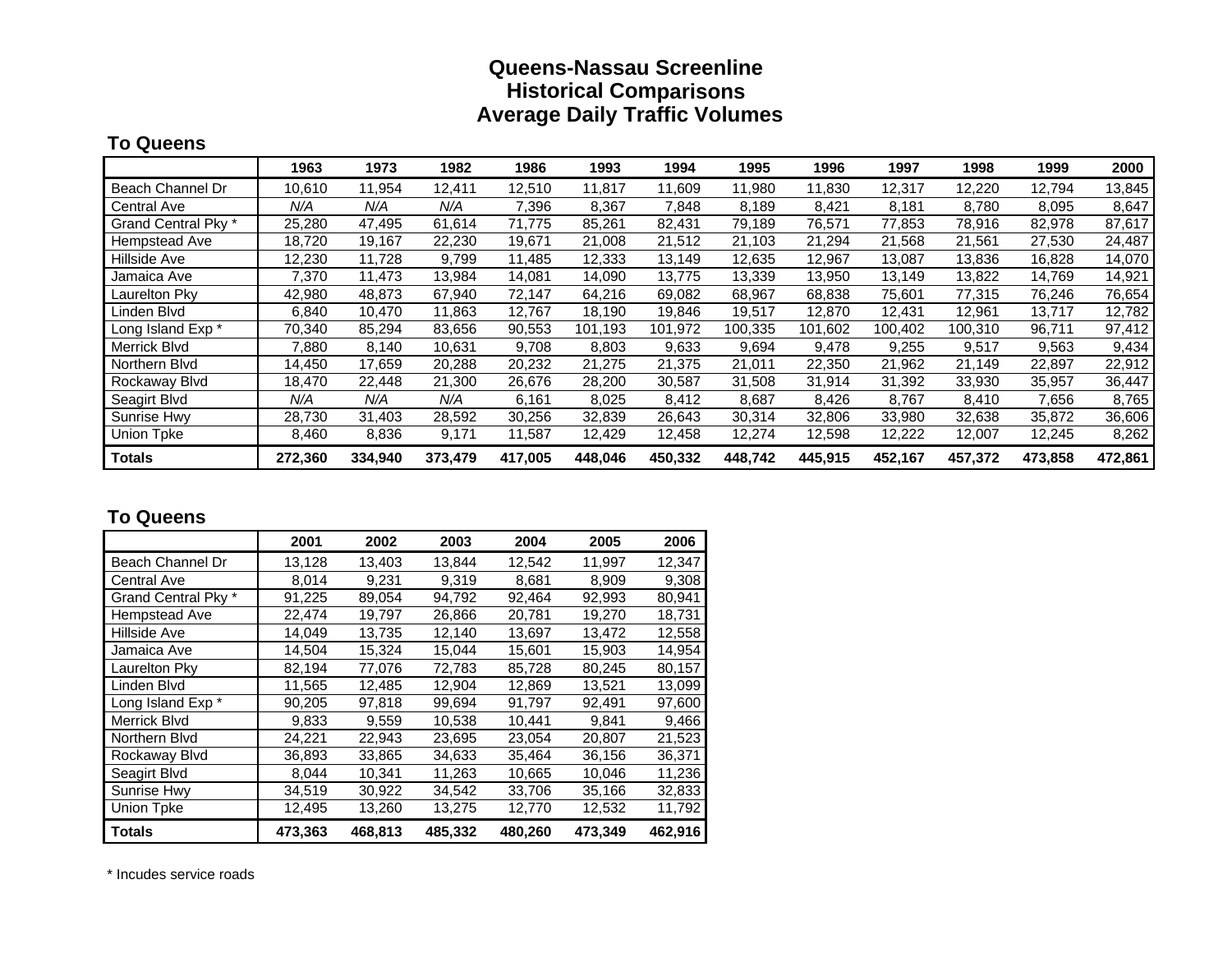### **Queens-Nassau Screenline Historical Comparisons Average Daily Traffic Volumes (continued)**

#### **To Nassau**

|                     | 1963    | 1973    | 1982    | 1986    | 1993    | 1994    | 1995    | 1996    | 1997    | 1998    | 1999    | 2000    |
|---------------------|---------|---------|---------|---------|---------|---------|---------|---------|---------|---------|---------|---------|
| Beach Channel Dr    | 9,050   | 11.472  | 14,759  | 13.165  | 11,107  | 11,198  | 11,923  | 12,037  | 12,642  | 12,022  | 11,929  | 11,740  |
| Central Ave         | N/A     | N/A     | N/A     | 7,124   | 5,424   | 4,959   | 5,022   | 5,452   | 4,905   | 5,215   | 4,711   | 5,119   |
| Grand Central Pky * | 26,440  | 57,341  | 48,424  | 72,191  | 89,073  | 80,438  | 79,481  | 82,086  | 79,934  | 84,576  | 85,888  | 85,579  |
| Hempstead Ave       | 16,680  | 16,293  | 13,555  | 18,035  | 19,155  | 21,008  | 20,722  | 19,453  | 20,328  | 20,815  | 22,359  | 22,400  |
| Hillside Ave        | 11,270  | 10,297  | 10,625  | 11.419  | 13,089  | 14,398  | 13,247  | 12,860  | 13,324  | 13,077  | 15,482  | 13,901  |
| Jamaica Ave         | 7,930   | 11.326  | 13,345  | 13,377  | 13,293  | 12.744  | 12,971  | 13,170  | 13,229  | 13,391  | 13,495  | 13,821  |
| Laurelton Pky       | 42,460  | 49,924  | 53,734  | 76,261  | 73,044  | 76,773  | 75,841  | 74,897  | 79,808  | 82,005  | 84,544  | 82,489  |
| Linden Blvd         | 7,490   | 8,260   | 7,697   | 10,283  | 10,718  | 10,660  | 11,626  | 15,038  | 15,443  | 15,660  | 15,797  | 15,679  |
| Long Island Exp *   | 73,410  | 86,858  | 83,902  | 98,443  | 96,937  | 97,860  | 98,271  | 99,342  | 101,200 | 100,938 | 99,919  | 93,967  |
| Merrick Blvd        | 7,760   | 8,080   | 7,296   | 9,206   | 9,339   | 9,866   | 10,205  | 9,871   | 9,933   | 9,852   | 9,595   | 9,482   |
| Northern Blvd       | 14,680  | 15,585  | 21,745  | 20,741  | 20,477  | 21,524  | 20,619  | 19,876  | 19,987  | 19,854  | 20,747  | 22,049  |
| Rockaway Blvd       | 17,990  | 21,473  | 25,214  | 30,059  | 32,317  | 33,958  | 35,009  | 34,237  | 32,226  | 32,193  | 34,598  | 37,683  |
| Seagirt Blvd        | N/A     | N/A     | N/A     | 6,230   | 8,124   | 7,899   | 8,093   | 8,261   | 7,727   | 8,112   | 8,452   | 8,806   |
| Sunrise Hwy         | 30,740  | 31,301  | 28,805  | 29,145  | 32,406  | 32,821  | 30,458  | 33,147  | 34,178  | 34,158  | 34,796  | 34,389  |
| Union Tpke          | 8,290   | 7,552   | 10,566  | 10,854  | 9,769   | 10,737  | 10,513  | 10,502  | 10,100  | 10,163  | 10,873  | 10,182  |
| <b>Totals</b>       | 274,190 | 335,762 | 339,667 | 426,533 | 444,272 | 446,843 | 444,001 | 450,229 | 454,964 | 462,031 | 473,185 | 467,286 |

#### **To Nassau**

|                     | 2001    | 2002    | 2003    | 2004    | 2005    | 2006    |
|---------------------|---------|---------|---------|---------|---------|---------|
| Beach Channel Dr    | 11,532  | 12,207  | 12.484  | 11,702  | 11.652  | 13,454  |
| <b>Central Ave</b>  | 4,910   | 5,175   | 5,100   | 5,541   | 5,762   | 6,262   |
| Grand Central Pky * | 89,640  | 89,813  | 92,426  | 92,233  | 93,399  | 84,853  |
| Hempstead Ave       | 22,176  | 23,621  | 24,466  | 22,881  | 24,757  | 22,234  |
| <b>Hillside Ave</b> | 13,526  | 13,593  | 12,864  | 12,676  | 13,055  | 10,565  |
| Jamaica Ave         | 13,702  | 14,869  | 14,721  | 15,126  | 15,717  | 14,660  |
| Laurelton Pky       | 89,251  | 85,216  | 86,229  | 89,675  | 88,909  | 88,702  |
| Linden Blvd         | 15,136  | 15,327  | 16,528  | 15,619  | 16,123  | 15,199  |
| Long Island Exp *   | 92,593  | 92,794  | 90,940  | 92,065  | 92,333  | 94,300  |
| <b>Merrick Blvd</b> | 9,568   | 9.920   | 10,052  | 10,565  | 9,694   | 9,567   |
| Northern Blvd       | 21,584  | 21,243  | 21,970  | 21,748  | 21,067  | 19,837  |
| Rockaway Blvd       | 35,134  | 36,098  | 37,929  | 38.468  | 37.188  | 37,396  |
| Seagirt Blvd        | 7,895   | 10,051  | 11,634  | 10,379  | 9,805   | 11,321  |
| Sunrise Hwy         | 34,099  | 31,920  | 33,123  | 34,421  | 35,842  | 33,986  |
| Union Tpke          | 12,618  | 13,346  | 12,896  | 12,246  | 10,437  | 9,297   |
| <b>Totals</b>       | 473,364 | 475,193 | 483,362 | 485,345 | 485,740 | 471,633 |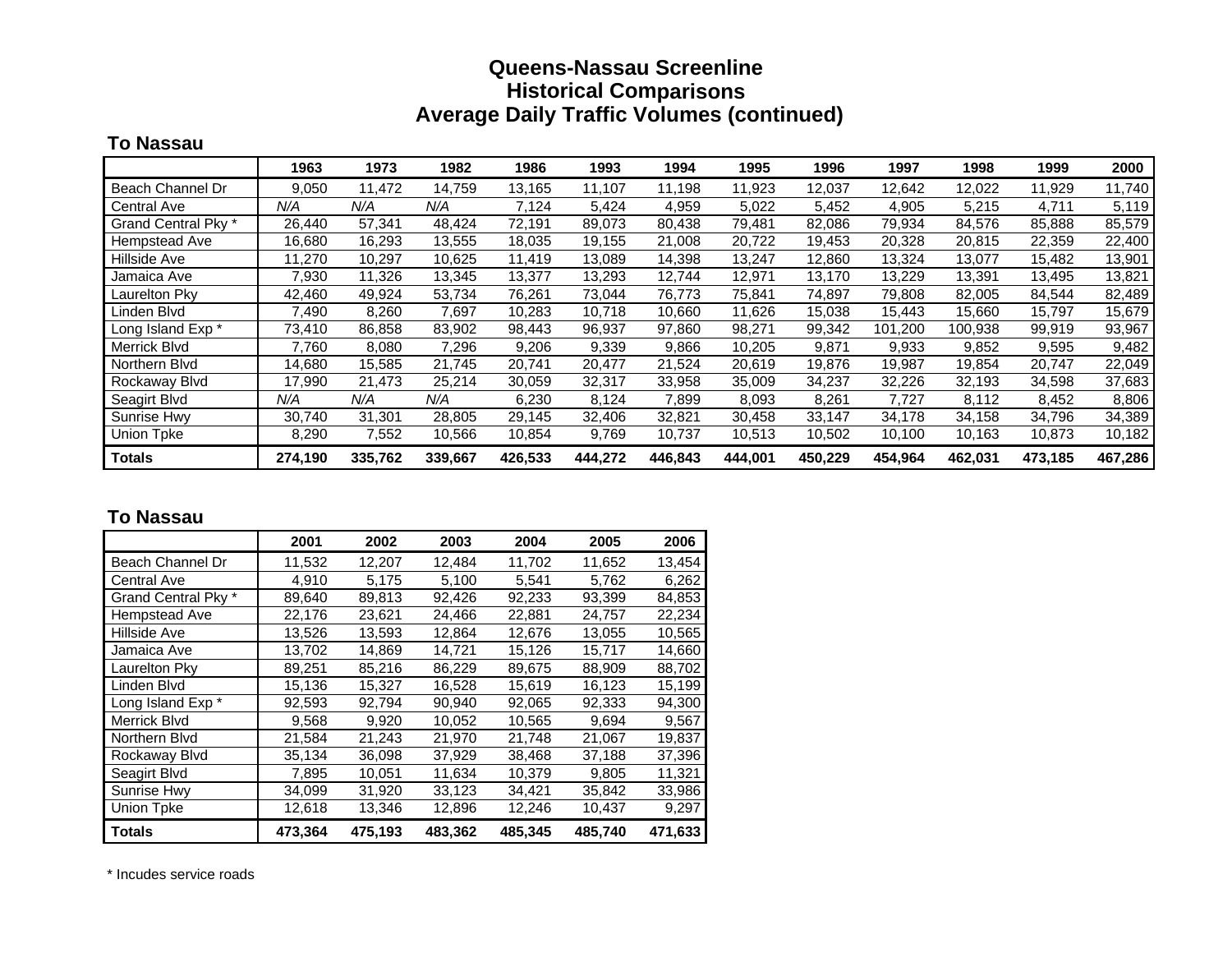### **Queens-Nassau Screenline Historical Comparisons Average Daily Traffic Volumes (continued)**

#### **Both Directions**

|                     | 1963    | 1973    | 1982    | 1986    | 1993    | 1994    | 1995    | 1996    | 1997    | 1998    | 1999    | 2000    |
|---------------------|---------|---------|---------|---------|---------|---------|---------|---------|---------|---------|---------|---------|
| Beach Channel Dr    | 19,660  | 23,426  | 27,170  | 25,675  | 22,924  | 22,807  | 23,903  | 23,867  | 24,959  | 24,242  | 24,723  | 25,585  |
| <b>Central Ave</b>  | N/A     | N/A     | N/A     | 14,520  | 13.791  | 12,807  | 13,211  | 13,873  | 13,086  | 13,995  | 12,806  | 13,766  |
| Grand Central Pky * | 51,720  | 104.836 | 110,038 | 143,966 | 174,334 | 162,869 | 158,670 | 158.657 | 157,787 | 163,492 | 168,866 | 173,196 |
| Hempstead Ave       | 35,400  | 35,460  | 35,785  | 37,706  | 40,163  | 42,520  | 41,825  | 40,747  | 41,896  | 42,376  | 49,889  | 46,887  |
| Hillside Ave        | 23,500  | 22,025  | 20,424  | 22,904  | 25,422  | 27,547  | 25,882  | 25,827  | 26,411  | 26,913  | 32,310  | 27,971  |
| Jamaica Ave         | 15,300  | 22.799  | 27,329  | 27,458  | 27.383  | 26,519  | 26,310  | 27.120  | 26,378  | 27,213  | 28,264  | 28,742  |
| Laurelton Pky       | 85,440  | 98.797  | 121,674 | 148.408 | 137,260 | 145,855 | 144,808 | 143.735 | 155,409 | 159,320 | 160.790 | 159,143 |
| Linden Blvd         | 14,330  | 18,730  | 19,560  | 23,050  | 28,908  | 30,506  | 31,143  | 27,908  | 27,874  | 28,621  | 29,514  | 28,461  |
| Long Island Exp *   | 143,750 | 172,152 | 167,558 | 188,996 | 198,130 | 199,832 | 198,606 | 200,944 | 201,602 | 201,248 | 196,630 | 191,379 |
| Merrick Blvd        | 15,640  | 16,220  | 17,927  | 18,914  | 18,142  | 19,499  | 19,899  | 19,349  | 19,188  | 19,369  | 19,158  | 18,916  |
| Northern Blvd       | 29,130  | 33,244  | 42,033  | 40,973  | 41,752  | 42,899  | 41,630  | 42,226  | 41,949  | 41,003  | 43,644  | 44,961  |
| Rockaway Blyd       | 36,460  | 43,921  | 46,514  | 56,735  | 60,517  | 64,545  | 66,517  | 66,151  | 63,618  | 66.123  | 70,555  | 74,130  |
| Seagirt Blvd        | N/A     | N/A     | N/A     | 12,391  | 16.149  | 16,311  | 16,780  | 16,687  | 16,494  | 16,522  | 16,108  | 17,571  |
| Sunrise Hwy         | 59,470  | 62,704  | 57,397  | 59,401  | 65,245  | 59,464  | 60,772  | 65,953  | 68,158  | 66,796  | 70,668  | 70,995  |
| <b>Union Tpke</b>   | 16,750  | 16,388  | 19,737  | 22,441  | 22,198  | 23,195  | 22,787  | 23,100  | 22,322  | 22,170  | 23,118  | 18,444  |
| <b>Totals</b>       | 546,550 | 670.702 | 713.146 | 843,538 | 892,318 | 897,175 | 892,743 | 896.144 | 907,131 | 919,403 | 947.043 | 940,147 |

#### **Both Directions**

|                     | 2001    | 2002    | 2003    | 2004    | 2005    | 2006    |
|---------------------|---------|---------|---------|---------|---------|---------|
| Beach Channel Dr    | 24,660  | 25,610  | 26.328  | 24.244  | 23.649  | 25,801  |
| <b>Central Ave</b>  | 12,924  | 14,406  | 14.419  | 14,222  | 14,671  | 15,570  |
| Grand Central Pky * | 180,865 | 178,867 | 187,218 | 184,697 | 186,392 | 165,794 |
| Hempstead Ave       | 44,650  | 43,418  | 51,332  | 43,662  | 44,027  | 40,965  |
| <b>Hillside Ave</b> | 27,575  | 27,328  | 25,004  | 26,373  | 26,527  | 23,123  |
| Jamaica Ave         | 28,206  | 30,193  | 29,765  | 30,727  | 31,620  | 29,614  |
| Laurelton Pky       | 171,445 | 162,292 | 159,012 | 175,403 | 169,154 | 168,859 |
| Linden Blvd         | 26,701  | 27,812  | 29,432  | 28,488  | 29,644  | 28,298  |
| Long Island Exp *   | 182,798 | 190,612 | 190,634 | 183,862 | 184.824 | 191,900 |
| <b>Merrick Blvd</b> | 19,401  | 19,479  | 20,590  | 21,006  | 19,535  | 19,033  |
| Northern Blvd       | 45,805  | 44,186  | 45,665  | 44,802  | 41,874  | 41,360  |
| Rockaway Blvd       | 72,027  | 69,963  | 72.562  | 73,932  | 73.344  | 73,767  |
| Seagirt Blvd        | 15,939  | 20,392  | 22,897  | 21,044  | 19.851  | 22,557  |
| Sunrise Hwy         | 68,618  | 62,842  | 67,665  | 68,127  | 71,008  | 66,819  |
| Union Tpke          | 25,113  | 26,606  | 26,171  | 25,016  | 22,969  | 21,089  |
| <b>Totals</b>       | 946,727 | 944,006 | 968,694 | 965,605 | 959,089 | 934,549 |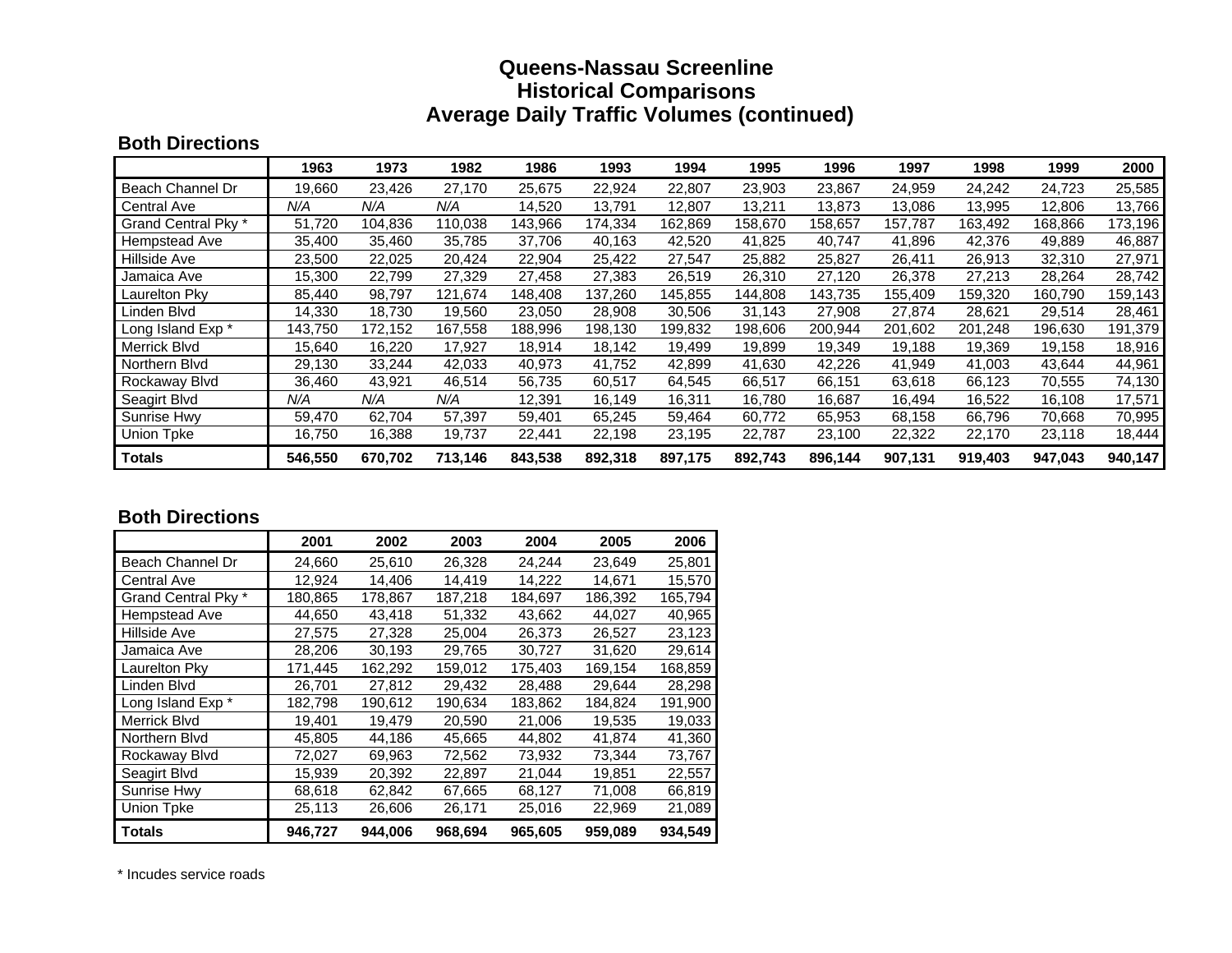# **2006 Screenline Volume s Queens - Nassau**

|             |         | <b>Beach Channel</b> |         |                    |         | <b>Grand Central Parkway</b> |                         |                     |         |                      |                     |        |
|-------------|---------|----------------------|---------|--------------------|---------|------------------------------|-------------------------|---------------------|---------|----------------------|---------------------|--------|
|             |         | <b>Drive</b>         |         | <b>Central Ave</b> |         | <b>Main Rdwy</b>             |                         | <b>Service Rdwy</b> |         | <b>Hempstead Ave</b> | <b>Hillside Ave</b> |        |
|             | $*$ S/B | N/B                  | $*$ W/B | E/B                | $*$ W/B | E/B                          | $*$ W/B                 | E/B                 | $*$ W/B | E/B                  | $*$ W/B             | E/B    |
| Mid-1am     | 216     | 139                  | 126     | 54                 | 616     | 983                          | 18                      | 16                  | 257     | 343                  | 115                 | 97     |
| $1-2am$     | 108     | 85                   | 59      | 31                 | 294     | 551                          | 10                      | $\boldsymbol{9}$    | 137     | 195                  | 53                  | 48     |
| $2-3am$     | 60      | 62                   | 33      | 18                 | 204     | 355                          | 5                       | 4                   | 108     | 135                  | 34                  | 40     |
| $3-4am$     | 47      | 55                   | 26      | 16                 | 269     | 264                          | $\overline{\mathbf{4}}$ | 3                   | 105     | 94                   | 28                  | 25     |
| 4-5am       | 63      | 100                  | 38      | 30                 | 745     | 428                          | $\overline{7}$          | 11                  | 171     | 124                  | 50                  | 33     |
| $5-6am$     | 152     | 318                  | 98      | 119                | 3,116   | 1,223                        | 18                      | 43                  | 481     | 349                  | 178                 | 89     |
| 6-7am       | 466     | 739                  | 259     | 269                | 5,579   | 3,849                        | 59                      | 117                 | 1,108   | 707                  | 535                 | 240    |
| $7-8am$     | 709     | 1,076                | 555     | 391                | 4,887   | 5,686                        | 154                     | 375                 | 1,456   | 1,309                | 749                 | 573    |
| 8-9am       | 686     | 955                  | 588     | 396                | 4,235   | 6,028                        | 189                     | 632                 | 1,159   | 1,461                | 674                 | 840    |
| 9-10am      | 596     | 732                  | 534     | 381                | 4,765   | 4,895                        | 212                     | 386                 | 993     | 1,043                | 559                 | 548    |
| 10-11am     | 519     | 684                  | 423     | 341                | 4,192   | 3,825                        | 210                     | 323                 | 836     | 957                  | 568                 | 527    |
| 11-Noon     | 522     | 671                  | 400     | 354                | 3,684   | 3,829                        | 251                     | 316                 | 860     | 969                  | 612                 | 532    |
| Noon-1      | 568     | 687                  | 461     | 358                | 3,469   | 3,801                        | 313                     | 346                 | 894     | 1,083                | 654                 | 565    |
| $1-2pm$     | 598     | 748                  | 499     | 373                | 3,417   | 4,179                        | 304                     | 343                 | 939     | 1,110                | 692                 | 610    |
| $2-3pm$     | 682     | 787                  | 536     | 361                | 3,828   | 5,189                        | 373                     | 332                 | 938     | 1,334                | 744                 | 670    |
| $3-4pm$     | 733     | 950                  | 577     | 453                | 4,594   | 5,410                        | 380                     | 350                 | 1,016   | 1,517                | 810                 | 785    |
| 4-5pm       | 801     | 941                  | 660     | 428                | 5,134   | 4,898                        | 478                     | 392                 | 1,086   | 1,580                | 931                 | 877    |
| 5-6pm       | 908     | 858                  | 751     | 424                | 5,109   | 4,392                        | 544                     | 390                 | 1,203   | 1,628                | 1,125               | 846    |
| 6-7pm       | 898     | 776                  | 673     | 377                | 4,991   | 4,869                        | 377                     | 233                 | 1,140   | 1,557                | 968                 | 762    |
| $7-8pm$     | 857     | 615                  | 572     | 343                | 3,902   | 4,778                        | 255                     | 151                 | 1,081   | 1,358                | 764                 | 630    |
| 8-9pm       | 704     | 470                  | 449     | 260                | 3,027   | 3,547                        | 201                     | 96                  | 850     | 1,092                | 616                 | 447    |
| 9-10pm      | 593     | 390                  | 395     | 200                | 2,727   | 2,653                        | 148                     | 61                  | 771     | 938                  | 504                 | 354    |
| 10-11pm     | 519     | 339                  | 348     | 160                | 2,108   | 2,418                        | 77                      | 48                  | 669     | 768                  | 376                 | 256    |
| 11-Mid      | 342     | 277                  | 248     | 125                | 1,424   | 1,797                        | 38                      | 29                  | 473     | 583                  | 219                 | 171    |
| 24 hr Total | 12,347  | 13,454               | 9,308   | 6,262              | 76,316  | 79,847                       | 4,625                   | 5,006               | 18,731  | 22,234               | 12,558              | 10,565 |
| 6-10am      | 2,457   | 3,502                | 1,936   | 1,437              | 19,466  | 20,458                       | 614                     | 1,510               | 4,716   | 4,520                | 2,517               | 2,201  |
| 10am-1pm    | 1,609   | 2,042                | 1,284   | 1,053              | 11,345  | 11,455                       | 774                     | 985                 | 2,590   | 3,009                | 1,834               | 1,624  |
| $1-3pm$     | 1,280   | 1,535                | 1,035   | 734                | 7,245   | 9,368                        | 677                     | 675                 | 1,877   | 2,444                | 1,436               | 1,280  |
| 3-7pm       | 3,340   | 3,525                | 2,661   | 1,682              | 19,828  | 19,569                       | 1,779                   | 1,365               | 4,445   | 6,282                | 3,834               | 3,270  |
| 6am-7pm     | 8,686   | 10,604               | 6,916   | 4,906              | 57,884  | 60,850                       | 3,844                   | 4,535               | 13,628  | 16,255               | 9,621               | 8,375  |

\* To Queens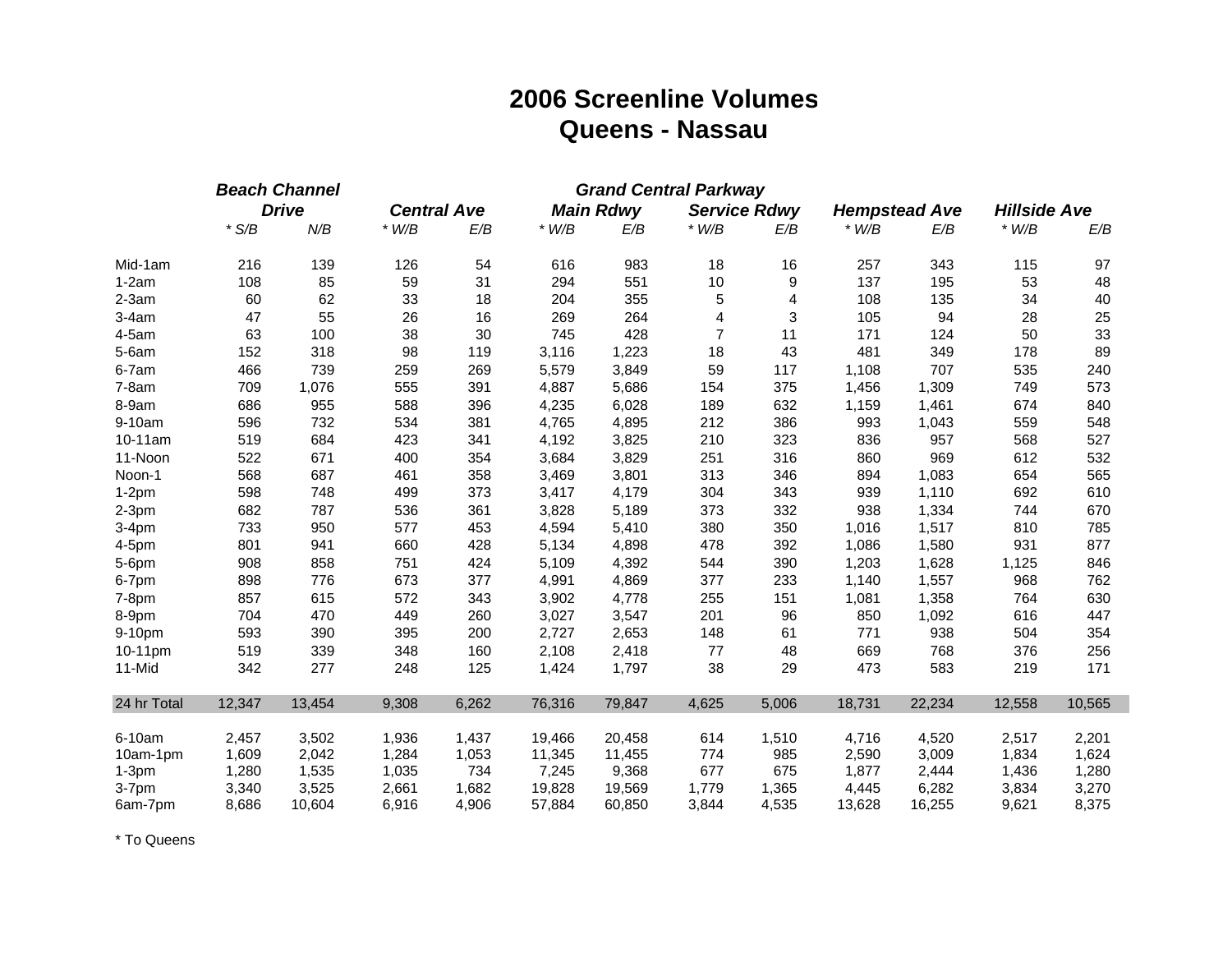# **2006 Screenline Volumes Queens - Nassau (cont'd)**

|             | <b>Laurelton</b> |             |         |         | <b>Long Island Expressway</b> |                    |         |                  |                         |                         |                     |       |
|-------------|------------------|-------------|---------|---------|-------------------------------|--------------------|---------|------------------|-------------------------|-------------------------|---------------------|-------|
|             |                  | Jamaica Ave |         | Parkway |                               | <b>Linden Blvd</b> |         | <b>Main Rdwy</b> |                         | <b>Service Rdwy</b>     | <b>Merrick Blvd</b> |       |
|             | $*$ W/B          | E/B         | $*$ W/B | E/B     | $*$ W/B                       | E/B                | $*$ W/B | E/B              | $*$ W/B                 | E/B                     | $*$ W/B             | E/B   |
| Mid-1am     | 131              | 118         | 905     | 1,821   | 232                           | 255                | 1,452   | 2,137            | 12                      | 13                      | 136                 | 106   |
| $1-2am$     | 67               | 63          | 560     | 1,035   | 128                           | 141                | 970     | 1,467            | $\overline{\mathbf{4}}$ | $\sqrt{5}$              | 78                  | 70    |
| $2-3am$     | 41               | 52          | 390     | 616     | 76                            | 94                 | 830     | 1,046            | 3                       | $\overline{\mathbf{4}}$ | 45                  | 37    |
| $3-4am$     | 51               | 43          | 573     | 479     | 76                            | 70                 | 871     | 986              | 3                       | 6                       | 28                  | 24    |
| 4-5am       | 92               | 74          | 1,444   | 593     | 89                            | 109                | 1,568   | 1,244            | $\overline{7}$          | 10                      | 29                  | 35    |
| $5-6am$     | 315              | 190         | 4,401   | 1,596   | 242                           | 284                | 3,556   | 2,163            | 26                      | 29                      | 51                  | 94    |
| 6-7am       | 721              | 507         | 6,106   | 3,928   | 507                           | 531                | 5,689   | 3,814            | 206                     | 99                      | 216                 | 212   |
| $7-8am$     | 976              | 906         | 5,171   | 5,012   | 851                           | 803                | 5,319   | 5,111            | 470                     | 286                     | 500                 | 392   |
| 8-9am       | 869              | 1,188       | 4,519   | 4,984   | 773                           | 952                | 4,791   | 5,359            | 210                     | 432                     | 651                 | 630   |
| 9-10am      | 769              | 936         | 4,534   | 4,131   | 631                           | 731                | 4,982   | 5,234            | 159                     | 287                     | 603                 | 503   |
| 10-11am     | 727              | 784         | 3,900   | 3,542   | 562                           | 669                | 5,189   | 4,765            | 147                     | 202                     | 506                 | 478   |
| 11-Noon     | 762              | 801         | 3,542   | 3,633   | 594                           | 693                | 4,542   | 4,609            | 357                     | 196                     | 448                 | 533   |
| Noon-1      | 842              | 894         | 3,535   | 3,740   | 565                           | 734                | 4,697   | 4,537            | 145                     | 211                     | 506                 | 573   |
| $1-2pm$     | 845              | 874         | 3,615   | 4,342   | 592                           | 771                | 4,474   | 4,634            | 148                     | 183                     | 559                 | 575   |
| $2-3pm$     | 900              | 913         | 3,978   | 5,257   | 701                           | 920                | 4,700   | 4,883            | 159                     | 228                     | 563                 | 627   |
| $3-4pm$     | 946              | 1,096       | 4,446   | 5,877   | 740                           | 1,024              | 4,962   | 5,137            | 226                     | 374                     | 556                 | 688   |
| 4-5pm       | 1,132            | 1,096       | 4,280   | 5,921   | 771                           | 958                | 5,322   | 4,801            | 419                     | 425                     | 587                 | 724   |
| 5-6pm       | 1,264            | 1,048       | 4,757   | 5,754   | 857                           | 1,013              | 5,469   | 4,770            | 930                     | 538                     | 628                 | 769   |
| 6-7pm       | 1,028            | 928         | 4,415   | 6,081   | 877                           | 1,008              | 5,144   | 4,838            | 762                     | 360                     | 732                 | 715   |
| $7-8pm$     | 750              | 708         | 3,831   | 5,434   | 822                           | 915                | 4,882   | 4,745            | 146                     | 158                     | 616                 | 601   |
| 8-9pm       | 623              | 526         | 3,327   | 4,615   | 735                           | 779                | 3,968   | 4,318            | 94                      | 93                      | 502                 | 429   |
| 9-10pm      | 501              | 388         | 3,129   | 4,022   | 694                           | 695                | 3,574   | 3,618            | 74                      | 63                      | 388                 | 327   |
| 10-11pm     | 371              | 313         | 2,864   | 3,604   | 558                           | 623                | 3,390   | 3,253            | 38                      | 52                      | 300                 | 259   |
| 11-Mid      | 231              | 214         | 1,935   | 2,685   | 426                           | 427                | 2,490   | 2,547            | 24                      | 30                      | 238                 | 166   |
| 24 hr Total | 14,954           | 14,660      | 80,157  | 88,702  | 13,099                        | 15,199             | 92,831  | 90,016           | 4,769                   | 4,284                   | 9,466               | 9,567 |
| 6-10am      | 3,335            | 3,537       | 20,330  | 18,055  | 2,762                         | 3,017              | 20,781  | 19,518           | 1,045                   | 1,104                   | 1,970               | 1,737 |
| 10am-1pm    | 2,331            | 2,479       | 10,977  | 10,915  | 1,721                         | 2,096              | 14,428  | 13,911           | 649                     | 609                     | 1,460               | 1,584 |
| $1-3pm$     | 1,745            | 1,787       | 7,593   | 9,599   | 1,293                         | 1,691              | 9,174   | 9,517            | 307                     | 411                     | 1,122               | 1,202 |
| 3-7pm       | 4,370            | 4,168       | 17,898  | 23,633  | 3,245                         | 4,003              | 20,897  | 19,546           | 2,337                   | 1,697                   | 2,503               | 2,896 |
| 6am-7pm     | 11,781           | 11,971      | 56,798  | 62,202  | 9,021                         | 10,807             | 65,280  | 62,492           | 4,338                   | 3,821                   | 7,055               | 7,419 |

\* To Queens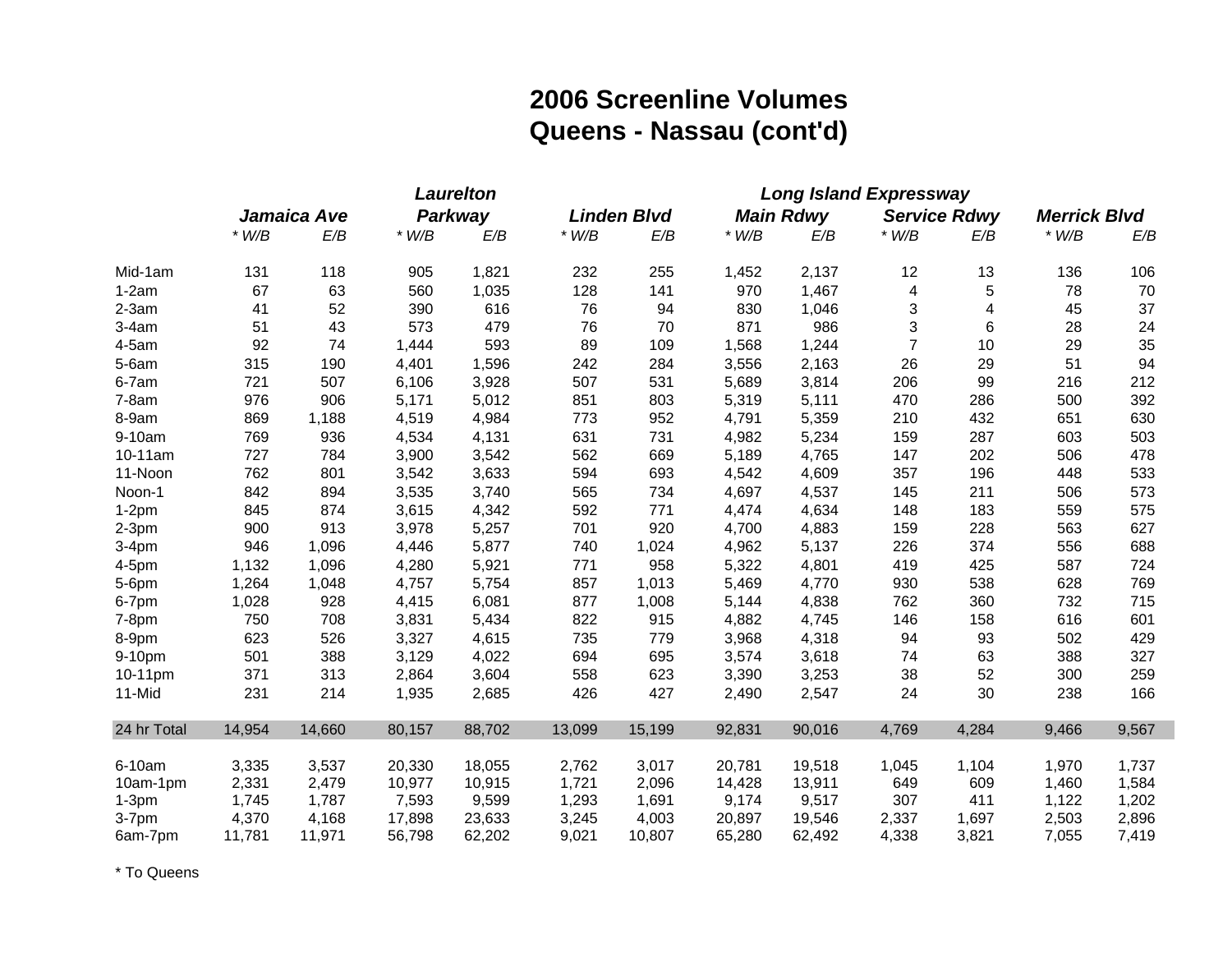## **2006 Screenline Volumes Queens - Nassau (cont'd)**

|             | <b>Northern Blvd</b><br><b>Rockaway Blvd</b> |        |         | <b>Seagirt Blvd</b> |         | <b>Sunrise Hwy</b><br><b>Union Tpke</b> |         |        | <b>Totals</b> |       |         |                     |
|-------------|----------------------------------------------|--------|---------|---------------------|---------|-----------------------------------------|---------|--------|---------------|-------|---------|---------------------|
|             | $*$ W/B                                      | E/B    | $*$ N/B | S/B                 | $*$ W/B | E/B                                     | $*$ W/B | E/B    | $*$ W/B       | E/B   |         | To Queens To Nassau |
| Mid-1am     | 146                                          | 140    | 362     | 628                 | 138     | 90                                      | 302     | 280    | 80            | 49    | 5,244   | 7,269               |
| $1-2am$     | 77                                           | 75     | 214     | 344                 | 67      | 40                                      | 189     | 157    | 32            | 23    | 3,047   | 4,339               |
| $2-3am$     | 47                                           | 43     | 144     | 220                 | 39      | 27                                      | 147     | 124    | 22            | 11    | 2,228   | 2,888               |
| $3-4am$     | 39                                           | 32     | 206     | 185                 | 31      | 34                                      | 161     | 111    | 21            | 11    | 2,539   | 2,438               |
| $4-5am$     | 77                                           | 44     | 395     | 219                 | 40      | 72                                      | 321     | 151    | 25            | 31    | 5,161   | 3,308               |
| $5-6am$     | 264                                          | 149    | 1,090   | 424                 | 124     | 221                                     | 926     | 360    | 88            | 60    | 15,126  | 7,711               |
| 6-7am       | 938                                          | 451    | 2,246   | 1,174               | 591     | 512                                     | 1,837   | 813    | 446           | 219   | 27,509  | 18,181              |
| $7-8am$     | 1,414                                        | 1,306  | 2,551   | 1,908               | 1,089   | 801                                     | 1,922   | 1,413  | 735           | 531   | 29,508  | 27,879              |
| 8-9am       | 1,350                                        | 1,577  | 2,448   | 2,196               | 875     | 789                                     | 1,866   | 1,878  | 594           | 889   | 26,477  | 31,186              |
| 9-10am      | 1,183                                        | 1,308  | 2,174   | 1,836               | 583     | 573                                     | 1,597   | 1,721  | 502           | 567   | 25,376  | 25,812              |
| 10-11am     | 1,104                                        | 1,087  | 1,841   | 1,725               | 442     | 478                                     | 1,499   | 1,782  | 553           | 487   | 23,218  | 22,656              |
| 11-Noon     | 1,186                                        | 1,046  | 1,899   | 1,827               | 464     | 508                                     | 1,601   | 1,937  | 614           | 533   | 22,338  | 22,987              |
| Noon-1      | 1,300                                        | 1,105  | 2,005   | 1,889               | 510     | 505                                     | 1,735   | 1,984  | 784           | 605   | 22,983  | 23,617              |
| $1-2pm$     | 1,271                                        | 1,173  | 2,055   | 1,944               | 535     | 590                                     | 1,815   | 2,061  | 720           | 630   | 23,078  | 25,140              |
| $2-3pm$     | 1,312                                        | 1,159  | 2,102   | 2,148               | 569     | 732                                     | 1,820   | 2,161  | 743           | 597   | 24,648  | 28,298              |
| $3-4pm$     | 1,359                                        | 1,316  | 2,240   | 2,481               | 659     | 1,156                                   | 1,904   | 2,588  | 773           | 734   | 26,921  | 31,936              |
| $4-5$ pm    | 1,489                                        | 1,437  | 2,205   | 2,522               | 745     | 1,003                                   | 1,957   | 2,766  | 981           | 750   | 28,978  | 31,519              |
| 5-6pm       | 1,574                                        | 1,474  | 2,230   | 2,557               | 822     | 885                                     | 2,121   | 2,728  | 1,216         | 741   | 31,508  | 30,815              |
| 6-7pm       | 1,468                                        | 1,478  | 2,010   | 2,571               | 742     | 710                                     | 1,953   | 2,668  | 938           | 609   | 29,116  | 30,540              |
| 7-8pm       | 1,145                                        | 1,187  | 1,812   | 2,424               | 611     | 495                                     | 1,862   | 2,248  | 682           | 480   | 24,590  | 27,270              |
| 8-9pm       | 918                                          | 814    | 1,423   | 2,082               | 496     | 359                                     | 1,772   | 1,672  | 498           | 310   | 20,203  | 21,909              |
| 9-10pm      | 835                                          | 601    | 1,079   | 1,614               | 443     | 278                                     | 1,746   | 1,128  | 381           | 199   | 17,982  | 17,529              |
| 10-11pm     | 651                                          | 496    | 922     | 1,416               | 356     | 259                                     | 1,074   | 760    | 208           | 138   | 14,829  | 15,162              |
| 11-Mid      | 376                                          | 339    | 718     | 1,062               | 265     | 204                                     | 706     | 495    | 156           | 93    | 10,309  | 11,244              |
| 24 hr Total | 21,523                                       | 19,837 | 36,371  | 37,396              | 11,236  | 11,321                                  | 32,833  | 33,986 | 11,792        | 9,297 | 462,916 | 471,633             |
| 6-10am      | 4,885                                        | 4,642  | 9,419   | 7,114               | 3,138   | 2,675                                   | 7,222   | 5,825  | 2,277         | 2,206 | 108,870 | 103,058             |
| 10am-1pm    | 3,590                                        | 3,238  | 5,745   | 5,441               | 1,416   | 1,491                                   | 4,835   | 5,703  | 1,951         | 1,625 | 68,539  | 69,260              |
| $1-3pm$     | 2,583                                        | 2,332  | 4,157   | 4,092               | 1,104   | 1,322                                   | 3,635   | 4,222  | 1,463         | 1,227 | 47,726  | 53,438              |
| 3-7pm       | 5,890                                        | 5,705  | 8,685   | 10,131              | 2,968   | 3,754                                   | 7,935   | 10,750 | 3,908         | 2,834 | 116,523 | 124,810             |
| 6am-7pm     | 16,948                                       | 15,917 | 28,006  | 26,778              | 8,626   | 9,242                                   | 23,627  | 26,500 | 9,599         | 7,892 | 341,658 | 350,566             |

\* To Queens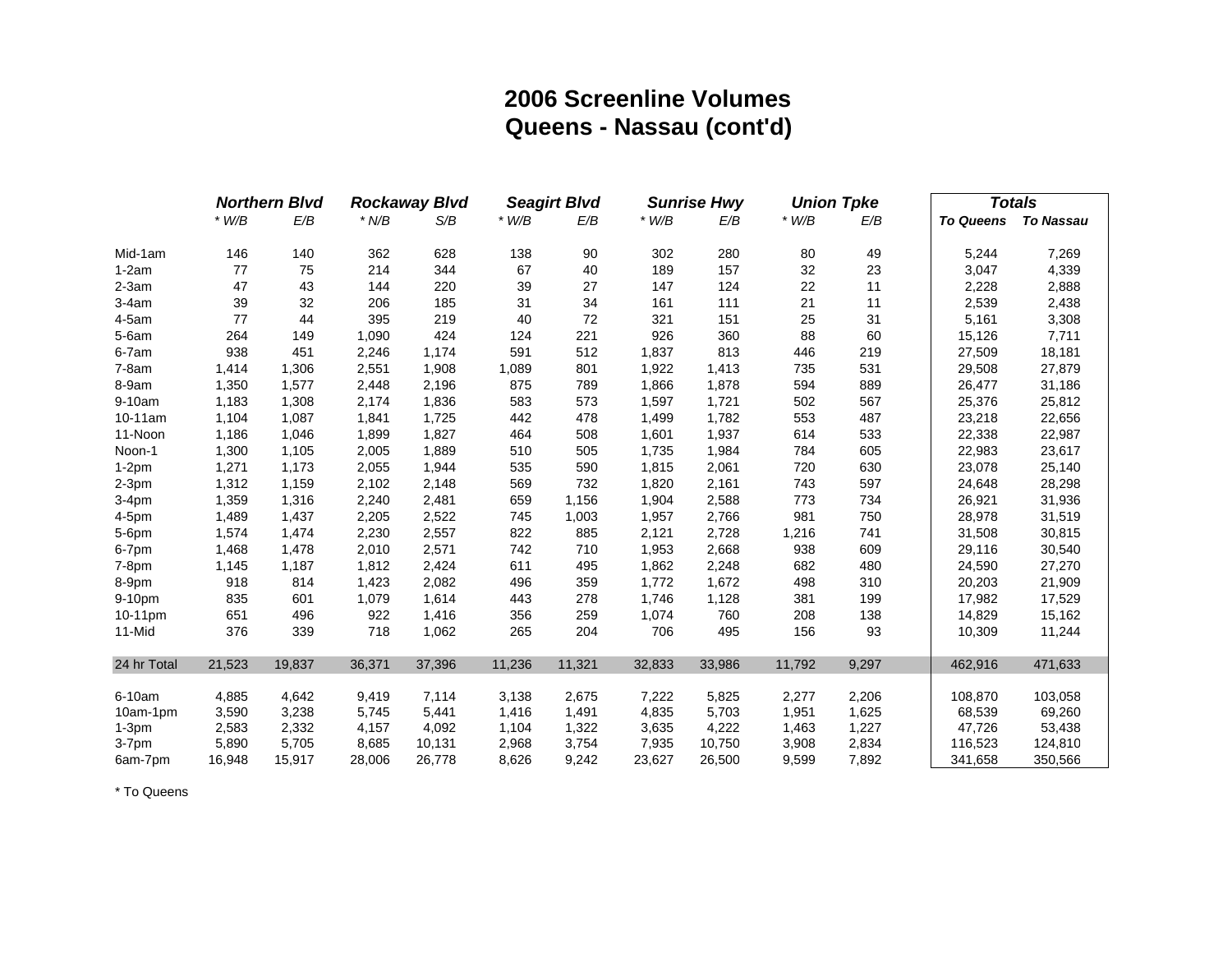# **NEW YORK - NEW JERSEY SCREENLINE SUMMARY**

#### **2006 Daily Traffic**

- On a fall 2006 weekday, 713,700 motor vehicles traveled between New York City and New Jersey via the six bridges and tunnels operated by the Port Authority of New York and New Jersey (PANYNJ), 2.0% more than the 699,400 recorded in fall of 2005.
- Manhattan-New Jersey traffic increased 1.9% (to 537,700 daily vehicles in 2006 from 527,700 in 2005), while daily volume between Staten Island and New Jersey increased 2.5% (to 175,900 from 171,700).
- The George Washington Bridge, with a total two-way volume of 312,100 daily vehicles in 2006, continues to be the highest volume crossing by a wide margin. In fall 2006, this facility carried 44% of total New York City-New Jersey traffic, and 58% of the volume between Manhattan and New Jersey. The George Washington Bridge, with eight lanes on the upper level and six lanes on the lower level, is the busiest of all screenline facilities citywide.
- The Lincoln Tunnel accommodated 127,200 daily vehicles in 2006; the Holland Tunnel, 98,400.
- The Outerbridge Crossing was the busiest Staten Island-New Jersey facility, with an average daily volume of 86,300 vehicles in 2006, up 6.4% from 81,100 in 2005. Traffic on the Goethals Bridge decreased 5.0%, to 65,400 daily vehicles in 2006 from 68,800 in 2005. The Bayonne Bridge accommodated 24,200 daily vehicles, an increase of 11.4% from the 21,800 daily vehicles recorded in 2005.
- Some 19,600 vehicles entered Manhattan from New Jersey during the 6-7 am morning peak hour. The George Washington Bridge was used by 11,200 (57%) of those Manhattan-bound peak hour vehicles.
- During the 6-10 am inbound rush period, Manhattan vehicle entries from New Jersey amounted to 70,800. The George Washington Bridge was the route for 56% of these 6-10 am entries (39,800 vehicles).
- Some 19,400 vehicles departed Manhattan for New Jersey during the 5-6 pm evening peak hour, with the George Washington Bridge accommodating 11,800 (61%) of those departing vehicles.
- During the 3-7 pm evening rush period, 74,400 vehicles crossed the Hudson River from Manhattan to New Jersey. The George Washington Bridge carried 60% of that departing traffic (44,700 vehicles).
- Total Staten Island-New Jersey traffic is predominantly westbound (to New Jersey) during the morning rush period and eastbound (to Staten Island) during the evening rush, as reflected at the Bayonne and Goethals Bridges. A separate pattern occurs at the Outerbridge Crossing where the heavier volumes are Staten Island-bound in the morning, and volumes are similar in both directions in the evening.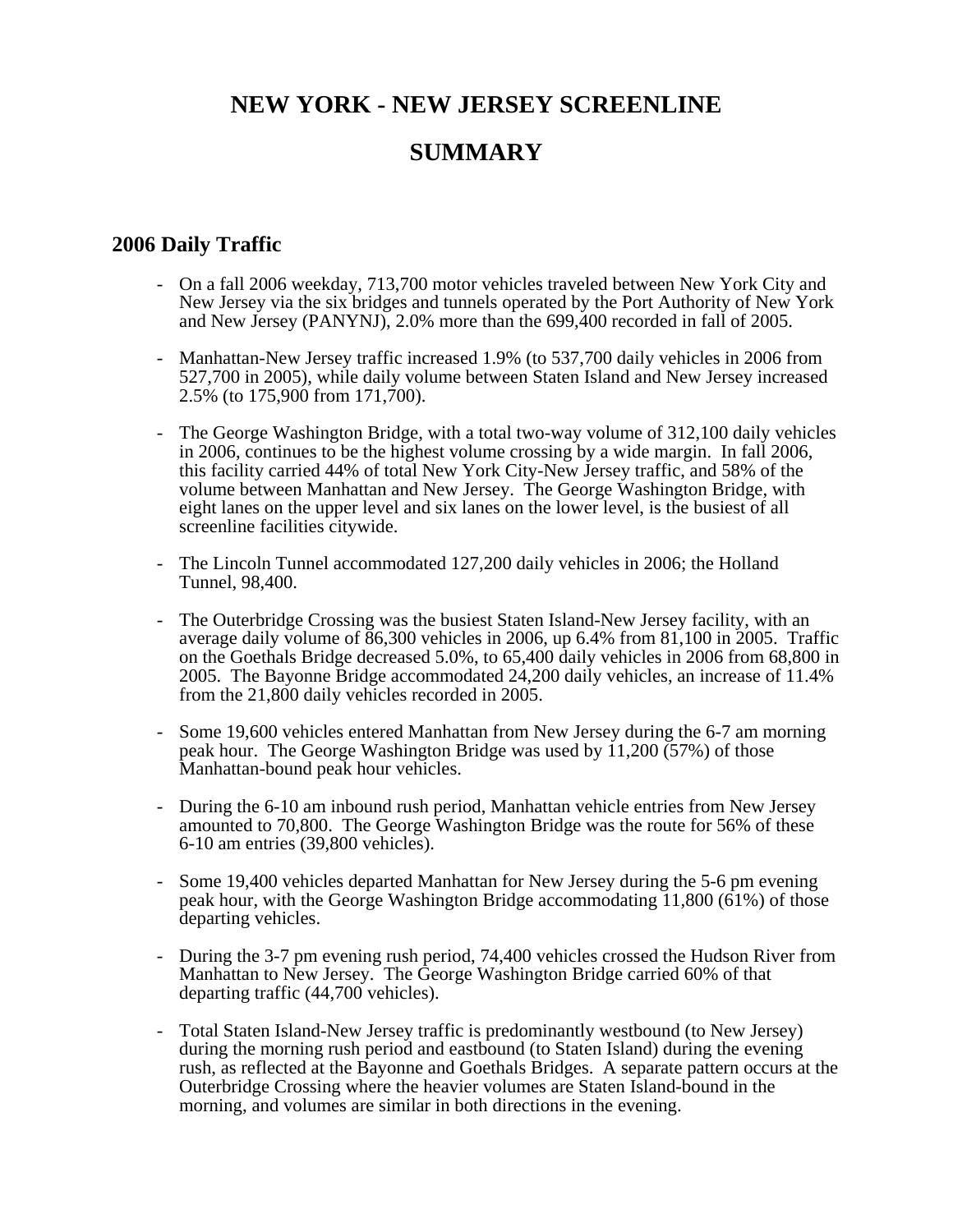- Between 6-10 am, 23,100 vehicles crossed from Staten Island to New Jersey. During the same period, 19,200 vehicles entered Staten Island.
- Between 3-7 pm, traffic entering Staten Island from New Jersey amounted to 26,200 vehicles, while traffic bound for New Jersey totaled 21,100.

### **10-Year Trends (1996-2006)**

- Daily traffic between Manhattan and New Jersey increased 9.0% during this ten-year period, to 537,700 in 2006 from 493,200 in 1996, an average annual growth rate of 0.9%. The fastest growth rate was at the George Washington Bridge, where daily traffic rose 13.3%, or 1.3% annually (to 312,100 in 2006 from 275,500 in 1996). Traffic using the Holland Tunnel increased 1.7%, or 0.2% annually, to 98,400 daily vehicles in 2006 from 96,800 in 1996. Daily volume through the Lincoln Tunnel rose 5.2%, or 0.5% annually (to 127,200 in 2006 from 120,900 in 1996).
- Concurrently, daily volume on the three Staten Island-New Jersey bridges rose 20.0%, to 175,900 in 2006 from 146,600 in 1996, equivalent to an average annual growth rate of 1.8%. Daily traffic on the Outerbridge Crossing increased 25.9%, or 2.3% annually (to 86,300 in 2006 from 68,600 in 1996). Traffic using the Goethals Bridge was up 2.8%, or 0.3% annually (to 65,400 in 2006 from 63,600 in 1996). Bayonne Bridge traffic was up 68.4%, or 5.3% annually (to 24,200 in 2006 from 14,400 in 1996).

### **Historical Comparisons**

- In 1963, daily traffic between Manhattan and New Jersey averaged 265,600 vehicles. The George Washington Bridge was the most heavily-traveled crossing, serving 127,500 vehicles per day  $(48.0\% \text{ of the total})$ .
- Between 1963 and 1973, Manhattan-New Jersey volume grew to 397,200 vehicles per day, an increase of 49.5% (131,600 additional daily vehicles). George Washington Bridge volume increased 82.6% (to 232,700 from 127,500), partly as a result of the opening of the lower level in 1962 and the Alexander Hamilton Bridge/Trans-Manhattan Expressway route in 1963 which facilitated travel between Bronx/Queens/Long Island/New England and New Jersey via upper Manhattan. That increase of 105,200 daily vehicles using the George Washington Bridge accounted for 80.0% of the total 1963-1973 growth in Manhattan-New Jersey screenline traffic. Lincoln Tunnel traffic increased 25.8% to 99,800 daily vehicles from 79,300 and Holland Tunnel traffic was up 10.1% to 64,700 from 58,800.
- Growth slowed considerably between 1973 and 1982, with daily Manhattan-New Jersey volume increasing by just  $36,500$  vehicles  $(+9.2%)$  to  $433,700$ . Daily traffic was up 14.3% to 74,000 through the Holland Tunnel, up 10.7% to 110,500 through the Lincoln Tunnel, and up 7.1% to 249,300 via the George Washington Bridge.
- Faster growth resumed between 1982 and 1986, as daily Manhattan-New Jersey traffic reached 485,800, up 12.0% over the four-year period. Daily volume was up 14.9% to 286,400 via the George Washington Bridge, up 10.5% to 122,100 through the Lincoln Tunnel, and up 4.5% to 77,300 through the Holland Tunnel.
- During the ten years from 1986 to 1996, Manhattan-New Jersey traffic increased 1.5%, to 493,200 daily vehicles from 485,800. Volume was down 3.8% on the George Washington Bridge, to 275,500 daily vehicles from 286,400 (decrease of 10,900 daily vehicles), and down 0.9% at the Lincoln Tunnel (to 120,900 daily vehicles from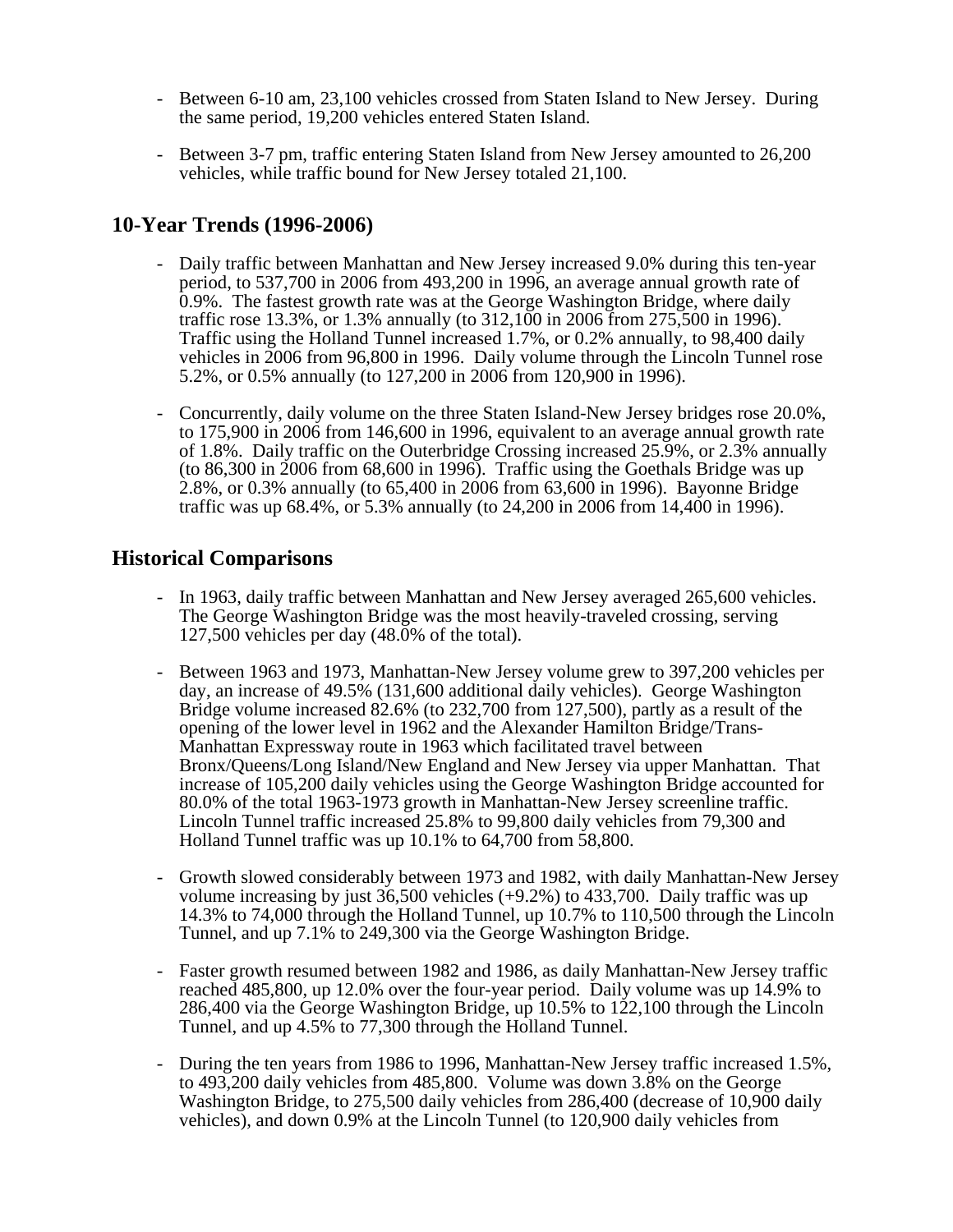122,100). Those declines were more than offset by a 25.2% increase at the Holland Tunnel, to 96,800 daily vehicles from 77,300.

- During the 43 years from 1963 to 2006, daily traffic between Manhattan and New Jersey more than doubled, to 537,700 from 265,600. George Washington Bridge traffic climbed 145%, to 312,100 from 127,500. Volume increased 60% at the Lincoln Tunnel (to 127,200 from 79,300), and 67% at the Holland Tunnel (to 98,400 from 58,800).
- In 1963, Staten Island-New Jersey screenline traffic was only 27,400 vehicles per day. The highest volume was on the Goethals Bridge, 12,500 vehicles per day.
- By 1973, motor travel between Staten Island and New Jersey had nearly tripled, to 81,000 daily vehicles, amplified by the opening of the Verrazano-Narrows Bridge between Brooklyn and Staten Island in 1964. Much of the new traffic was simply passing through Staten Island. Goethals Bridge traffic jumped 355.6%, to 56,900 daily vehicles from 12,500 just ten years earlier. Daily volume increased 64.8% at the Outerbridge Crossing (to 11,700 from 7,100), and 59.6% at the Bayonne Bridge (to 12,500 from 7,800).
- Growth slowed between 1973 and 1982; nevertheless, Staten Island-New Jersey traffic volume rose to 106,700 daily vehicles, an increase of 31.6% during the nine-year period, the highest rate of any City border screenline. Virtually all growth was concentrated at the Outerbridge Crossing, where volume nearly quadrupled, to 44,700 daily vehicles. Completion of the West Shore Expressway in the late 1970s provided a continuous limited access route between the Outerbridge Crossing and the Verrazano-Narrows Bridge. Bayonne Bridge traffic increased 9.3%, to 13,600. On the other hand, daily volume on the Goethals Bridge decreased 15.0%, to 48,300.
- Renewed growth between 1982 and 1986 boosted daily Staten Island-New Jersey traffic volume to 138,400, a gain of 29.8% in just four years. Growth was fairly evenly distributed among the three facilities: Goethals Bridge up 33.8% to 64,600, Outerbridge Crossing up 29.4% to 57,900, Bayonne Bridge up 16.8% to 15,900.
- From 1986 to 1996, Staten Island-New Jersey traffic increased 5.9% over the ten-year period. An increase of 18.4% on the Outerbridge Crossing (to 68,600 daily vehicles from 57,900), more than offset decreases on the Bayonne Bridge (down 9.5% to 14,400 from 15,900) and the Goethals Bridge (down 1.6% to 63,600 from 64,600).
- During the 43 years from 1963 to 2006, daily traffic between Staten Island and New Jersey soared 542%, to 175,900 from just 27,400. Outerbridge Crossing traffic skyrocketed more than tenfold, to 86,400 from 7,100. Volume on the Goethals Bridge jumped 424%, to 65,400 from 12,500. Bayonne Bridge traffic more than tripled, to 24,200 from 7,800.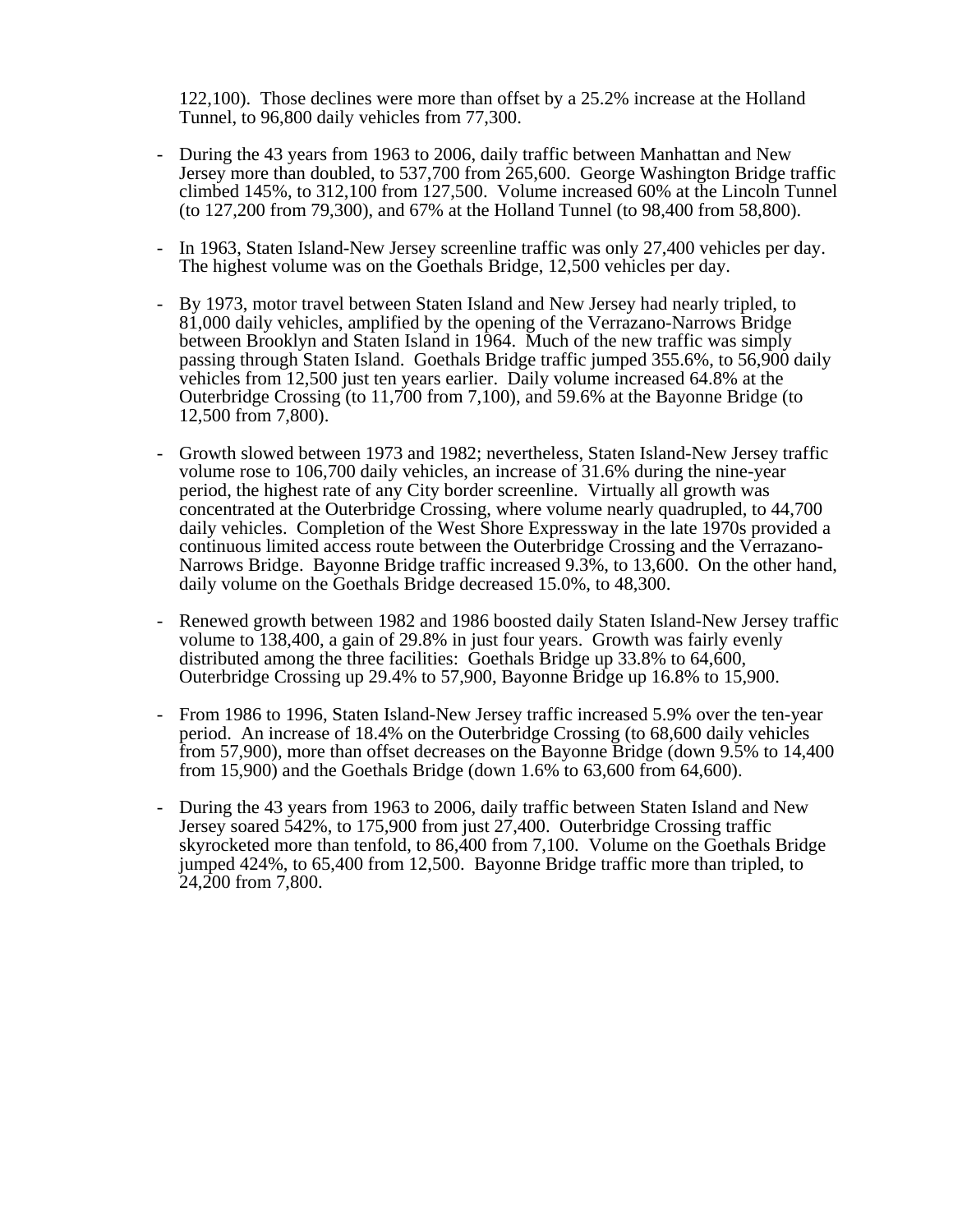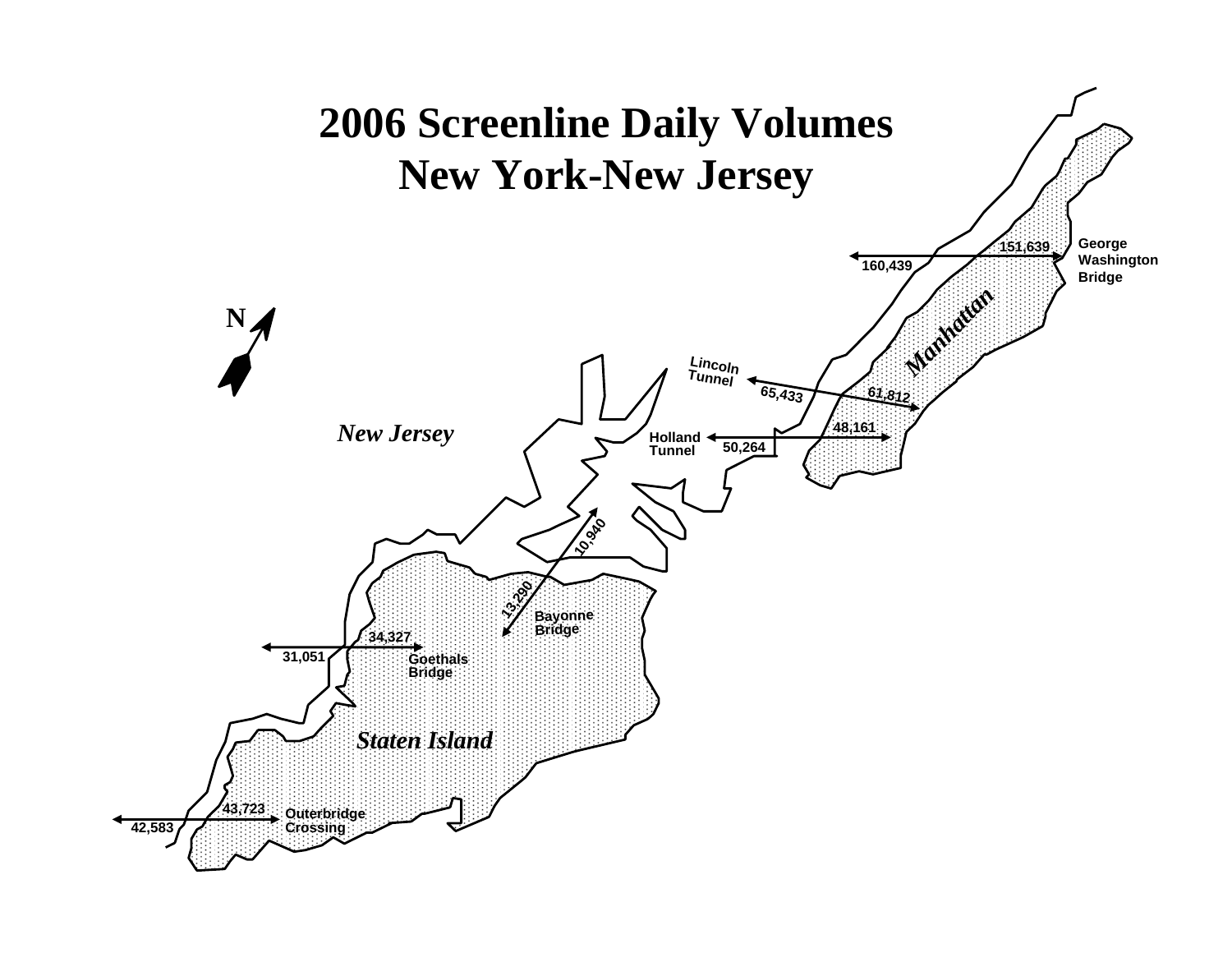# **New York - New Jersey Screenline Historical Comparisons Average Daily Traffic Volumes**

#### **To New York**

|                             | 1963 | 1973    | 1982    | 1986    | 1993    | 1994    | 1995    | 1996    | 1997    | 1998    | 1999    | 2000    |
|-----------------------------|------|---------|---------|---------|---------|---------|---------|---------|---------|---------|---------|---------|
| G Washington Bridge         | N/A  | 114,286 | 122.932 | 143.199 | 32.527  | 132.086 | 135.219 | 140.018 | 143.487 | 149.093 | 151.685 | 153,461 |
| <b>Holland Tunnel</b>       | N/A  | 32,521  | 37,009  | 35,513  | 44.461  | 45.482  | 45,484  | 46,688  | 47,692  | 47.985  | 49,658  | 49,486  |
| Lincoln Tunnel              | N/A  | 49.725  | 56,038  | 62,209  | 57.491  | 58,272  | 58,826  | 59,401  | 59,685  | 60,647  | 62,159  | 62,516  |
| <b>Manhattan Totals</b>     | N/A  | 196,532 | 215,979 | 240.921 | 234,479 | 235,840 | 239,529 | 246,107 | 250.864 | 257,725 | 263,502 | 265,463 |
| Bayonne Bridge              | N/A  | 6.229   | 6.811   | 7.953   | 8.147   | 8.283   | 8.472   | 8.384   | 9.268   | 9.628   | 9.709   | 10,309  |
| Goethals Bridge             | N/A  | 28,425  | 24.155  | 32,317  | 32,325  | 33,416  | 33,726  | 34.024  | 34,884  | 35,547  | 35,900  | 37,919  |
| Outerbridge Crossing        | N/A  | 5,863   | 22,370  | 28,948  | 35.129  | 35,567  | 34,975  | 36,295  | 37.297  | 38,034  | 40,944  | 39,477  |
| <b>Staten Island Totals</b> | N/A  | 40.517  | 53,336  | 69.218  | 75.601  | 77,266  | 77.173  | 78.703  | 81.449  | 83.209  | 86,553  | 87,705  |
| <b>Grand Totals</b>         | N/A  | 237.049 | 269,315 | 310.139 | 310.080 | 313,106 | 316.702 | 324,810 | 332.313 | 340.934 | 350,055 | 353,168 |

#### **To New York**

|                             | 2001    | 2002    | 2003    | 2004    | 2005    | 2006    |
|-----------------------------|---------|---------|---------|---------|---------|---------|
| G Washington Bridge         | 155,233 | 150,758 | 150,233 | 152.418 | 147,861 | 151,639 |
| <b>Holland Tunnel</b>       | 12,548  | 45,722  | 47,727  | 46,806  | 46,968  | 48.161  |
| Lincoln Tunnel              | 54,608  | 58,415  | 62,157  | 62,826  | 61,460  | 61,812  |
| <b>Manhattan Totals</b>     | 222,389 | 254,895 | 260,117 | 262,050 | 256,289 | 261,612 |
| Bayonne Bridge*             | 14,098  | 11,684  | 11,627  | 12,275  | 11,933  | 13,290  |
| Goethals Bridge*            | 39,315  | 40,419  | 38,828  | 37,559  | 36,905  | 34,327  |
| Outerbridge Crossing*       | 41,000  | 38,407  | 41,653  | 41.018  | 41,090  | 43,723  |
| <b>Staten Island Totals</b> | 94,413  | 90.510  | 92,108  | 90,852  | 89,928  | 91,340  |
| <b>Grand Totals</b>         | 316,802 | 345,405 | 352,225 | 352,902 | 346,217 | 352,952 |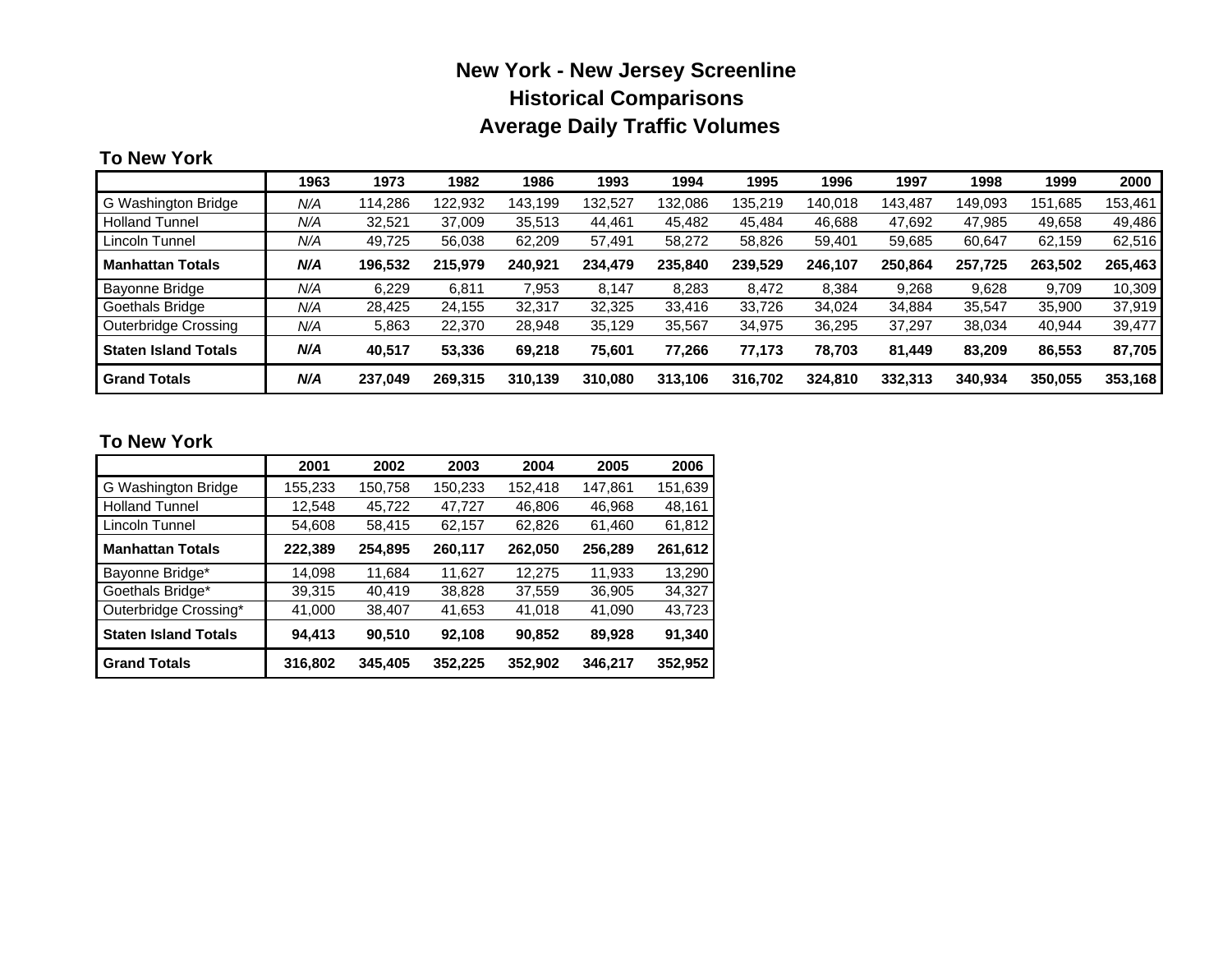### **New York - New Jersey Screenline Historical Comparisons Average Daily Traffic Volumes (continued)**

#### **To New Jersey**

|                             | 1963 | 1973    | 1982    | 1986    | 1993    | 1994    | 1995    | 1996    | 1997    | 1998    | 1999    | 2000    |
|-----------------------------|------|---------|---------|---------|---------|---------|---------|---------|---------|---------|---------|---------|
| G Washington Bridge         | N/A  | 118,400 | 126.362 | 143.199 | 128.205 | 127.777 | 130.810 | 135.451 | 138.806 | 148.095 | 165.955 | 164,157 |
| <b>Holland Tunnel</b>       | N/A  | 32,210  | 36.988  | 41.787  | 48.224  | 49,155  | 50,826  | 50,110  | 53,294  | 52.887  | 53,362  | 51,651  |
| Lincoln Tunnel              | N/A  | 50,061  | 54,415  | 59,844  | 62.161  | 61.027  | 60,933  | 61,526  | 61,824  | 63,805  | 66,533  | 67,194  |
| <b>Manhattan Totals</b>     | N/A  | 200,671 | 217,765 | 244.830 | 238.590 | 237,959 | 242.569 | 247,087 | 253.924 | 264,787 | 285,850 | 283,002 |
| Bayonne Bridge*             | N/A  | 6.229   | 6.811   | 7.953   | 5.832   | 5.929   | 6.064   | 6.005   | 6,635   | 7.218   | 7.894   | 8.184   |
| Goethals Bridge*            | N/A  | 28,425  | 24.155  | 32,317  | 28.099  | 29,048  | 29,314  | 29.577  | 30,323  | 31.529  | 34,963  | 34,872  |
| Outerbridge Crossing*       | N/A  | 5,863   | 22,370  | 28,948  | 31.243  | 31,632  | 31,106  | 32,280  | 33,171  | 34,830  | 37,480  | 33,907  |
| <b>Staten Island Totals</b> | N/A  | 40.517  | 53,336  | 69.218  | 65.174  | 66,609  | 66.484  | 67.862  | 70.129  | 73,577  | 80,337  | 76,963  |
| <b>Grand Totals</b>         | N/A  | 241.188 | 271,101 | 314.048 | 303.764 | 304,568 | 309.053 | 314,949 | 324.053 | 338,364 | 366,187 | 359,965 |

#### **To New Jersey**

|                             | 2001    | 2002    | 2003    | 2004    | 2005    | 2006    |
|-----------------------------|---------|---------|---------|---------|---------|---------|
| G Washington Bridge         | 154,077 | 160,013 | 168,796 | 162.648 | 156.441 | 160,439 |
| <b>Holland Tunnel</b>       | 30,829  | 46,835  | 53,370  | 49,365  | 49,992  | 50,264  |
| Lincoln Tunnel              | 51,649  | 71,096  | 65,166  | 62,333  | 64,995  | 65,433  |
| <b>Manhattan Totals</b>     | 236,555 | 277,944 | 287,332 | 274,346 | 271,428 | 276,136 |
| Bayonne Bridge*             | 9.533   | 9.643   | 8.581   | 10,235  | 9.822   | 10.940  |
| Goethals Bridge*            | 38,881  | 40,965  | 36,896  | 33,973  | 31,885  | 31,051  |
| Outerbridge Crossing*       | 34,424  | 38,022  | 36,997  | 39,208  | 40,018  | 42,583  |
| <b>Staten Island Totals</b> | 82,838  | 88,630  | 82,474  | 83,416  | 81,725  | 84,574  |
| <b>Grand Totals</b>         | 319,393 | 366,574 | 369,806 | 357,762 | 353,153 | 360,710 |

\* Actual 24 hour westbound volumes from Staten Island to New Jersey not available for 1973, 1982, and 1986; estimated to be the same as eastbound volumes to Staten Island obtained from toll records.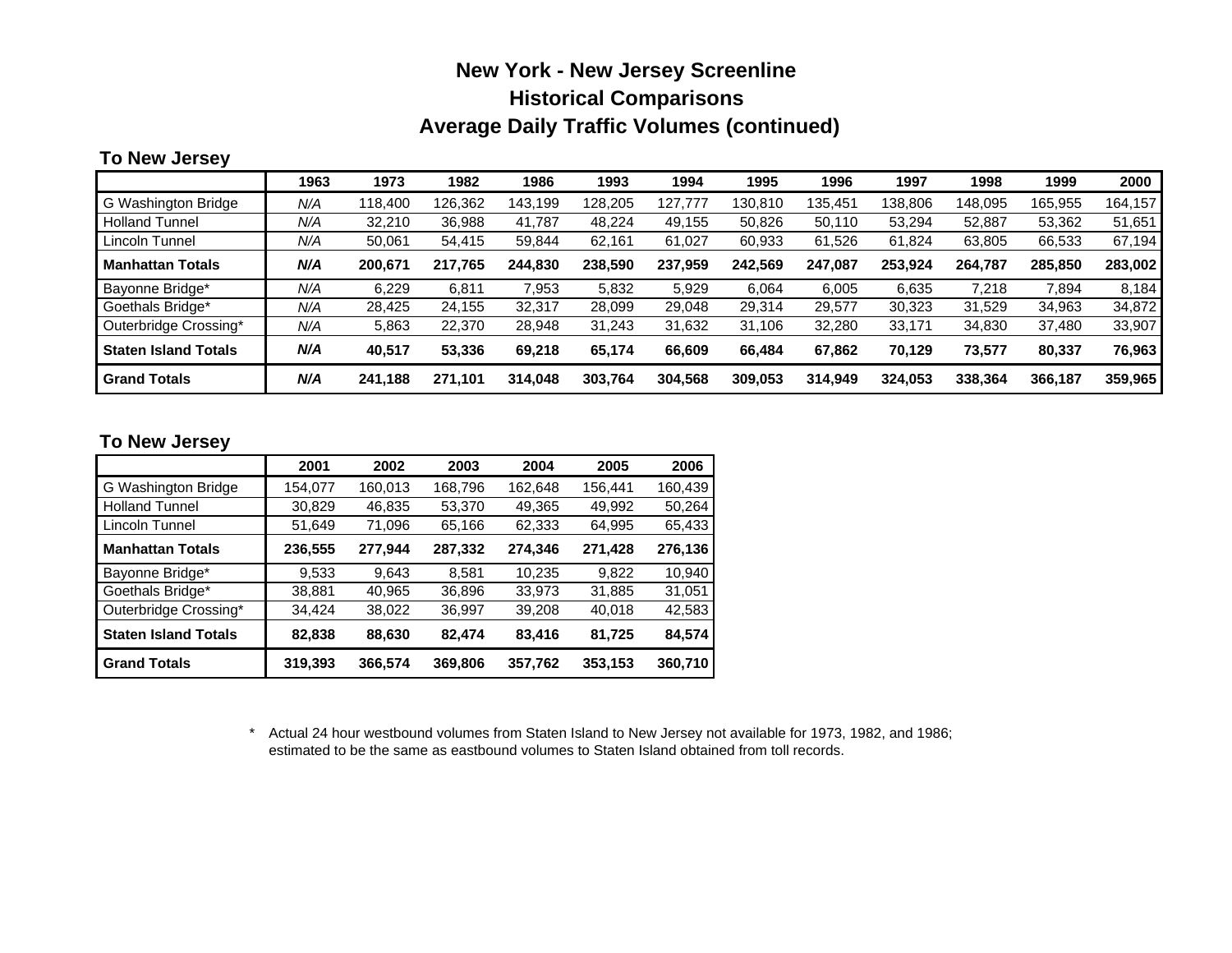### **New York - New Jersey Screenline Historical Comparisons Average Daily Traffic Volumes (continued)**

#### **Both Directions**

|                             | 1963    | 1973    | 1982    | 1986    | 1993    | 1994    | 1995    | 1996    | 1997    | 1998    | 1999    | 2000    |
|-----------------------------|---------|---------|---------|---------|---------|---------|---------|---------|---------|---------|---------|---------|
| G Washington Bridge         | 127,452 | 232.686 | 249.294 | 286,398 | 260.732 | 259,863 | 266.029 | 275.469 | 282.293 | 297.188 | 317.640 | 317.618 |
| <b>Holland Tunnel</b>       | 58,814  | 64.731  | 73.997  | 77.300  | 92.685  | 94,637  | 96,310  | 96.798  | 100,986 | 100.872 | 103,020 | 101,137 |
| Lincoln Tunnel              | 79,337  | 99,786  | 110,453 | 122,053 | 19,652  | 119,299 | 119,759 | 120,927 | 121,509 | 124,452 | 128,692 | 129,710 |
| <b>Manhattan Totals</b>     | 265,603 | 397,203 | 433,744 | 485,751 | 473.069 | 473,799 | 482,098 | 493,194 | 504.788 | 522.512 | 549,352 | 548,465 |
| Bayonne Bridge*             | 7,806   | 12.458  | 13.622  | 15.906  | 13.979  | 14.212  | 14,536  | 14.389  | 15.903  | 16.846  | 17.603  | 18,493  |
| Goethals Bridge*            | 12.478  | 56,850  | 48,310  | 64.634  | 60.424  | 62,464  | 63.040  | 63.601  | 65.207  | 67.076  | 70.863  | 72,791  |
| Outerbridge Crossing*       | 7,114   | 11,726  | 44,740  | 57,896  | 66,372  | 67,199  | 66,081  | 68,575  | 70,468  | 72,864  | 78,424  | 73,384  |
| <b>Staten Island Totals</b> | 27,398  | 81,034  | 106.672 | 138.436 | 140.775 | 143,875 | 143,657 | 146,565 | 151.578 | 156.786 | 166,890 | 164,668 |
| <b>Grand Totals</b>         | 293,001 | 478.237 | 540,416 | 624.187 | 613.844 | 617,674 | 625,755 | 639,759 | 656.366 | 679,298 | 716,242 | 713,133 |

#### **Both Directions**

|                             | 2001    | 2002    | 2003    | 2004    | 2005    | 2006    |
|-----------------------------|---------|---------|---------|---------|---------|---------|
| G Washington Bridge         | 309,310 | 310,771 | 319,029 | 315,066 | 304,302 | 312,078 |
| <b>Holland Tunnel</b>       | 43,377  | 92,557  | 101,097 | 96,171  | 96,960  | 98,425  |
| Lincoln Tunnel              | 106,257 | 129,511 | 127,323 | 125,159 | 126,455 | 127,245 |
| <b>Manhattan Totals</b>     | 458,944 | 532,839 | 547,449 | 536,396 | 527,717 | 537,748 |
| Bayonne Bridge*             | 23,631  | 21.327  | 20.208  | 22.510  | 21.755  | 24,230  |
| Goethals Bridge*            | 78,196  | 81,384  | 75,724  | 71,532  | 68,790  | 65,378  |
| Outerbridge Crossing*       | 75,424  | 76,429  | 78,650  | 80,226  | 81,108  | 86,306  |
| <b>Staten Island Totals</b> | 177,251 | 179,140 | 174,582 | 174,268 | 171,653 | 175,914 |
| <b>Grand Totals</b>         | 636,195 | 711,979 | 722,031 | 710,664 | 699,370 | 713,662 |

\* Actual 24 hour westbound volumes from Staten Island to New Jersey not available for 1973, 1982, and 1986; estimated to be the same as eastbound volumes to Staten Island obtained from toll records.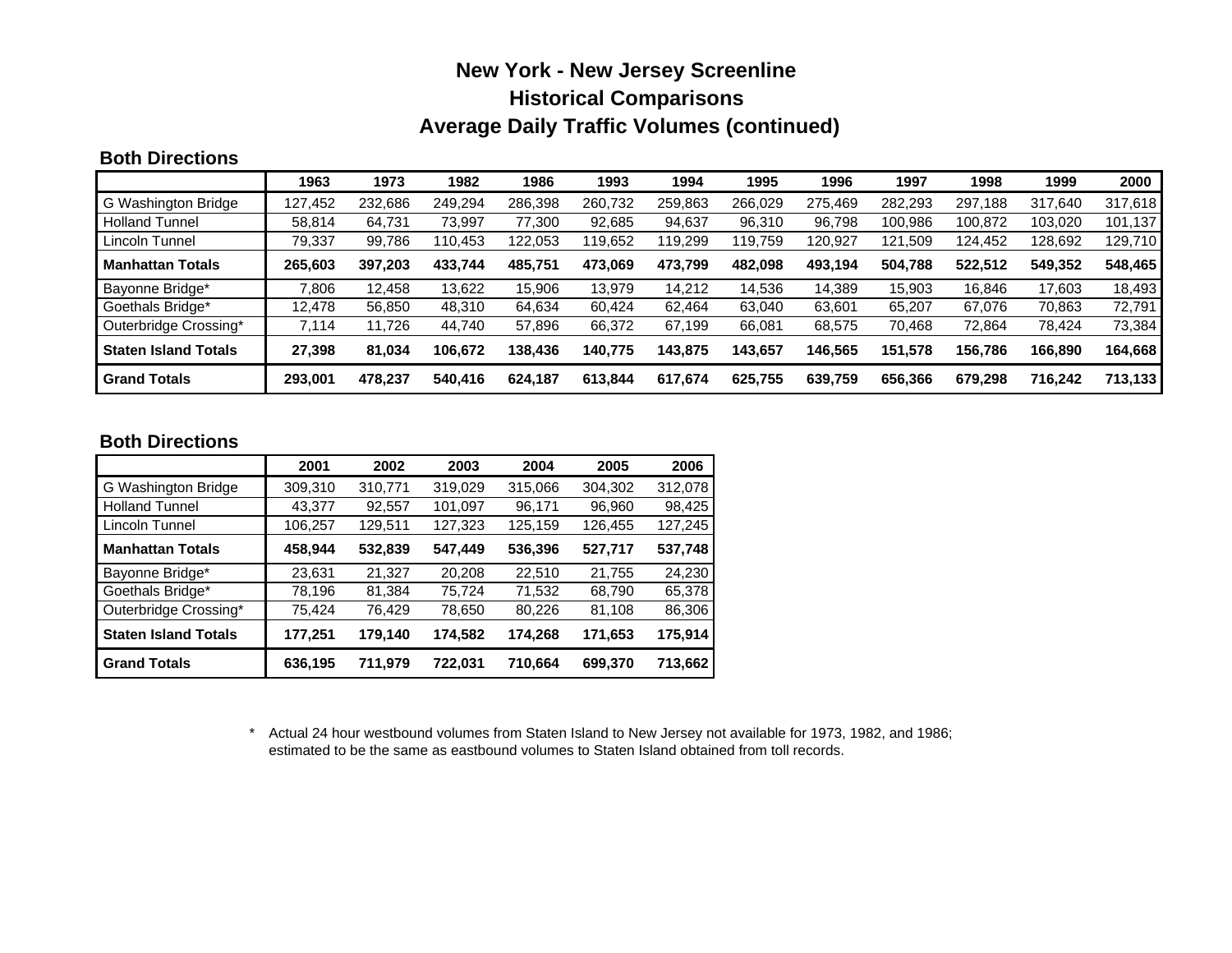# **2006 Screenline Volumes New York - New Jersey**

|             |         | <b>George Washington</b> |                       |        |                       |        |                         |         |
|-------------|---------|--------------------------|-----------------------|--------|-----------------------|--------|-------------------------|---------|
|             |         | <b>Bridge</b>            | <b>Holland Tunnel</b> |        | <b>Lincoln Tunnel</b> |        | <b>Manhattan Totals</b> |         |
|             | E/B     | W/B                      | E/B                   | W/B    | E/B                   | W/B    | <b>To Manhattan</b>     | To N.J. |
| Mid-1am     | 2,003   | 3,264                    | 850                   | 1,046  | 1,000                 | 2,046  | 3,853                   | 6,356   |
| $1-2am$     | 1,379   | 1,898                    | 531                   | 922    | 635                   | 1,332  | 2,545                   | 4,152   |
| $2-3am$     | 1,190   | 1,518                    | 375                   | 654    | 478                   | 716    | 2,043                   | 2,888   |
| $3-4am$     | 1,331   | 1,307                    | 360                   | 571    | 522                   | 555    | 2,213                   | 2,433   |
| 4-5am       | 2,228   | 1,627                    | 566                   | 795    | 946                   | 650    | 3,740                   | 3,072   |
| $5-6am$     | 5,957   | 2,758                    | 1,926                 | 1,417  | 2,760                 | 946    | 10,643                  | 5,121   |
| $6-7am$     | 11,167  | 6,069                    | 3,243                 | 2,327  | 5,228                 | 1,598  | 19,638                  | 9,994   |
| $7-8am$     | 10,358  | 8,077                    | 2,943                 | 2,728  | 4,828                 | 2,350  | 18,129                  | 13,155  |
| 8-9am       | 9,359   | 8,516                    | 3,041                 | 2,687  | 4,412                 | 2,253  | 16,812                  | 13,456  |
| 9-10am      | 8,945   | 7,451                    | 2,878                 | 2,312  | 4,377                 | 2,275  | 16,200                  | 12,038  |
| 10-11am     | 7,980   | 6,451                    | 2,590                 | 2,133  | 3,927                 | 2,190  | 14,497                  | 10,774  |
| 11-Noon     | 7,259   | 6,464                    | 2,128                 | 1,996  | 3,323                 | 2,322  | 12,710                  | 10,782  |
| Noon-1      | 6,769   | 6,744                    | 1,971                 | 2,150  | 2,979                 | 2,685  | 11,719                  | 11,579  |
| $1-2pm$     | 6,801   | 7,360                    | 2,008                 | 2,435  | 2,827                 | 3,264  | 11,636                  | 13,059  |
| $2-3pm$     | 7,325   | 8,698                    | 2,139                 | 2,732  | 2,870                 | 3,594  | 12,334                  | 15,024  |
| $3-4pm$     | 8,157   | 10,551                   | 2,448                 | 2,799  | 2,890                 | 3,902  | 13,495                  | 17,252  |
| 4-5pm       | 9,034   | 11,440                   | 2,668                 | 2,825  | 2,570                 | 4,845  | 14,272                  | 19,110  |
| 5-6pm       | 9,354   | 11,757                   | 2,956                 | 2,747  | 2,045                 | 4,926  | 14,355                  | 19,430  |
| 6-7pm       | 9,281   | 10,947                   | 2,871                 | 2,666  | 2,391                 | 4,990  | 14,543                  | 18,603  |
| 7-8pm       | 7,548   | 10,289                   | 2,583                 | 2,790  | 2,579                 | 4,371  | 12,710                  | 17,450  |
| 8-9pm       | 5,760   | 8,667                    | 2,019                 | 2,719  | 2,240                 | 3,906  | 10,019                  | 15,292  |
| 9-10pm      | 5,059   | 7,072                    | 1,861                 | 2,569  | 2,144                 | 3,614  | 9,064                   | 13,255  |
| 10-11pm     | 4,256   | 6,152                    | 1,837                 | 2,345  | 2,076                 | 3,361  | 8,169                   | 11,858  |
| 11-Mid      | 3,139   | 5,362                    | 1,369                 | 1,899  | 1,765                 | 2,742  | 6,273                   | 10,003  |
| 24 hr Total | 151,639 | 160,439                  | 48,161                | 50,264 | 61,812                | 65,433 | 261,612                 | 276,136 |
| 6-10am      | 39,829  | 30,113                   | 12,105                | 10,054 | 18,845                | 8,476  | 70,779                  | 48,643  |
| 10am-1pm    | 22,008  | 19,659                   | 6,689                 | 6,279  | 10,229                | 7,197  | 38,926                  | 33,135  |
| $1-3pm$     | 14,126  | 16,058                   | 4,147                 | 5,167  | 5,697                 | 6,858  | 23,970                  | 28,083  |
| $3-7$ pm    | 35,826  | 44,695                   | 10,943                | 11,037 | 9,896                 | 18,663 | 56,665                  | 74,395  |
| 6am-7pm     | 111,789 | 110,525                  | 33,884                | 32,537 | 44,667                | 41,194 | 190,340                 | 184,256 |

\* To Manhattan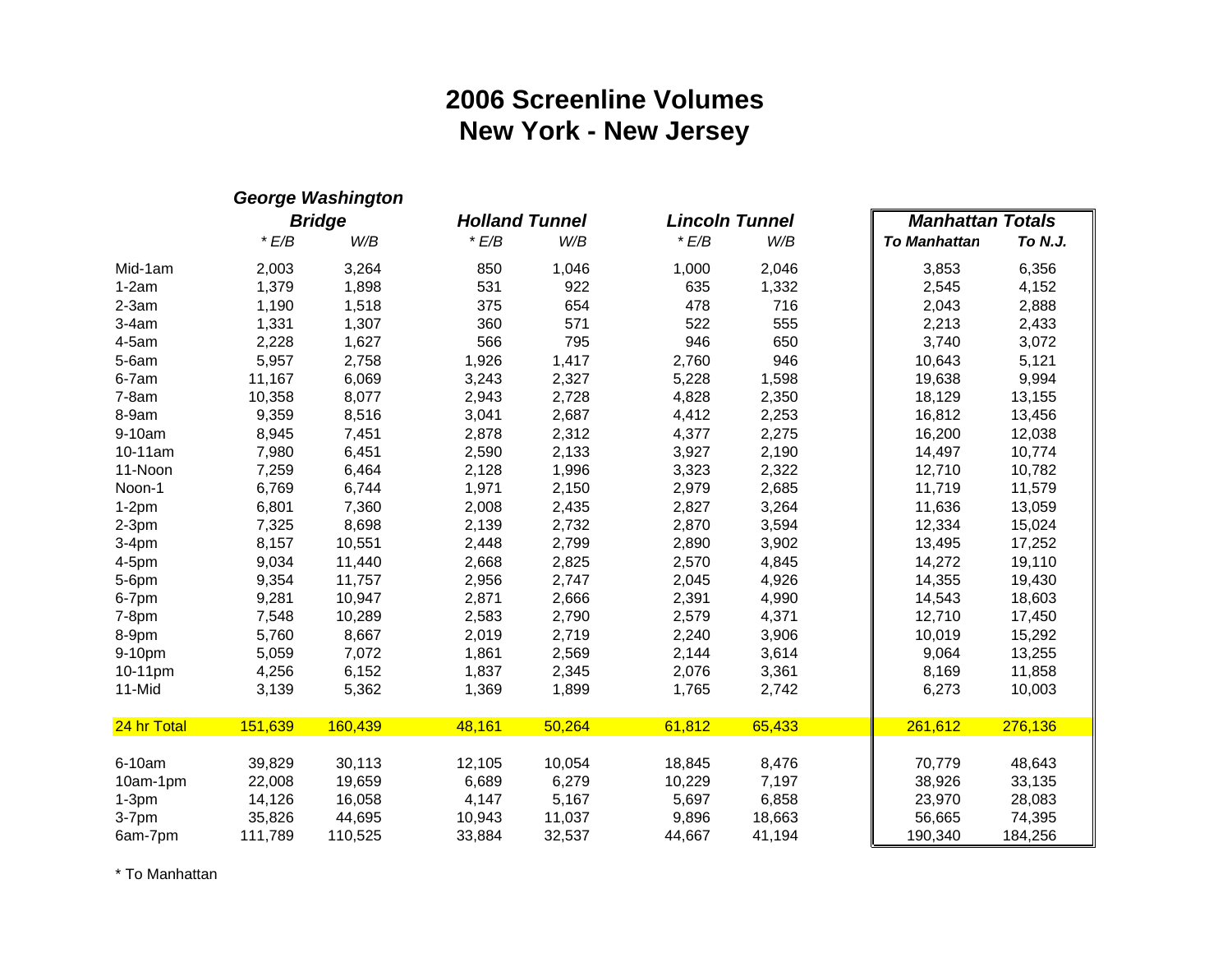# **2006 Screenline Volumes New York - New Jersey (cont'd)**

| <b>Goethals Bridge</b><br><b>Crossing</b><br><b>Staten Island Totals</b><br><b>Grand Totals</b><br><b>Bayonne Bridge</b><br>E/B<br>E/B<br>$*$ S/B<br>N/B<br>W/B<br>W/B<br>To Staten Is.<br>To N.J.<br>To N.Y.<br>To N.J.<br>194<br>714<br>7,414<br>Mid-1am<br>314<br>167<br>150<br>711<br>1,192<br>1,058<br>5,045<br>117<br>661<br>4,813<br>209<br>94<br>108<br>458<br>436<br>761<br>3,306<br>$1-2am$<br>496<br>3,384<br>$2-3am$<br>166<br>106<br>64<br>65<br>404<br>325<br>634<br>2,677<br>133<br>59<br>75<br>331<br>539<br>2,972<br>$3-4am$<br>141<br>440<br>640<br>2,853<br>761<br>4,832<br>3,833<br>4-5am<br>183<br>198<br>83<br>104<br>826<br>459<br>1,092<br>275<br>946<br>739<br>6,775<br>$5-6am$<br>292<br>1,957<br>640<br>3,195<br>1,654<br>13,838<br>838<br>1,752<br>1,576<br>4,166<br>6-7am<br>415<br>1,822<br>2,857<br>5,094<br>24,732<br>14,160<br>523<br>1,433<br>1,708<br>2,732<br>2,680<br>2,619<br>6,784<br>23,040<br>19,939<br>$7-8am$<br>4,911<br>8-9am<br>515<br>1,379<br>1,750<br>2,797<br>2,379<br>2,896<br>4,644<br>7,072<br>21,456<br>20,528<br>9-10am<br>445<br>806<br>1,941<br>2,269<br>2,377<br>5,124<br>17,162<br>1,853<br>4,567<br>20,767<br>2,107<br>15,107<br>$10-11am$<br>424<br>482<br>1,763<br>1,744<br>1,886<br>4,073<br>4,333<br>18,570<br>11-Noon<br>386<br>1,608<br>2,075<br>4,069<br>14,851<br>440<br>1,776<br>1,780<br>3,996<br>16,706<br>1,934<br>399<br>1,765<br>1,508<br>1,862<br>3,841<br>15,805<br>15,420<br>459<br>4,086<br>Noon-1<br>384<br>1,552<br>2,026<br>1,976<br>3,912<br>16,971<br>$1-2pm$<br>556<br>1,981<br>4,563<br>16,199<br>695<br>415<br>2,263<br>1,704<br>2,175<br>2,319<br>5,133<br>4,438<br>$2-3pm$<br>17,467<br>19,462<br>902<br>438<br>2,033<br>2,388<br>2,779<br>5,250<br>22,502<br>$3-4pm$<br>2,463<br>5,753<br>19,248<br>2,701<br>1,098<br>468<br>2,298<br>2,722<br>2,941<br>6,521<br>5,707<br>20,793<br>24,817<br>$4-5$ pm<br>476<br>2,877<br>3,001<br>1,441<br>1,997<br>2,863<br>7,319<br>5,336<br>21,674<br>24,766<br>5-6pm<br>1,221<br>413<br>2,757<br>1,755<br>2,643<br>2,675<br>6,621<br>4,843<br>23,446<br>6-7pm<br>21,164<br>773<br>320<br>2,251<br>1,442<br>2,194<br>2,211<br>3,973<br>21,423<br>5,218<br>17,928<br>$7-8pm$<br>18,745<br>504<br>284<br>1,315<br>1,779<br>1,854<br>3,925<br>3,453<br>13,944<br>8-9pm<br>1,642<br>294<br>1,636<br>1,688<br>2,627<br>15,882<br>9-10pm<br>489<br>1,021<br>645<br>3,146<br>12,210<br>1,596<br>10-11pm<br>591<br>392<br>295<br>560<br>1,542<br>2,548<br>10,597<br>14,406<br>2,428<br>310<br>11-Mid<br>494<br>226<br>427<br>1,108<br>1,192<br>1,828<br>1,929<br>8,101<br>11,932<br>13,290<br>10,940<br>34,327<br>43,723<br>42,583<br>91,340<br>84,574<br>352,952<br>360,710<br>24 hr Total<br>31,051 |  |  |  | <b>Outerbridge</b> |  |  |  |
|----------------------------------------------------------------------------------------------------------------------------------------------------------------------------------------------------------------------------------------------------------------------------------------------------------------------------------------------------------------------------------------------------------------------------------------------------------------------------------------------------------------------------------------------------------------------------------------------------------------------------------------------------------------------------------------------------------------------------------------------------------------------------------------------------------------------------------------------------------------------------------------------------------------------------------------------------------------------------------------------------------------------------------------------------------------------------------------------------------------------------------------------------------------------------------------------------------------------------------------------------------------------------------------------------------------------------------------------------------------------------------------------------------------------------------------------------------------------------------------------------------------------------------------------------------------------------------------------------------------------------------------------------------------------------------------------------------------------------------------------------------------------------------------------------------------------------------------------------------------------------------------------------------------------------------------------------------------------------------------------------------------------------------------------------------------------------------------------------------------------------------------------------------------------------------------------------------------------------------------------------------------------------------------------------------------------------------------------------------------------------------------------------------------------------------------------------------------------------------------------------------------------------------------------------------------------------------------------------------------------------------------------------------------------------------------------------------------------------|--|--|--|--------------------|--|--|--|
|                                                                                                                                                                                                                                                                                                                                                                                                                                                                                                                                                                                                                                                                                                                                                                                                                                                                                                                                                                                                                                                                                                                                                                                                                                                                                                                                                                                                                                                                                                                                                                                                                                                                                                                                                                                                                                                                                                                                                                                                                                                                                                                                                                                                                                                                                                                                                                                                                                                                                                                                                                                                                                                                                                                            |  |  |  |                    |  |  |  |
|                                                                                                                                                                                                                                                                                                                                                                                                                                                                                                                                                                                                                                                                                                                                                                                                                                                                                                                                                                                                                                                                                                                                                                                                                                                                                                                                                                                                                                                                                                                                                                                                                                                                                                                                                                                                                                                                                                                                                                                                                                                                                                                                                                                                                                                                                                                                                                                                                                                                                                                                                                                                                                                                                                                            |  |  |  |                    |  |  |  |
|                                                                                                                                                                                                                                                                                                                                                                                                                                                                                                                                                                                                                                                                                                                                                                                                                                                                                                                                                                                                                                                                                                                                                                                                                                                                                                                                                                                                                                                                                                                                                                                                                                                                                                                                                                                                                                                                                                                                                                                                                                                                                                                                                                                                                                                                                                                                                                                                                                                                                                                                                                                                                                                                                                                            |  |  |  |                    |  |  |  |
|                                                                                                                                                                                                                                                                                                                                                                                                                                                                                                                                                                                                                                                                                                                                                                                                                                                                                                                                                                                                                                                                                                                                                                                                                                                                                                                                                                                                                                                                                                                                                                                                                                                                                                                                                                                                                                                                                                                                                                                                                                                                                                                                                                                                                                                                                                                                                                                                                                                                                                                                                                                                                                                                                                                            |  |  |  |                    |  |  |  |
|                                                                                                                                                                                                                                                                                                                                                                                                                                                                                                                                                                                                                                                                                                                                                                                                                                                                                                                                                                                                                                                                                                                                                                                                                                                                                                                                                                                                                                                                                                                                                                                                                                                                                                                                                                                                                                                                                                                                                                                                                                                                                                                                                                                                                                                                                                                                                                                                                                                                                                                                                                                                                                                                                                                            |  |  |  |                    |  |  |  |
|                                                                                                                                                                                                                                                                                                                                                                                                                                                                                                                                                                                                                                                                                                                                                                                                                                                                                                                                                                                                                                                                                                                                                                                                                                                                                                                                                                                                                                                                                                                                                                                                                                                                                                                                                                                                                                                                                                                                                                                                                                                                                                                                                                                                                                                                                                                                                                                                                                                                                                                                                                                                                                                                                                                            |  |  |  |                    |  |  |  |
|                                                                                                                                                                                                                                                                                                                                                                                                                                                                                                                                                                                                                                                                                                                                                                                                                                                                                                                                                                                                                                                                                                                                                                                                                                                                                                                                                                                                                                                                                                                                                                                                                                                                                                                                                                                                                                                                                                                                                                                                                                                                                                                                                                                                                                                                                                                                                                                                                                                                                                                                                                                                                                                                                                                            |  |  |  |                    |  |  |  |
|                                                                                                                                                                                                                                                                                                                                                                                                                                                                                                                                                                                                                                                                                                                                                                                                                                                                                                                                                                                                                                                                                                                                                                                                                                                                                                                                                                                                                                                                                                                                                                                                                                                                                                                                                                                                                                                                                                                                                                                                                                                                                                                                                                                                                                                                                                                                                                                                                                                                                                                                                                                                                                                                                                                            |  |  |  |                    |  |  |  |
|                                                                                                                                                                                                                                                                                                                                                                                                                                                                                                                                                                                                                                                                                                                                                                                                                                                                                                                                                                                                                                                                                                                                                                                                                                                                                                                                                                                                                                                                                                                                                                                                                                                                                                                                                                                                                                                                                                                                                                                                                                                                                                                                                                                                                                                                                                                                                                                                                                                                                                                                                                                                                                                                                                                            |  |  |  |                    |  |  |  |
|                                                                                                                                                                                                                                                                                                                                                                                                                                                                                                                                                                                                                                                                                                                                                                                                                                                                                                                                                                                                                                                                                                                                                                                                                                                                                                                                                                                                                                                                                                                                                                                                                                                                                                                                                                                                                                                                                                                                                                                                                                                                                                                                                                                                                                                                                                                                                                                                                                                                                                                                                                                                                                                                                                                            |  |  |  |                    |  |  |  |
|                                                                                                                                                                                                                                                                                                                                                                                                                                                                                                                                                                                                                                                                                                                                                                                                                                                                                                                                                                                                                                                                                                                                                                                                                                                                                                                                                                                                                                                                                                                                                                                                                                                                                                                                                                                                                                                                                                                                                                                                                                                                                                                                                                                                                                                                                                                                                                                                                                                                                                                                                                                                                                                                                                                            |  |  |  |                    |  |  |  |
|                                                                                                                                                                                                                                                                                                                                                                                                                                                                                                                                                                                                                                                                                                                                                                                                                                                                                                                                                                                                                                                                                                                                                                                                                                                                                                                                                                                                                                                                                                                                                                                                                                                                                                                                                                                                                                                                                                                                                                                                                                                                                                                                                                                                                                                                                                                                                                                                                                                                                                                                                                                                                                                                                                                            |  |  |  |                    |  |  |  |
|                                                                                                                                                                                                                                                                                                                                                                                                                                                                                                                                                                                                                                                                                                                                                                                                                                                                                                                                                                                                                                                                                                                                                                                                                                                                                                                                                                                                                                                                                                                                                                                                                                                                                                                                                                                                                                                                                                                                                                                                                                                                                                                                                                                                                                                                                                                                                                                                                                                                                                                                                                                                                                                                                                                            |  |  |  |                    |  |  |  |
|                                                                                                                                                                                                                                                                                                                                                                                                                                                                                                                                                                                                                                                                                                                                                                                                                                                                                                                                                                                                                                                                                                                                                                                                                                                                                                                                                                                                                                                                                                                                                                                                                                                                                                                                                                                                                                                                                                                                                                                                                                                                                                                                                                                                                                                                                                                                                                                                                                                                                                                                                                                                                                                                                                                            |  |  |  |                    |  |  |  |
|                                                                                                                                                                                                                                                                                                                                                                                                                                                                                                                                                                                                                                                                                                                                                                                                                                                                                                                                                                                                                                                                                                                                                                                                                                                                                                                                                                                                                                                                                                                                                                                                                                                                                                                                                                                                                                                                                                                                                                                                                                                                                                                                                                                                                                                                                                                                                                                                                                                                                                                                                                                                                                                                                                                            |  |  |  |                    |  |  |  |
|                                                                                                                                                                                                                                                                                                                                                                                                                                                                                                                                                                                                                                                                                                                                                                                                                                                                                                                                                                                                                                                                                                                                                                                                                                                                                                                                                                                                                                                                                                                                                                                                                                                                                                                                                                                                                                                                                                                                                                                                                                                                                                                                                                                                                                                                                                                                                                                                                                                                                                                                                                                                                                                                                                                            |  |  |  |                    |  |  |  |
|                                                                                                                                                                                                                                                                                                                                                                                                                                                                                                                                                                                                                                                                                                                                                                                                                                                                                                                                                                                                                                                                                                                                                                                                                                                                                                                                                                                                                                                                                                                                                                                                                                                                                                                                                                                                                                                                                                                                                                                                                                                                                                                                                                                                                                                                                                                                                                                                                                                                                                                                                                                                                                                                                                                            |  |  |  |                    |  |  |  |
|                                                                                                                                                                                                                                                                                                                                                                                                                                                                                                                                                                                                                                                                                                                                                                                                                                                                                                                                                                                                                                                                                                                                                                                                                                                                                                                                                                                                                                                                                                                                                                                                                                                                                                                                                                                                                                                                                                                                                                                                                                                                                                                                                                                                                                                                                                                                                                                                                                                                                                                                                                                                                                                                                                                            |  |  |  |                    |  |  |  |
|                                                                                                                                                                                                                                                                                                                                                                                                                                                                                                                                                                                                                                                                                                                                                                                                                                                                                                                                                                                                                                                                                                                                                                                                                                                                                                                                                                                                                                                                                                                                                                                                                                                                                                                                                                                                                                                                                                                                                                                                                                                                                                                                                                                                                                                                                                                                                                                                                                                                                                                                                                                                                                                                                                                            |  |  |  |                    |  |  |  |
|                                                                                                                                                                                                                                                                                                                                                                                                                                                                                                                                                                                                                                                                                                                                                                                                                                                                                                                                                                                                                                                                                                                                                                                                                                                                                                                                                                                                                                                                                                                                                                                                                                                                                                                                                                                                                                                                                                                                                                                                                                                                                                                                                                                                                                                                                                                                                                                                                                                                                                                                                                                                                                                                                                                            |  |  |  |                    |  |  |  |
|                                                                                                                                                                                                                                                                                                                                                                                                                                                                                                                                                                                                                                                                                                                                                                                                                                                                                                                                                                                                                                                                                                                                                                                                                                                                                                                                                                                                                                                                                                                                                                                                                                                                                                                                                                                                                                                                                                                                                                                                                                                                                                                                                                                                                                                                                                                                                                                                                                                                                                                                                                                                                                                                                                                            |  |  |  |                    |  |  |  |
|                                                                                                                                                                                                                                                                                                                                                                                                                                                                                                                                                                                                                                                                                                                                                                                                                                                                                                                                                                                                                                                                                                                                                                                                                                                                                                                                                                                                                                                                                                                                                                                                                                                                                                                                                                                                                                                                                                                                                                                                                                                                                                                                                                                                                                                                                                                                                                                                                                                                                                                                                                                                                                                                                                                            |  |  |  |                    |  |  |  |
|                                                                                                                                                                                                                                                                                                                                                                                                                                                                                                                                                                                                                                                                                                                                                                                                                                                                                                                                                                                                                                                                                                                                                                                                                                                                                                                                                                                                                                                                                                                                                                                                                                                                                                                                                                                                                                                                                                                                                                                                                                                                                                                                                                                                                                                                                                                                                                                                                                                                                                                                                                                                                                                                                                                            |  |  |  |                    |  |  |  |
|                                                                                                                                                                                                                                                                                                                                                                                                                                                                                                                                                                                                                                                                                                                                                                                                                                                                                                                                                                                                                                                                                                                                                                                                                                                                                                                                                                                                                                                                                                                                                                                                                                                                                                                                                                                                                                                                                                                                                                                                                                                                                                                                                                                                                                                                                                                                                                                                                                                                                                                                                                                                                                                                                                                            |  |  |  |                    |  |  |  |
|                                                                                                                                                                                                                                                                                                                                                                                                                                                                                                                                                                                                                                                                                                                                                                                                                                                                                                                                                                                                                                                                                                                                                                                                                                                                                                                                                                                                                                                                                                                                                                                                                                                                                                                                                                                                                                                                                                                                                                                                                                                                                                                                                                                                                                                                                                                                                                                                                                                                                                                                                                                                                                                                                                                            |  |  |  |                    |  |  |  |
|                                                                                                                                                                                                                                                                                                                                                                                                                                                                                                                                                                                                                                                                                                                                                                                                                                                                                                                                                                                                                                                                                                                                                                                                                                                                                                                                                                                                                                                                                                                                                                                                                                                                                                                                                                                                                                                                                                                                                                                                                                                                                                                                                                                                                                                                                                                                                                                                                                                                                                                                                                                                                                                                                                                            |  |  |  |                    |  |  |  |
|                                                                                                                                                                                                                                                                                                                                                                                                                                                                                                                                                                                                                                                                                                                                                                                                                                                                                                                                                                                                                                                                                                                                                                                                                                                                                                                                                                                                                                                                                                                                                                                                                                                                                                                                                                                                                                                                                                                                                                                                                                                                                                                                                                                                                                                                                                                                                                                                                                                                                                                                                                                                                                                                                                                            |  |  |  |                    |  |  |  |
| 6-10am<br>1,898<br>4,456<br>7,133<br>9,222<br>10,185<br>9,468<br>19,216<br>23,146<br>89,995<br>71,789                                                                                                                                                                                                                                                                                                                                                                                                                                                                                                                                                                                                                                                                                                                                                                                                                                                                                                                                                                                                                                                                                                                                                                                                                                                                                                                                                                                                                                                                                                                                                                                                                                                                                                                                                                                                                                                                                                                                                                                                                                                                                                                                                                                                                                                                                                                                                                                                                                                                                                                                                                                                                      |  |  |  |                    |  |  |  |
| 45,378<br>1,323<br>1,267<br>5,304<br>4,860<br>5,528<br>6,116<br>12,243<br>51,081<br>10am-1pm<br>12,155                                                                                                                                                                                                                                                                                                                                                                                                                                                                                                                                                                                                                                                                                                                                                                                                                                                                                                                                                                                                                                                                                                                                                                                                                                                                                                                                                                                                                                                                                                                                                                                                                                                                                                                                                                                                                                                                                                                                                                                                                                                                                                                                                                                                                                                                                                                                                                                                                                                                                                                                                                                                                     |  |  |  |                    |  |  |  |
| 1,251<br>799<br>4,244<br>3,256<br>4,201<br>4,295<br>9,696<br>8,350<br>33,666<br>36,433<br>$1-3pm$                                                                                                                                                                                                                                                                                                                                                                                                                                                                                                                                                                                                                                                                                                                                                                                                                                                                                                                                                                                                                                                                                                                                                                                                                                                                                                                                                                                                                                                                                                                                                                                                                                                                                                                                                                                                                                                                                                                                                                                                                                                                                                                                                                                                                                                                                                                                                                                                                                                                                                                                                                                                                          |  |  |  |                    |  |  |  |
| 4,662<br>10,798<br>8,083<br>3-7pm<br>1,795<br>10,754<br>11,258<br>26,214<br>21,136<br>82,879<br>95,531                                                                                                                                                                                                                                                                                                                                                                                                                                                                                                                                                                                                                                                                                                                                                                                                                                                                                                                                                                                                                                                                                                                                                                                                                                                                                                                                                                                                                                                                                                                                                                                                                                                                                                                                                                                                                                                                                                                                                                                                                                                                                                                                                                                                                                                                                                                                                                                                                                                                                                                                                                                                                     |  |  |  |                    |  |  |  |
| 9,134<br>8,317<br>30,668<br>31,137<br>67,281<br>64,875<br>6am-7pm<br>27,479<br>25,421<br>257,621<br>249,131                                                                                                                                                                                                                                                                                                                                                                                                                                                                                                                                                                                                                                                                                                                                                                                                                                                                                                                                                                                                                                                                                                                                                                                                                                                                                                                                                                                                                                                                                                                                                                                                                                                                                                                                                                                                                                                                                                                                                                                                                                                                                                                                                                                                                                                                                                                                                                                                                                                                                                                                                                                                                |  |  |  |                    |  |  |  |

\* To Staten Island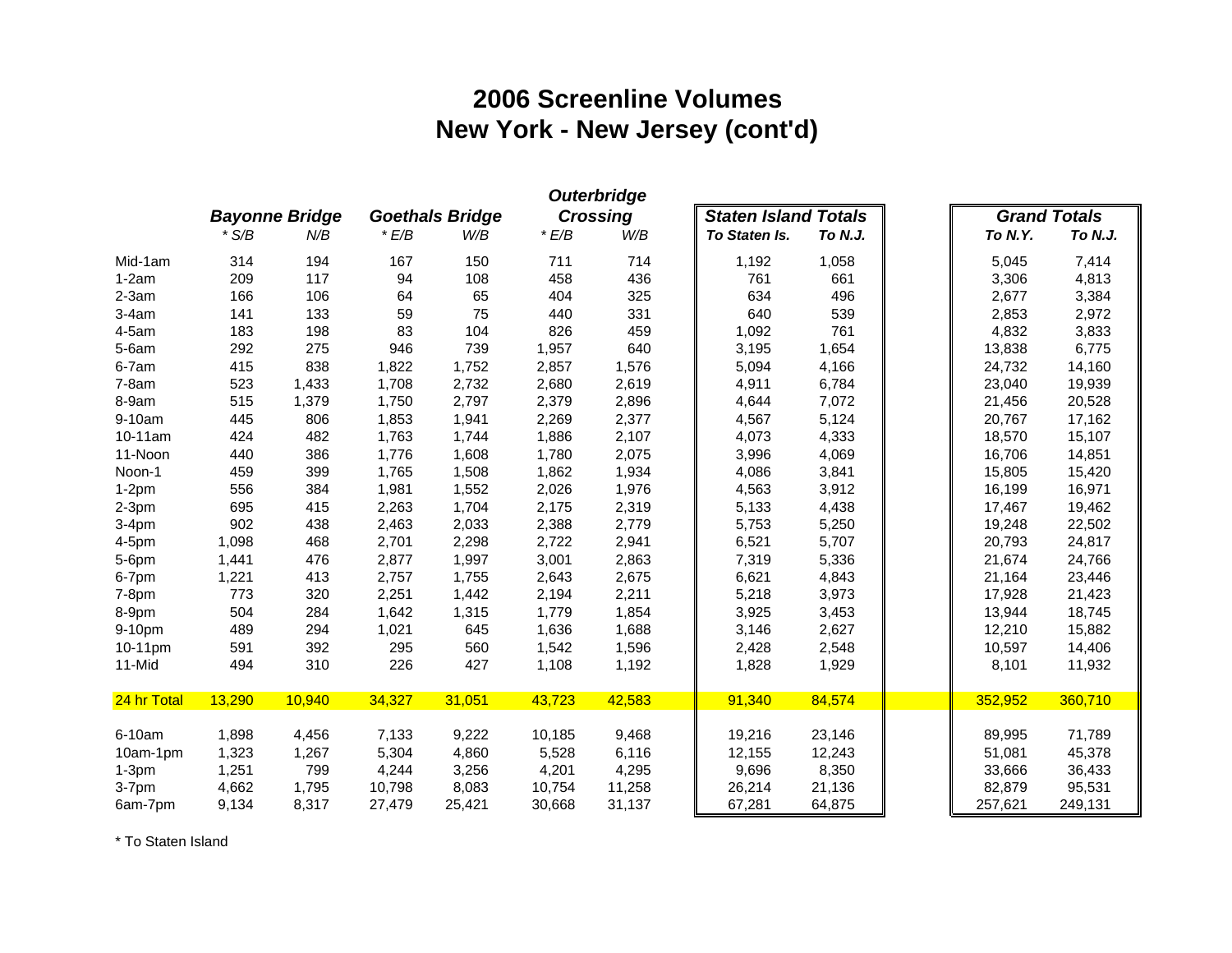# **BROOKLYN - QUEENS SCREENLINE SUMMARY**

#### **2006 Daily Traffic**

- On a typical 2006 weekday, 601,200 vehicles crossed the fifteen monitored Brooklyn-Queens screenline locations, 2.2% fewer than the 2005 count of 614,900. Except for the four bridges over Newtown Creek (monitored annually in the *New York City Bridge Traffic Volumes* report), traffic volumes at this screenline were analyzed for the first time in 1993.
- Over two-thirds (68.7%) of the vehicles (413,000 per day) crossing the Brooklyn-Queens screenline used the three limited access (interstate and principal arterial) facilities that cross the screenline: Jackie Robinson Parkway (formerly Interborough Parkway), Kosciuszko Bridge (Brooklyn-Queens Expressway), and Shore Parkway. Some 44.1% (265,300 per day) were crossing Newtown Creek via the Grand Street, Greenpoint Avenue, Kosciuszko, and Pulaski Bridges.
- The highest volume Brooklyn-Queens highway was the Kosciuszko Bridge on the Brooklyn-Queens Expressway, with two-way daily volume of 184,300 vehicles, 30.7% of all traffic on the monitored thoroughfares and 69.5% of Newtown Creek crossings. Shore Parkway was second with 157,800 vehicles per day, 26.2% of the total recorded screenline traffic.
- Shore Parkway, Jackie Robinson Parkway, Linden Boulevard, Pulaski Bridge, Greenpoint Avenue Bridge, and Atlantic Avenue were the busiest of the principal arterials surveyed, with average daily volumes of 157,800, 70,800, 52,100, 38,200, 29,800, and 24,100 vehicles, respectively.
- Just over 20,000 vehicles were recorded entering Brooklyn from Queens during the 7-8 am morning peak hour. The Kosciuszko Bridge and Shore Parkway accommodated 4,800 and 5,100 of those vehicles, respectively.
- Morning traffic to Queens also peaked between 7-8 am, at 17,300 vehicles, including 4,900 on the Kosciuszko Bridge and 4,500 on Shore Parkway.
- During the 6-10 am rush period, 72,700 vehicles were recorded entering Brooklyn, with the Kosciuszko Bridge and Shore Parkway carrying 19,200 and 18,800, respectively. Simultaneously, 65,300 vehicles entered Queens, including 19,400 on the Kosciuszko Bridge and 17,200 on Shore Parkway.
- Evening traffic entering Queens from Brooklyn peaked between 5-6 pm, when 19,700 vehicles were recorded. The Kosciuszko Bridge was the route of 5,100 of those vehicles, while another 5,000 used Shore Parkway.
- Evening traffic entering Brooklyn from Queens peaked between 4-5 pm, at 18,000 vehicles. The Kosciuszko Bridge was used by 4,600 of those vehicles, while another 4,500 were on Shore Parkway.
- During the 3-7 pm evening rush period, 76,100 vehicles were recorded entering Queens, while 68,500 were counted in the opposite direction. The Kosciuszko Bridge carried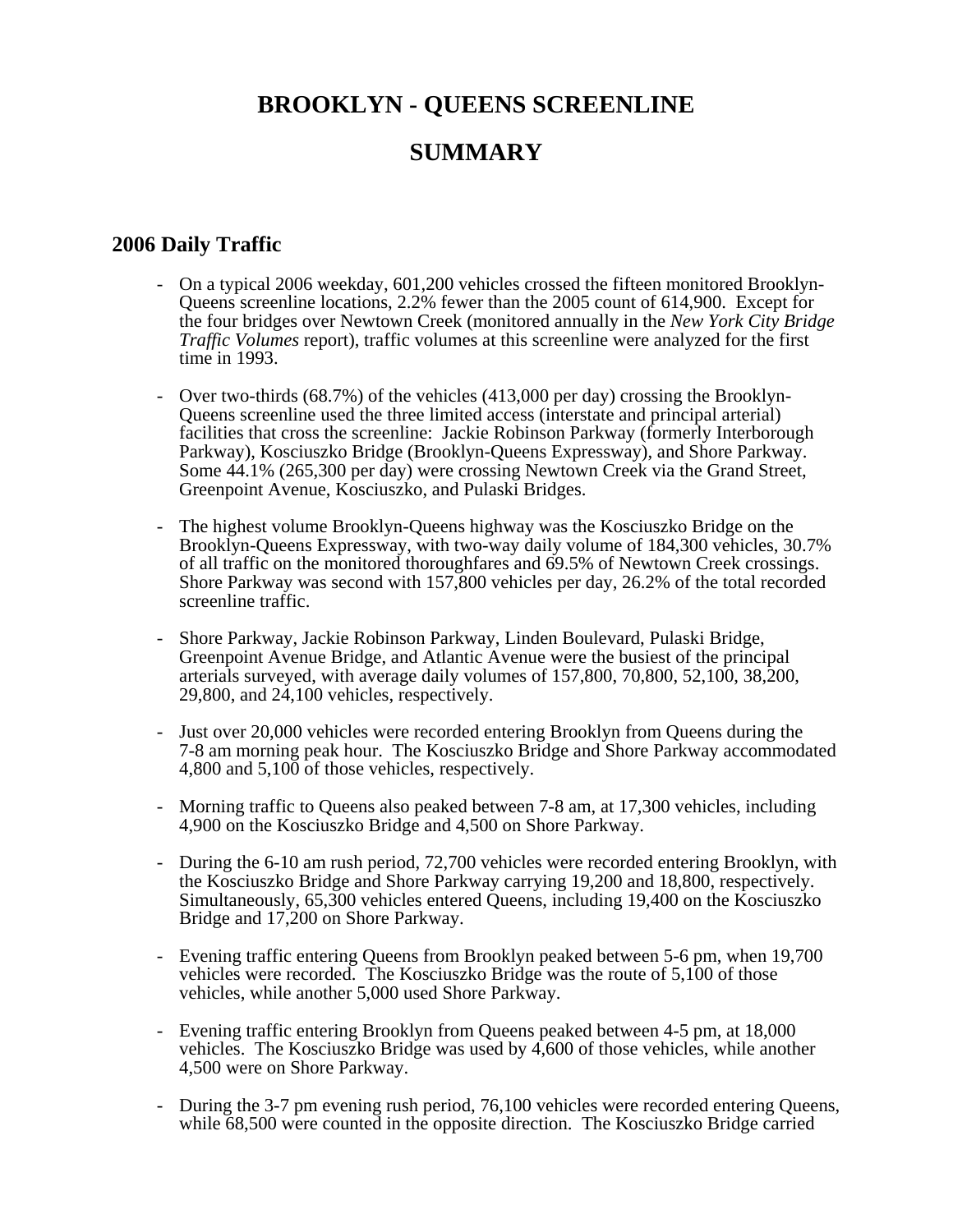20,000 to Queens and 17,800 to Brooklyn, while Shore Parkway carried 19,500 to Queens and 18,600 to Brooklyn.

#### **10 Year Trends (1996-2006)**

- Traffic between Brooklyn and Queens increased 8.5% during this ten-year period, to 601,200 daily vehicles in 2006 from 554,400 in 1996. This represents an average annual growth rate of 0.8%.
- The largest volume increase since 1996 occurred on the Kosciuszko Bridge over Newtown Creek (growth of 13,800 daily vehicles, or 0.8% annually, to 184,300 from 170,500). This was followed by the Shore Parkway (growth of 12,800 daily vehicles, or 0.8% annually, to 157,800 from 145,000), Jackie Robinson Parkway (growth of 10,000 daily vehicles, or 1.5% annually, to 70,800 from 60,800), and the Pulaski Bridge over Newtown Creek (growth of 7,900 daily vehicles, or 2.3% annually, to 38,200 from 30,300).
- The largest percentage increases occurred on Sutter Avenue (up 27.9%, or 2.5% annually, to 8,600 from 6,700), the Pulaski Bridge over Newtown Creek (up 26.0%, or 2.3% annually, to 38,200 from 30,300), and the Jackie Robinson Parkway (up 16.5%, or 1.5% annually, to 70,800 from 60,800).
- The largest decrease occurred on Atlantic Avenue (down 10.7%, or 1.1% annually, to 24,100 from 26,900).

#### **Historical Comparisons**

- In 1963, average daily two-way total daily volume on the four Newtown Creek bridges was 160,400. The Kosciuszko Bridge carried the bulk of that traffic, 102,200 daily vehicles (63.7% of the total). The Grand Street Bridge served 12,000 daily vehicles (7.5%), the Greenpoint Avenue Bridge 17,600 (11.0%), and the Pulaski Bridge 28,600  $(17.8\%)$ .
- By 1973, Newtown Creek crossings had increased 4.8% to 168,000 vehicles per day, just 7,600 more than ten years earlier. The Kosciuszko Bridge remained the mosttraveled facility, although its volume slipped to 99,000 daily vehicles, 3.1% fewer than in 1963. The Grand Street Bridge was accommodating 11,700 daily vehicles (down 2.5%), the Greenpoint Avenue Bridge 26,800 (up 52.0%), and the Pulaski Bridge 30,500 (up 6.7%).
- Between 1973 and 1982, daily volume crossing Newtown Creek rose 7.0%, to 179,800 vehicles. Growth was concentrated solely on the Kosciuszko Bridge, where daily volume rose 30.8% to 129,600. Daily volumes fell on the other three bridges: Grand Street Bridge down 21.5% to 9,200, Greenpoint Avenue Bridge down 33.2% to 17,900, and Pulaski Bridge down 24.1% to 23,100.
- From 1982 to 1986, traffic over Newtown Creek increased rapidly, by 25.0% to 224,800 daily vehicles, with increases occurring on three of the four bridges. By 1986, the Kosciuszko Bridge was carrying 168,300 daily vehicles (up 29.9% from 1982), the Grand Street Bridge 11,400 (up 24.0%), the Pulaski Bridge 30,800 (up 32.9%). The only decline was on the Greenpoint Avenue Bridge, where daily traffic was 19.9% less in 1986 than in 1982 (14,300 vs. 17,900).
- Between 1986 and 1996, daily volume crossing Newtown Creek increased just 6.6% during the ten–year period, to 239,800 in 1996 from 224,800 in 1986. The growth was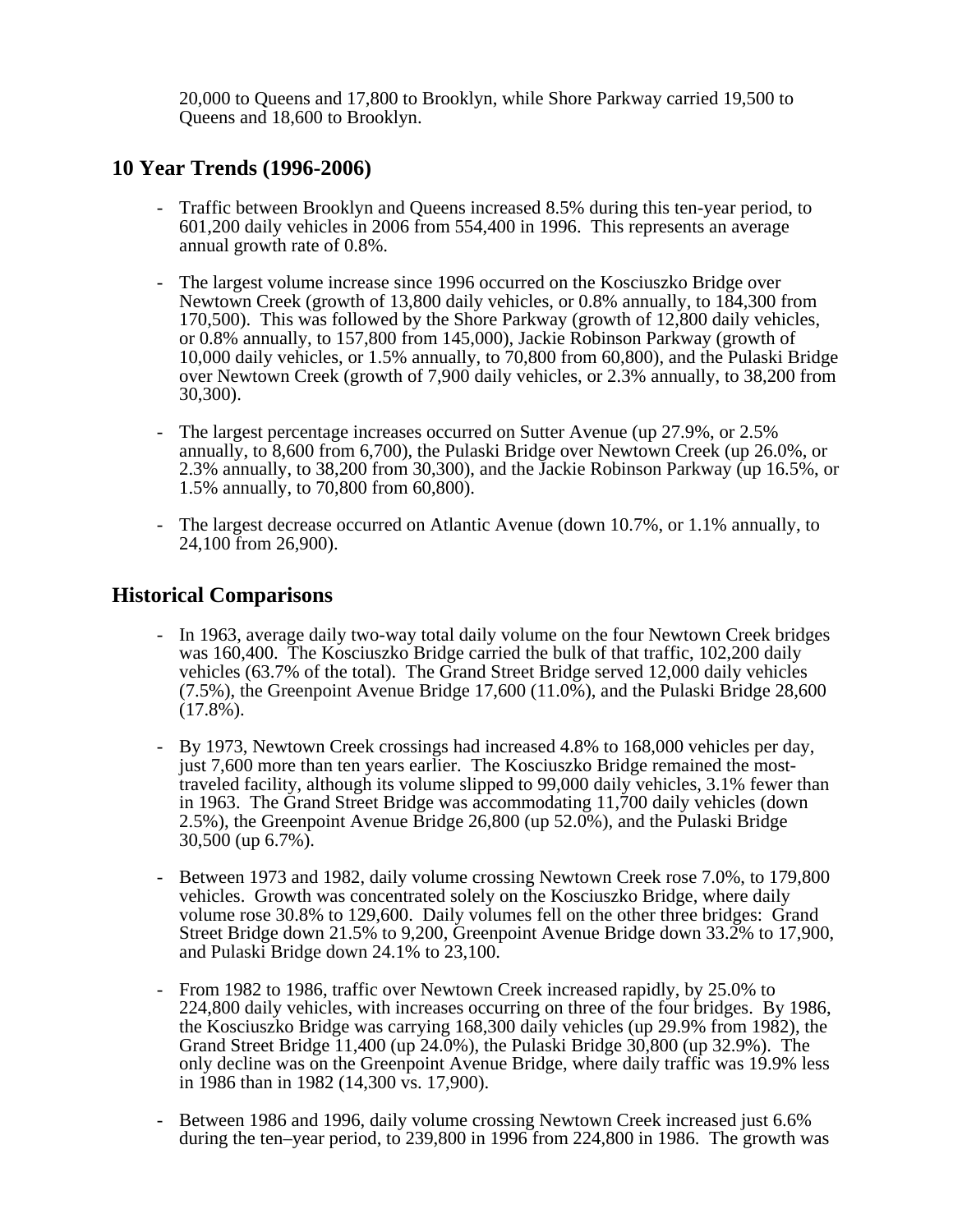concentrated at the Greenpoint Avenue Bridge, where daily volume increased 85.0%, to 26,500 in 1996 from 14,300 in 1986. On the Grand Street Bridge, daily volume increased 8.5%, to 12,400 from 11,400. Daily traffic on the Kosciuszko Bridge increased by just 1.3%, to 170,500 in 1996 from 168,300 in 1986. Volume on the Pulaski Bridge decreased 1.3%, to 30,300 daily vehicles in 1996 from 30,800 in 1986.

- During the 43 years from 1963 to 2006, daily traffic crossing Newtown Creek increased 65.4%, to 265,300 from 160,400. Volumes increased on all four facilities: Kosciuszko Bridge up 80.4% to 184,300 from 102,200; Greenpoint Avenue Bridge up 69.3% to 29,800 from 17,600; Pulaski Bridge up 33.8% to 38,200 from 28,600; Grand Street Bridge up 7.3% to 12,900 from 12,000.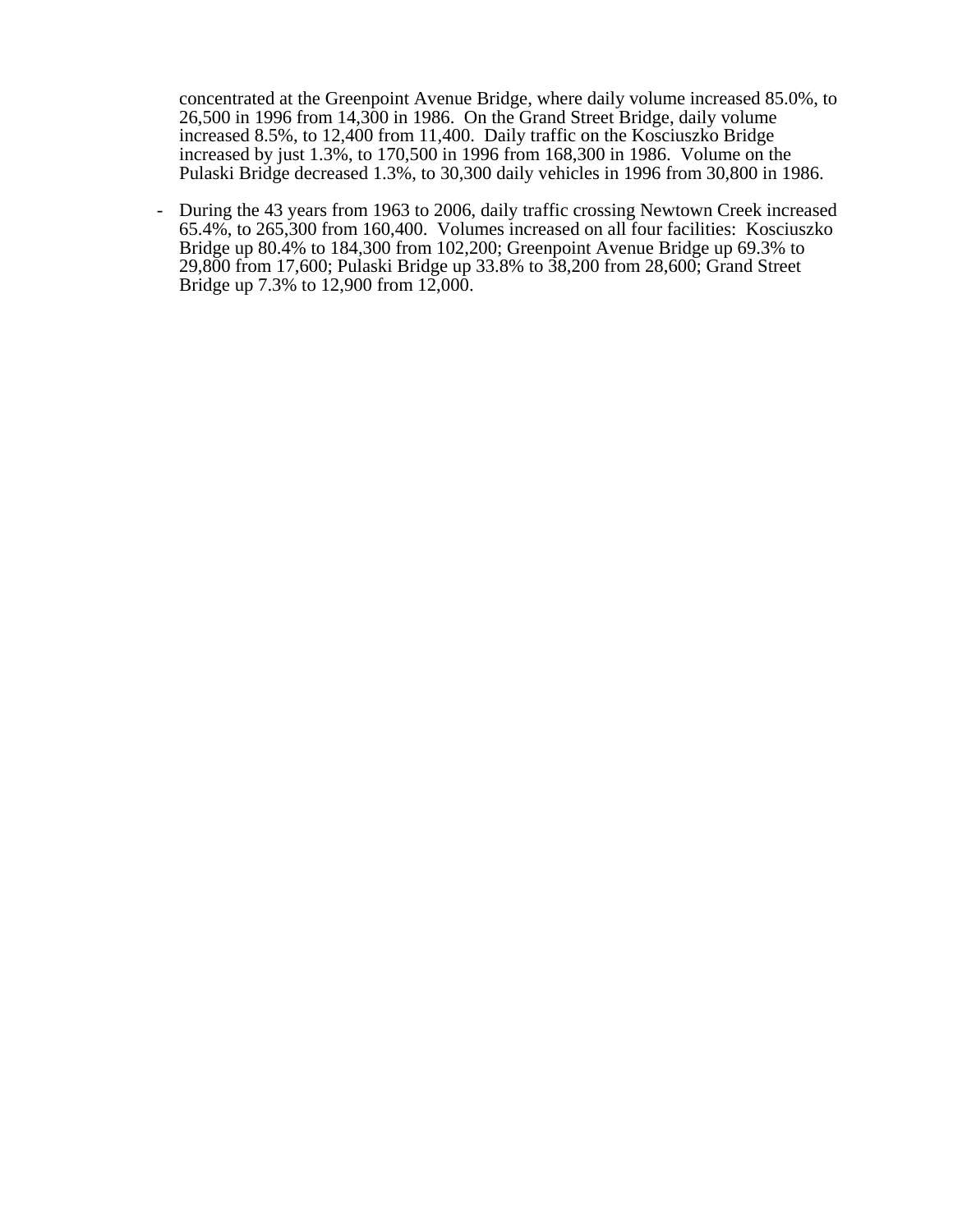# **2006 Screenline Daily Volumes Brooklyn-Queens**

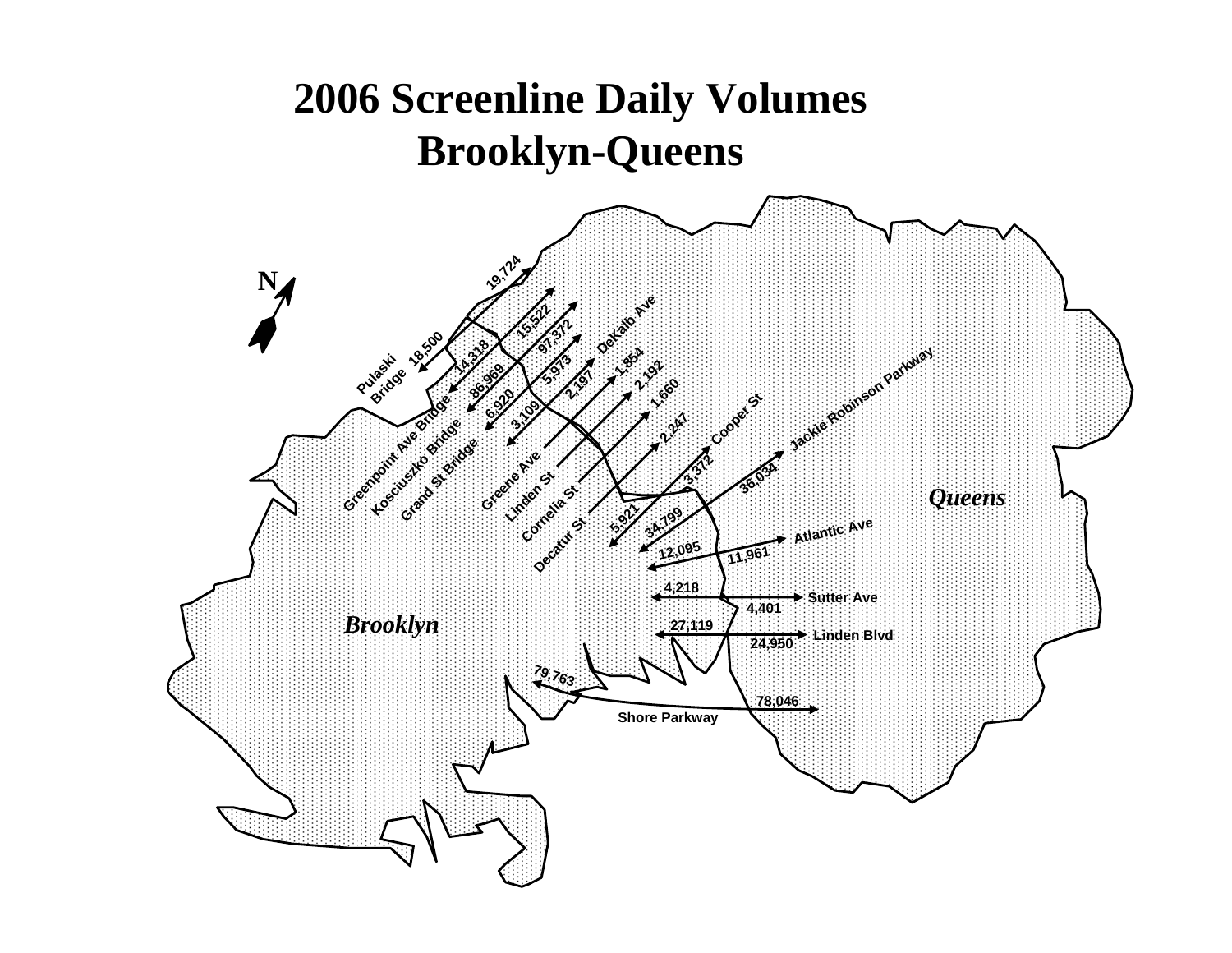#### **Brooklyn-Queens Screenline Historical Comparisons Average Daily Traffic Volumes**

#### **To Brooklyn**

|                             | 1963 | 1973   | 1982   | 1986    | 1993    | 1994    | 1995                     | 1996    | 1997    | 1998    | 1999    | 2000    |
|-----------------------------|------|--------|--------|---------|---------|---------|--------------------------|---------|---------|---------|---------|---------|
| <b>Grand Street Bridge</b>  | N/A  | N/A    | 5,216  | 6,414   | 7,018   | 7,212   | 7,600                    | 6,916   | 7,078   | 7,831   | 7,862   | 7,747   |
| Greenpoint Ave Bridge       | N/A  | 11,336 | 8,048  | 7,276   | 13,304  | 13,526  | 13,737                   | 13,368  | 12,660  | 12,863  | 12,351  | 12,741  |
| Kosciuszko Bridge           | N/A  | 43,118 | 63,426 | 81,363  | 78,371  | 81,000  | 81,356                   | 79,729  | 89,222  | 92,765  | 97,690  | 101,852 |
| Pulaski Bridge              | N/A  | 13,617 | 9,906  | 15,447  | 13,003  | 13,182  | 14,436                   | 14,926  | 15,737  | 16,076  | 15,724  | 17,993  |
| <b>Newtown Creek Totals</b> | N/A  | N/A    | 86,596 | 110,500 | 111,696 | 114,920 | 117,129                  | 114,939 | 124,697 | 129,535 | 133,627 | 140,333 |
| <b>Atlantic Ave</b>         | N/A  | N/A    | N/A    | N/A     | 13,940  | 13,394  | 14,016                   | 12,767  | 13,951  | 14,231  | 15,071  | 14,850  |
| Cooper St                   | N/A  | N/A    | N/A    | N/A     | 4,558   | 5,010   | 4,929                    | 4,841   | 5,220   | 5,460   | 5,611   | 5,942   |
| Cornelia St                 | N/A  | N/A    | N/A    | N/A     |         |         | One-Way to Queens        |         |         |         |         |         |
| Decatur St                  | N/A  | N/A    | N/A    | N/A     |         |         | <b>One-Way to Queens</b> |         |         |         |         |         |
| DeKalb Ave                  | N/A  | N/A    | N/A    | N/A     | 3,163   | 3,010   | 3,166                    | 2,879   | 3,234   | 2,283   | 2,515   | 2,746   |
| Greene Ave                  | N/A  | N/A    | N/A    | N/A     |         |         | One-Way to Queens        |         |         |         |         |         |
| Jackie Robinson Pky         | N/A  | N/A    | N/A    | N/A     | 24,460  | 27,163  | 27,323                   | 29,318  | 30,169  | 31,808  | 33,198  | 34,441  |
| Linden Blvd                 | N/A  | N/A    | N/A    | N/A     | 22,724  | 23,305  | 23,248                   | 24,324  | 26,472  | 24,758  | 27,165  | 26,299  |
| Linden St                   | N/A  | N/A    | N/A    | N/A     |         |         | One-Way to Queens        |         |         |         |         |         |
| Shore Pky                   | N/A  | N/A    | N/A    | N/A     | 65,341  | 71,124  | 71,538                   | 72,633  | 73,618  | 74,085  | 73,484  | 76,366  |
| <b>Sutter Ave</b>           | N/A  | N/A    | N/A    | N/A     | 3,178   | 3,130   | 3,158                    | 3,010   | 3,695   | 3,638   | 3,670   | 3,776   |
| <b>Other Totals</b>         | N/A  | N/A    | N/A    | N/A     | 137,364 | 146,136 | 147,378                  | 149,772 | 156,359 | 156,263 | 160,714 | 164,420 |
| <b>Grand Totals</b>         | N/A  | N/A    | N/A    | N/A     | 249,060 | 261,056 | 264,507                  | 264,711 | 281,056 | 285,798 | 294,341 | 304,753 |

#### **To Brooklyn**

|                             | 2001              | 2002              | 2003    | 2004    | 2005    | 2006    |  |  |  |
|-----------------------------|-------------------|-------------------|---------|---------|---------|---------|--|--|--|
| <b>Grand Street Bridge</b>  | 7,729             | 7,447             | 8,356   | 7,465   | 6,455   | 6,920   |  |  |  |
| Greenpoint Ave Bridge       | 12,993            | 12,375            | 14,445  | 13,509  | 13,951  | 14,318  |  |  |  |
| Kosciuszko Bridge           | 97,242            | 90,607            | 96,153  | 92,556  | 94,830  | 86,969  |  |  |  |
| Pulaski Bridge              | 19,292            | 18,667            | 19,465  | 19,923  | 19,431  | 18,500  |  |  |  |
| <b>Newtown Creek Totals</b> | 137,256           | 129,096           | 138,419 | 133,453 | 134,667 | 126,707 |  |  |  |
| <b>Atlantic Ave</b>         | 14,182            | 14,687            | 14,150  | 14,693  | 12,611  | 12,095  |  |  |  |
| Cooper St                   | 5,756             | 5,741             | 6,001   | 5,832   | 6,160   | 5,921   |  |  |  |
| Cornelia St                 | One-Way to Queens |                   |         |         |         |         |  |  |  |
| Decatur St                  |                   | One-Way to Queens |         |         |         |         |  |  |  |
| DeKalb Ave                  | 2,563             | 3,428             | 3,566   | 3,697   | 3,583   | 3,109   |  |  |  |
| Greene Ave                  |                   | One-Way to Queens |         |         |         |         |  |  |  |
| Jackie Robinson Pky         | 35,760            | 37,175            | 36,445  | 35,680  | 36,037  | 34,799  |  |  |  |
| Linden Blvd                 | 27,130            | 27,698            | 25,717  | 27,251  | 28,195  | 27,119  |  |  |  |
| Linden St                   |                   | One-Way to Queens |         |         |         |         |  |  |  |
| Shore Pky                   | 75,478            | 69,587            | 75,682  | 76,608  | 76,393  | 79,763  |  |  |  |
| <b>Sutter Ave</b>           | 3,821             | 3,851             | 4,090   | 4,137   | 4,810   | 4,218   |  |  |  |
| <b>Other Totals</b>         | 164,690           | 162,167           | 165,651 | 167,898 | 167,789 | 167,024 |  |  |  |
| <b>Grand Totals</b>         | 301,946           | 291,263           | 304,070 | 301,351 | 302,456 | 293,731 |  |  |  |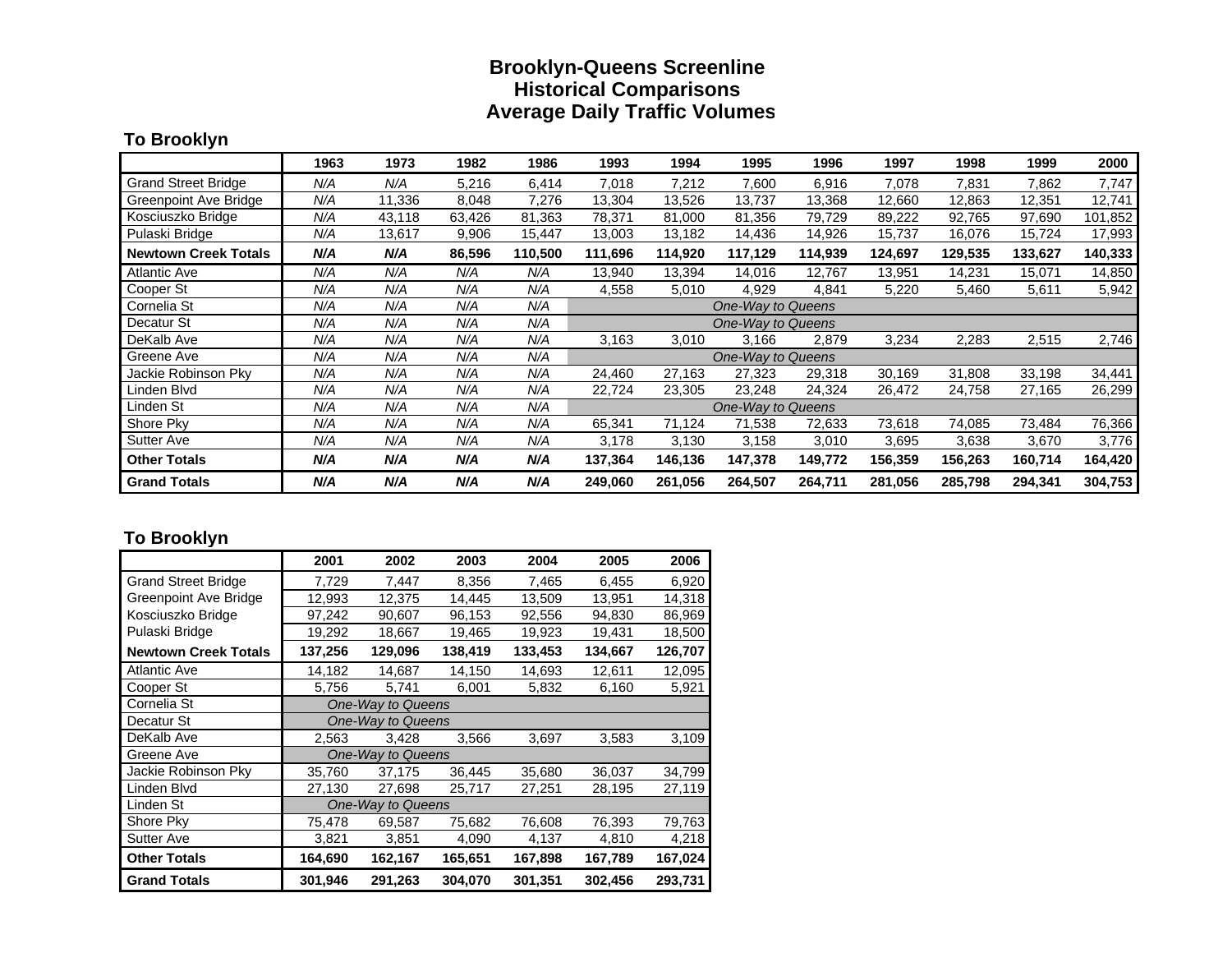#### **Brooklyn-Queens Screenline Historical Comparisons Average Daily Traffic Volumes (continued)**

#### **To Queens**

|                              | 1963 | 1973   | 1982   | 1986    | 1993    | 1994    | 1995    | 1996    | 1997    | 1998    | 1999    | 2000    |
|------------------------------|------|--------|--------|---------|---------|---------|---------|---------|---------|---------|---------|---------|
| <b>Grand Street Bridge</b>   | N/A  | N/A    | 3,987  | 4,999   | 5,430   | 5,963   | 5,650   | 5,466   | 5,797   | 7,497   | 6,528   | 7,761   |
| <b>Greenpoint Ave Bridge</b> | N/A  | 15,462 | 9,850  | 7,062   | 12,397  | 12,803  | 13,199  | 13,160  | 12,277  | 12,741  | 14,262  | 13,402  |
| Kosciuszko Bridge            | N/A  | 55,926 | 66,127 | 86,951  | 88,221  | 85,354  | 87,283  | 90,775  | 99,988  | 102,427 | 97,094  | 99,020  |
| Pulaski Bridge               | N/A  | 16,855 | 13,228 | 15,304  | 12,276  | 12,617  | 14,044  | 15,412  | 15,826  | 16,124  | 15,251  | 19,428  |
| <b>Newtown Creek Totals</b>  | N/A  | N/A    | 93,192 | 114,316 | 118,324 | 116,737 | 120,176 | 124,813 | 133,888 | 138,789 | 133,135 | 139,611 |
| <b>Atlantic Ave</b>          | N/A  | N/A    | N/A    | N/A     | 13,545  | 15,026  | 15,005  | 14,166  | 14,425  | 14,315  | 14,728  | 14,264  |
| Cooper St                    | N/A  | N/A    | N/A    | N/A     | 5,199   | 5,431   | 5,649   | 6,132   | 3,886   | 3,598   | 3,702   | 3,663   |
| Cornelia St                  | N/A  | N/A    | N/A    | N/A     | .552    | ,425    | .529    | 1,443   | .522    | .454    | 1,787   | 1,905   |
| Decatur St                   | N/A  | N/A    | N/A    | N/A     | ,921    | 2,163   | 2,112   | 2,306   | 2,220   | 2,242   | 2,099   | 2,113   |
| DeKalb Ave                   | N/A  | N/A    | N/A    | N/A     | 2,117   | 2,381   | 2,297   | 2,311   | 2,481   | 2,316   | 2,588   | 2,372   |
| Greene Ave                   | N/A  | N/A    | N/A    | N/A     | 1,762   | 1.711   | 810. ا  | 1,787   | 1,872   | 2,223   | 1,922   | 1,947   |
| Jackie Robinson Pky          | N/A  | N/A    | N/A    | N/A     | 27,872  | 31,458  | 33,751  | 31,483  | 31,615  | 32,020  | 33,420  | 36,932  |
| Linden Blvd                  | N/A  | N/A    | N/A    | N/A     | 21,717  | 23,408  | 25,704  | 26,562  | 27,160  | 23,924  | 26,630  | 25,901  |
| Linden St                    | N/A  | N/A    | N/A    | N/A     | 1,063   | 2,315   | 2,360   | 2,552   | 2,400   | 2,420   | 2,439   | 2,477   |
| Shore Pky                    | N/A  | N/A    | N/A    | N/A     | 70,365  | 69,679  | 68,627  | 72,369  | 73,776  | 73,754  | 73,969  | 73,588  |
| Sutter Ave                   | N/A  | N/A    | N/A    | N/A     | 4,297   | 3,846   | 3,827   | 3,729   | 3,750   | 3,871   | 4,022   | 4,096   |
| <b>Other Totals</b>          | N/A  | N/A    | N/A    | N/A     | 151,410 | 158,843 | 162,671 | 164,840 | 165,107 | 162,137 | 167,306 | 169,258 |
| <b>Grand Totals</b>          | N/A  | N/A    | N/A    | N/A     | 269,734 | 275,580 | 282,847 | 289,653 | 298,995 | 300,926 | 300,441 | 308,869 |

#### **To Queens**

|                             | 2001    | 2002    | 2003    | 2004    | 2005    | 2006    |
|-----------------------------|---------|---------|---------|---------|---------|---------|
| <b>Grand Street Bridge</b>  | 6,166   | 5,641   | 5,783   | 5,994   | 6,561   | 5,973   |
| Greenpoint Ave Bridge       | 13,773  | 13,931  | 14,310  | 14,928  | 15,498  | 15,522  |
| Kosciuszko Bridge           | 99,323  | 93,772  | 98,344  | 101,056 | 103,983 | 97,372  |
| Pulaski Bridge              | 19,770  | 19,681  | 18,881  | 20,223  | 19,480  | 19,724  |
| <b>Newtown Creek Totals</b> | 139,032 | 133,025 | 137,318 | 142,201 | 145,522 | 138,591 |
| <b>Atlantic Ave</b>         | 13,713  | 14,249  | 14.336  | 13,903  | 13,349  | 11,961  |
| Cooper St                   | 3,761   | 3,533   | 3,140   | 3,388   | 3,622   | 3,372   |
| Cornelia St                 | 1,936   | 2,032   | 1,908   | 1,844   | 1,787   | 1,660   |
| Decatur St                  | 2,082   | 2,237   | 2,342   | 2,332   | 2,003   | 2,247   |
| DeKalb Ave                  | 2,347   | 2,464   | 2,544   | 2,607   | 2,626   | 2,197   |
| Greene Ave                  | 1,962   | 2,078   | 2,363   | 2,029   | 1,551   | 1,854   |
| Jackie Robinson Pky         | 36,920  | 37,545  | 37,261  | 38,624  | 37,490  | 36,034  |
| Linden Blvd                 | 25,160  | 25,439  | 25,393  | 24,502  | 21,692  | 24,950  |
| Linden St                   | 2,544   | 2,609   | 2,270   | 2,161   | 2,123   | 2,192   |
| Shore Pky                   | 76,440  | 70,576  | 74,358  | 74,997  | 75,733  | 78,046  |
| <b>Sutter Ave</b>           | 4,291   | 4,498   | 4,704   | 4,595   | 4,938   | 4,401   |
| <b>Other Totals</b>         | 171,156 | 167,260 | 170,619 | 170,982 | 166,914 | 168,914 |
| <b>Grand Totals</b>         | 310,188 | 300,285 | 307,937 | 313,183 | 312,436 | 307,505 |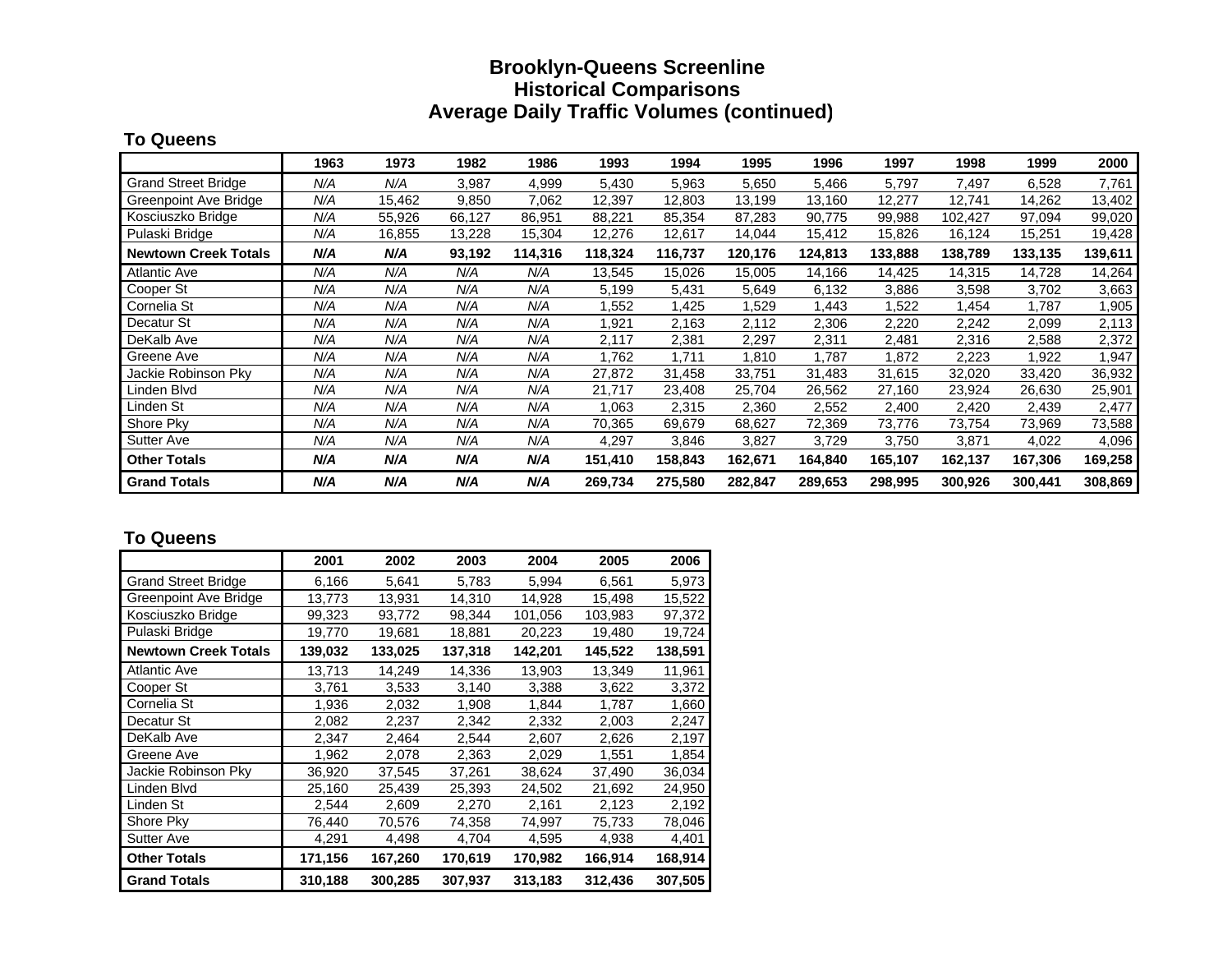#### **Brooklyn-Queens Screenline Historical Comparisons Average Daily Traffic Volumes (continued)**

#### **Both Directions**

|                             | 1963    | 1973    | 1982    | 1986    | 1993    | 1994    | 1995    | 1996    | 1997    | 1998    | 1999    | 2000    |
|-----------------------------|---------|---------|---------|---------|---------|---------|---------|---------|---------|---------|---------|---------|
| <b>Grand Street Bridge</b>  | 12,020  | 11,723  | 9,203   | 11,413  | 12,448  | 13,175  | 13,250  | 12,382  | 12,875  | 15,328  | 14,390  | 15,508  |
| Greenpoint Ave Bridge       | 17,630  | 26,798  | 17,898  | 14,338  | 25,701  | 26,329  | 26,936  | 26,528  | 24,937  | 25,604  | 26,613  | 26,143  |
| Kosciuszko Bridge           | 102,190 | 99,044  | 129,553 | 168,314 | 166,592 | 166,354 | 168,639 | 170,504 | 189,210 | 195,192 | 194,784 | 200,872 |
| Pulaski Bridge              | 28,560  | 30,472  | 23,134  | 30,751  | 25,279  | 25,799  | 28,480  | 30,338  | 31,563  | 32,200  | 30,975  | 37,421  |
| <b>Newtown Creek Totals</b> | 160,400 | 168,037 | 179,788 | 224,816 | 230,020 | 231,657 | 237,305 | 239,752 | 258,585 | 268,324 | 266,762 | 279,944 |
| <b>Atlantic Ave</b>         | N/A     | N/A     | N/A     | N/A     | 27,485  | 28,420  | 29,021  | 26,933  | 28,376  | 28,546  | 29,799  | 29,114  |
| Cooper St                   | N/A     | N/A     | N/A     | N/A     | 9,757   | 10,441  | 10,578  | 10,973  | 9,106   | 9,058   | 9,313   | 9,605   |
| Cornelia St                 | N/A     | N/A     | N/A     | N/A     | .552    | .425    | .529    | 1,443   | .522    | .454    | 1,787   | 1,905   |
| Decatur St                  | N/A     | N/A     | N/A     | N/A     | 921.ا   | 2,163   | 2,112   | 2,306   | 2,220   | 2,242   | 2,099   | 2,113   |
| DeKalb Ave                  | N/A     | N/A     | N/A     | N/A     | 5,280   | 5,391   | 5,463   | 5,190   | 5,715   | 4,599   | 5,103   | 5,118   |
| Greene Ave                  | N/A     | N/A     | N/A     | N/A     | 762. ا  | 1,711   | .810    | 1,787   | 1,872   | 2,223   | 1,922   | 1,947   |
| Jackie Robinson Pky         | N/A     | N/A     | N/A     | N/A     | 52,332  | 58,621  | 61,074  | 60,801  | 61,784  | 63,828  | 66,618  | 71,373  |
| Linden Blvd                 | N/A     | N/A     | N/A     | N/A     | 44,441  | 46,713  | 48,952  | 50,886  | 53,632  | 48,682  | 53,795  | 52,200  |
| Linden St                   | N/A     | N/A     | N/A     | N/A     | 1,063   | 2,315   | 2,360   | 2,552   | 2,400   | 2,420   | 2,439   | 2,477   |
| Shore Pky                   | N/A     | N/A     | N/A     | N/A     | 135,706 | 140,803 | 140,165 | 145,002 | 147,394 | 147,839 | 147,453 | 149,954 |
| <b>Sutter Ave</b>           | N/A     | N/A     | N/A     | N/A     | 7,475   | 6,976   | 6,985   | 6,739   | 7,445   | 7,509   | 7,692   | 7,872   |
| <b>Other Totals</b>         | N/A     | N/A     | N/A     | N/A     | 288,774 | 304,979 | 310,049 | 314,612 | 321,466 | 318,400 | 328,020 | 333,678 |
| <b>Grand Totals</b>         | N/A     | N/A     | N/A     | N/A     | 518,794 | 536,636 | 547,354 | 554,364 | 580,051 | 586,724 | 594,782 | 613,622 |

#### **Both Directions**

|                             | 2001    | 2002    | 2003    | 2004    | 2005    | 2006    |
|-----------------------------|---------|---------|---------|---------|---------|---------|
| <b>Grand Street Bridge</b>  | 13,895  | 13,088  | 14,139  | 13,459  | 13,016  | 12,893  |
| Greenpoint Ave Bridge       | 26,766  | 26,306  | 28,755  | 28,437  | 29,449  | 29,840  |
| Kosciuszko Bridge           | 196,565 | 184,379 | 194,497 | 193,612 | 198,813 | 184,341 |
| Pulaski Bridge              | 39,062  | 38,348  | 38,346  | 40,146  | 38,911  | 38,224  |
| <b>Newtown Creek Totals</b> | 276,288 | 262,121 | 275,737 | 275,654 | 280,189 | 265,298 |
| <b>Atlantic Ave</b>         | 27,895  | 28,936  | 28,486  | 28,596  | 25,960  | 24,056  |
| Cooper St                   | 9,517   | 9,274   | 9,141   | 9,220   | 9,782   | 9,293   |
| Cornelia St                 | 1,936   | 2,032   | 1,908   | 1,844   | 1,787   | 1,660   |
| Decatur St                  | 2,082   | 2,237   | 2,342   | 2,332   | 2,003   | 2,247   |
| DeKalb Ave                  | 4,910   | 5,892   | 6,110   | 6,304   | 6,209   | 5,306   |
| Greene Ave                  | 1,962   | 2,078   | 2,363   | 2,029   | 1,551   | 1,854   |
| Jackie Robinson Pky         | 72,680  | 74,720  | 73,706  | 74,304  | 73,527  | 70,833  |
| Linden Blvd                 | 52,290  | 53,137  | 51,110  | 51,753  | 49,887  | 52,069  |
| Linden St                   | 2,544   | 2,609   | 2,270   | 2,161   | 2,123   | 2,192   |
| Shore Pky                   | 151,918 | 140,163 | 150,040 | 151,605 | 152,126 | 157,809 |
| <b>Sutter Ave</b>           | 8,112   | 8,349   | 8,794   | 8,732   | 9,748   | 8,619   |
| <b>Other Totals</b>         | 335,846 | 329,427 | 336,270 | 338,880 | 334,703 | 335,938 |
| <b>Grand Totals</b>         | 612,134 | 591,548 | 612,007 | 614,534 | 614,892 | 601,236 |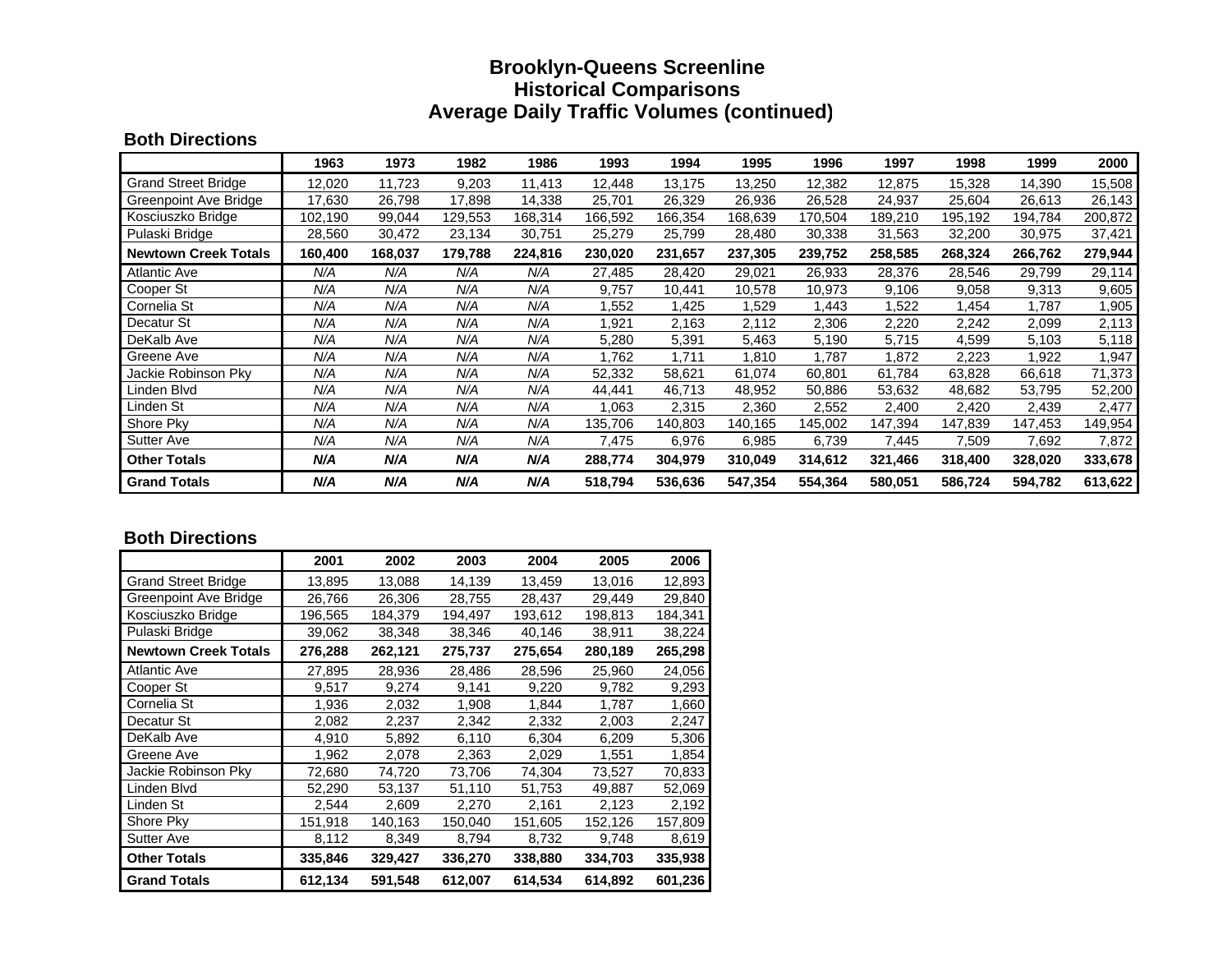# **2006 Screenline Volumes Brooklyn - Queens**

|             |         | <b>Grand Street</b> |         | <b>Greenpoint Ave</b> |         | Kosciuszko    |         | <b>Pulaski</b> | <b>Newtown Creek</b> |                  |
|-------------|---------|---------------------|---------|-----------------------|---------|---------------|---------|----------------|----------------------|------------------|
|             |         | <b>Bridge</b>       |         | <b>Bridge</b>         |         | <b>Bridge</b> |         | <b>Bridge</b>  |                      | <b>Totals</b>    |
|             | $W/B^*$ | E/B                 | $W/B^*$ | E/B                   | $W/B^*$ | E/B           | $S/B^*$ | N/B            | <b>To Brooklyn</b>   | <b>To Queens</b> |
| Mid-1am     | 49      | 35                  | 118     | 302                   | 1,837   | 2,207         | 357     | 377            | 2,361                | 2,921            |
| $1-2am$     | 41      | 45                  | 86      | 283                   | 1,199   | 1,725         | 209     | 316            | 1,535                | 2,369            |
| $2-3am$     | 43      | 55                  | 67      | 141                   | 966     | 1,500         | 168     | 199            | 1,244                | 1,895            |
| $3-4am$     | 47      | 61                  | 79      | 96                    | 1,117   | 1,800         | 150     | 164            | 1,393                | 2,121            |
| 4-5am       | 70      | 72                  | 152     | 174                   | 1,767   | 2,881         | 179     | 261            | 2,168                | 3,388            |
| $5-6am$     | 204     | 183                 | 425     | 358                   | 3,768   | 4,141         | 326     | 653            | 4,723                | 5,335            |
| 6-7am       | 478     | 332                 | 1,039   | 908                   | 5,120   | 5,177         | 647     | 1,370          | 7,284                | 7,787            |
| $7-8am$     | 656     | 246                 | 1,015   | 1,029                 | 4,803   | 4,940         | 1,023   | 1,575          | 7,497                | 7,790            |
| 8-9am       | 556     | 237                 | 906     | 946                   | 4,634   | 4,732         | 1,131   | 1,548          | 7,227                | 7,463            |
| 9-10am      | 646     | 261                 | 808     | 824                   | 4,649   | 4,582         | 954     | 1,243          | 7,057                | 6,910            |
| 10-11am     | 537     | 308                 | 740     | 747                   | 4,200   | 4,369         | 868     | 1,007          | 6,345                | 6,431            |
| 11-Noon     | 449     | 371                 | 661     | 733                   | 4,052   | 4,796         | 882     | 940            | 6,044                | 6,840            |
| Noon-1      | 363     | 449                 | 722     | 699                   | 4,235   | 5,121         | 921     | 1,000          | 6,241                | 7,269            |
| $1-2pm$     | 399     | 402                 | 721     | 786                   | 4,317   | 4,843         | 956     | 969            | 6,393                | 7,000            |
| $2-3pm$     | 378     | 498                 | 782     | 1,043                 | 4,566   | 4,207         | 1,136   | 1,095          | 6,862                | 6,843            |
| $3-4pm$     | 442     | 427                 | 1,034   | 1,215                 | 4,708   | 4,650         | 1,405   | 1,183          | 7,589                | 7,475            |
| 4-5pm       | 412     | 487                 | 1,228   | 1,018                 | 4,600   | 4,970         | 1,642   | 1,166          | 7,882                | 7,641            |
| 5-6pm       | 376     | 486                 | 1,006   | 1,099                 | 4,334   | 5,059         | 1,475   | 1,130          | 7,191                | 7,774            |
| 6-7pm       | 247     | 422                 | 612     | 960                   | 4,181   | 5,314         | 1,084   | 895            | 6,124                | 7,591            |
| $7-8pm$     | 156     | 273                 | 438     | 713                   | 4,063   | 5,050         | 810     | 779            | 5,467                | 6,815            |
| 8-9pm       | 117     | 107                 | 534     | 553                   | 3,750   | 4,514         | 653     | 575            | 5,054                | 5,749            |
| 9-10pm      | 112     | 67                  | 513     | 355                   | 3,751   | 4,127         | 553     | 448            | 4,929                | 4,997            |
| 10-11pm     | 72      | 89                  | 416     | 308                   | 3,480   | 3,690         | 481     | 423            | 4,449                | 4,510            |
| 11-Mid      | 70      | 60                  | 216     | 232                   | 2,872   | 2,977         | 490     | 408            | 3,648                | 3,677            |
| 24 hr Total | 6,920   | 5,973               | 14,318  | 15,522                | 86,969  | 97,372        | 18,500  | 19,724         | 126,707              | 138,591          |
| 6-10am      | 2,336   | 1,076               | 3,768   | 3,707                 | 19,206  | 19,431        |         |                | 29,065               |                  |
|             |         |                     |         |                       |         |               | 3,755   | 5,736          |                      | 29,950           |
| 10am-1pm    | 1,349   | 1,128               | 2,123   | 2,179                 | 12,487  | 14,286        | 2,671   | 2,947          | 18,630               | 20,540           |
| $1-3pm$     | 777     | 900                 | 1,503   | 1,829                 | 8,883   | 9,050         | 2,092   | 2,064          | 13,255               | 13,843           |
| 3-7pm       | 1,477   | 1,822               | 3,880   | 4,292                 | 17,823  | 19,993        | 5,606   | 4,374          | 28,786               | 30,481           |
| 6am-7pm     | 5,939   | 4,926               | 11,274  | 12,007                | 58,399  | 62,760        | 14,124  | 15,121         | 89,736               | 94,814           |

\* To Brooklyn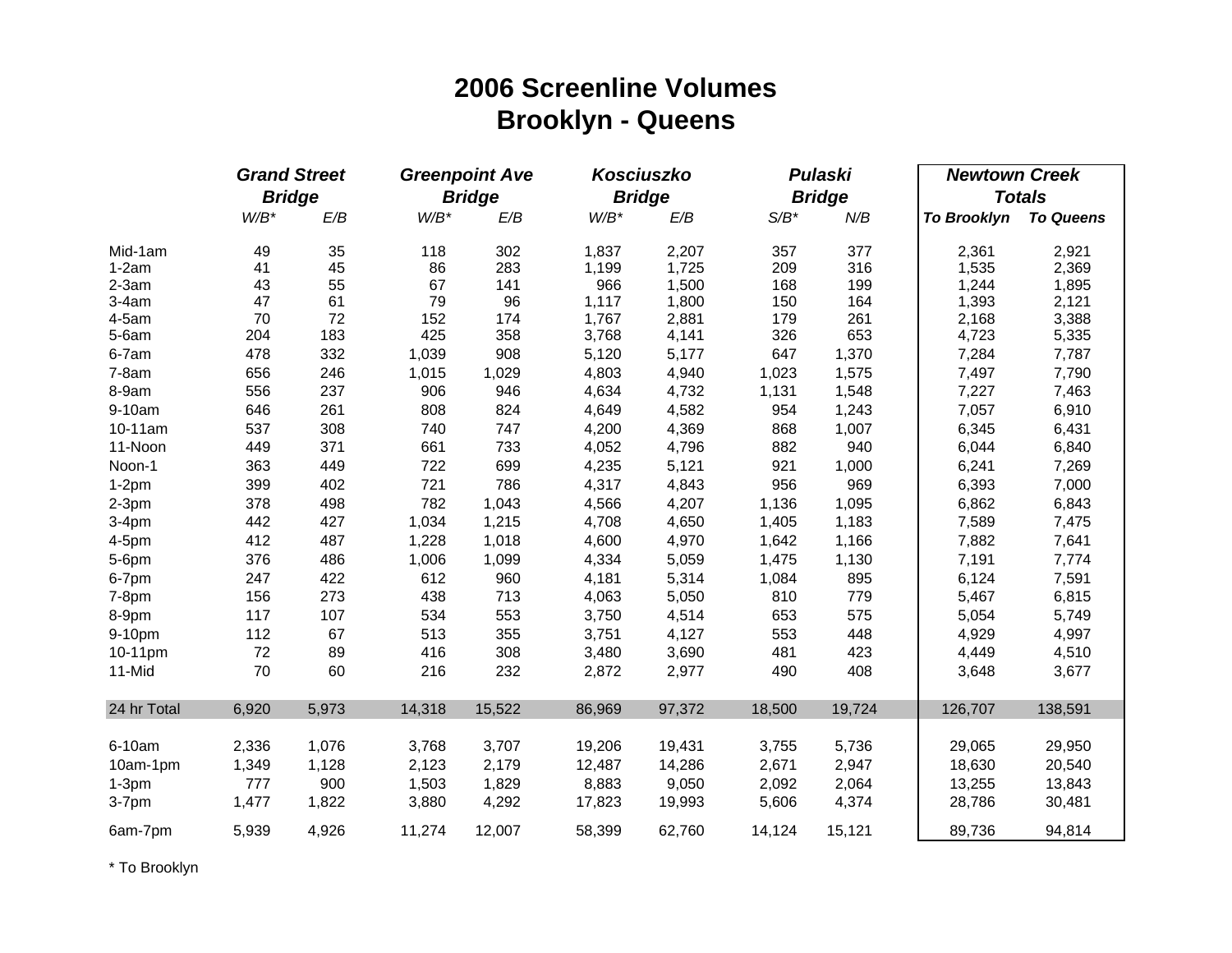# **2006 Screenline Volume s Brooklyn - Queens (cont'd )**

|             |         |                     |         |                  |                      |                          |         |                   |                   |         | <b>Jackie Robinson</b> |
|-------------|---------|---------------------|---------|------------------|----------------------|--------------------------|---------|-------------------|-------------------|---------|------------------------|
|             |         | <b>Atlantic Ave</b> |         | <b>Cooper St</b> | <b>Cornelia St</b>   | <b>Decatur St</b>        |         | <b>DeKalb Ave</b> | <b>Greene Ave</b> |         | Parkway                |
|             | $W/B^*$ | E/B                 | $S/B^*$ | N/B              | N/B                  | N/B                      | $S/B^*$ | N/B               | N/B               | $W/B^*$ | E/B                    |
| Mid-1am     | 143     | 148                 | 71      | 42               | 23                   | 27                       | 30      | 22                | 22                | 600     | 561                    |
| $1-2am$     | 92      | 96                  | 36      | 19               | 12                   | 17                       | 22      | 17                | 15                | 270     | 329                    |
| $2-3am$     | 67      | 68                  | 20      | 24               | 9                    | 10                       | 18      | 14                | 10                | 169     | 224                    |
| $3-4am$     | 66      | 63                  | 21      | 14               | $\overline{7}$       | 10                       | 20      | 10                | 14                | 157     | 210                    |
| $4-5am$     | 105     | 92                  | 39      | 18               | 9                    | 15                       | 25      | 15                | 13                | 291     | 371                    |
| $5-6am$     | 301     | 197                 | 105     | 51               | Queens<br>21         | 33                       | 70      | 42                | 21<br>Queens      | 841     | 947                    |
| 6-7am       | 668     | 339                 | 295     | 143              | 47                   | 76                       | 189     | 88                | 54                | 2,154   | 2,070                  |
| $7-8am$     | 1,049   | 518                 | 544     | 168              | 78                   | 116                      | 291     | 135               | 130               | 2,837   | 2,215                  |
| 8-9am       | 902     | 643                 | 509     | 187              | $\overline{c}$<br>92 | 131                      | 253     | 139               | 96                | 2,638   | 1,947                  |
| 9-10am      | 687     | 501                 | 332     | 132              | One Way<br>69        | One Way to Queens<br>107 | 163     | 94                | One Way to<br>79  | 2,082   | 1,602                  |
| 10-11am     | 559     | 565                 | 269     | 137              | 73                   | 101                      | 127     | 116               | 81                | 1,608   | 1,375                  |
| 11-Noon     | 567     | 588                 | 266     | 163              | 91                   | 125                      | 140     | 118               | 91                | 1,473   | 1,386                  |
| Noon-1      | 577     | 629                 | 267     | 164              | 108                  | 136                      | 146     | 113               | 96                | 1,404   | 1,514                  |
| $1-2pm$     | 602     | 679                 | 272     | 193              | 98                   | 133                      | 147     | 127               | 88                | 1,453   | 1,772                  |
| $2-3pm$     | 651     | 691                 | 326     | 220              | 112                  | 144                      | 178     | 140               | 104               | 1,707   | 2,203                  |
| $3-4pm$     | 699     | 860                 | 333     | 277              | 124                  | 160                      | 196     | 165               | 124               | 2,046   | 2,445                  |
| 4-5pm       | 778     | 1,007               | 381     | 285              | 116                  | 172                      | 193     | 156               | 113               | 2,456   | 2,582                  |
| 5-6pm       | 818     | 1,099               | 437     | 269              | 118                  | 176                      | 206     | 170               | 135               | 2,275   | 2,599                  |
| 6-7pm       | 753     | 943                 | 355     | 232              | 120                  | 145                      | 192     | 147               | 142               | 1,990   | 2,419                  |
| $7-8pm$     | 589     | 712                 | 292     | 183              | 99                   | 118                      | 167     | 128               | 131               | 1,719   | 1,936                  |
| 8-9pm       | 470     | 540                 | 258     | 165              | 84                   | 107                      | 125     | 88                | 95                | 1,351   | 1,612                  |
| 9-10pm      | 393     | 429                 | 206     | 119              | 64                   | 71                       | 92      | 65                | 86                | 1,168   | 1,363                  |
| 10-11pm     | 322     | 331                 | 169     | 97               | 53                   | 72                       | 70      | 53                | 71                | 1,110   | 1,357                  |
| 11-Mid      | 237     | 223                 | 118     | 70               | 33                   | 45                       | 49      | 35                | 43                | 1,000   | 995                    |
| 24 hr Total | 12,095  | 11,961              | 5,921   | 3,372            | 1,660                | 2,247                    | 3,109   | 2,197             | 1,854             | 34,799  | 36,034                 |
| 6-10am      | 3,306   | 2,001               | 1,680   | 630              | 286                  | 430                      | 896     | 456               | 359               | 9,711   | 7,834                  |
| 10am-1pm    | 1,703   | 1,782               | 802     | 464              | 272                  | 362                      | 413     | 347               | 268               | 4,485   | 4,275                  |
| $1-3pm$     | 1,253   | 1,370               | 598     | 413              | 210                  | 277                      | 325     | 267               | 192               | 3,160   | 3,975                  |
| $3-7$ pm    | 3,048   | 3,909               | 1,506   | 1,063            | 478                  | 653                      | 787     | 638               | 514               | 8,767   | 10,045                 |
| 6am-7pm     | 9,310   | 9,062               | 4,586   | 2,570            | 1,246                | 1,722                    | 2,421   | 1,708             | 1,333             | 26,123  | 26,129                 |

\* To Brooklyn